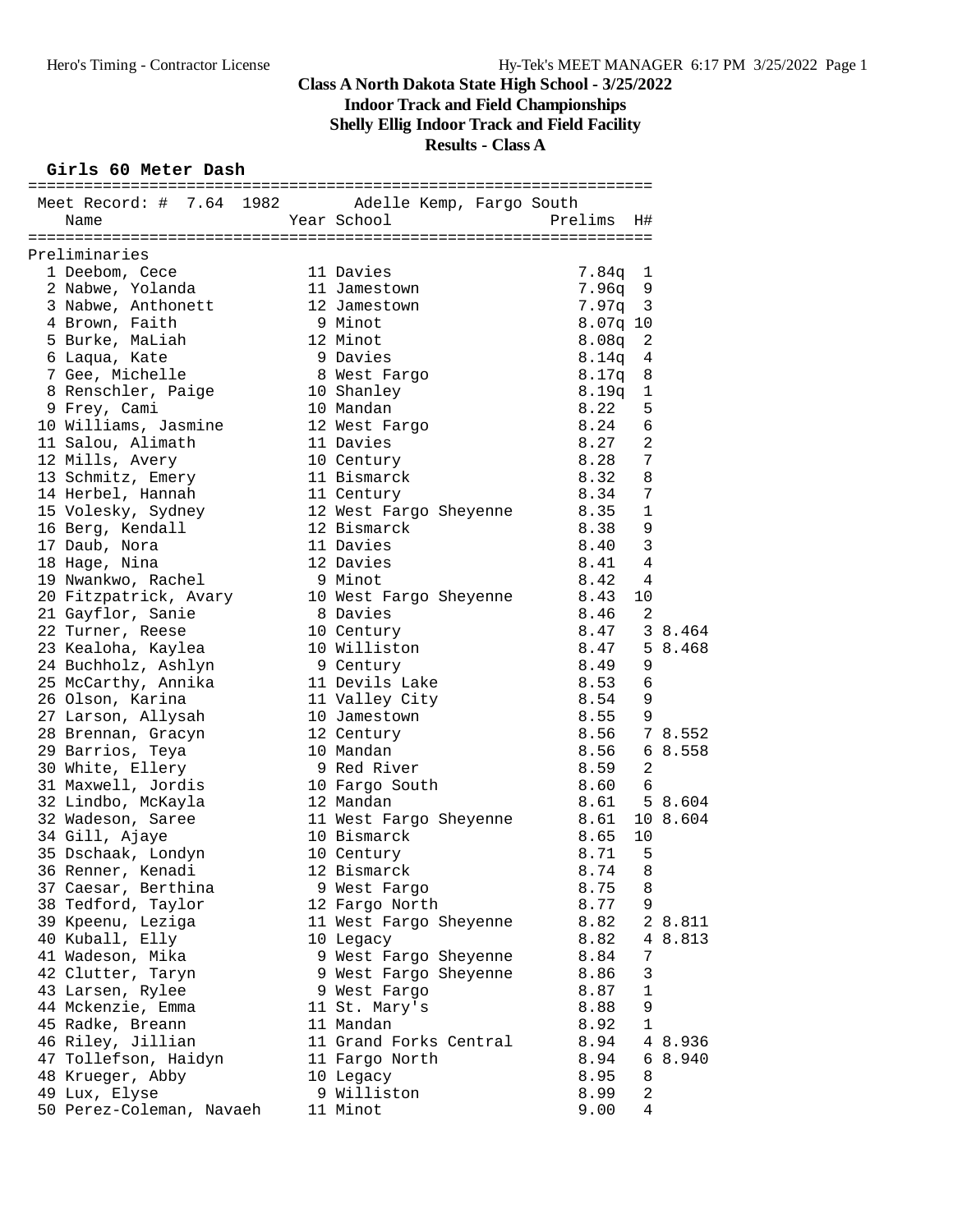## **Indoor Track and Field Championships**

## **Shelly Ellig Indoor Track and Field Facility**

## **Results - Class A**

#### **....Girls 60 Meter Dash**

|        | 51 Bossert, Autumn             | 9 Legacy                   | 9.01          | 10             |                |
|--------|--------------------------------|----------------------------|---------------|----------------|----------------|
|        | 52 Scarbrough, Zevina          | 9 West Fargo               | 9.02          | 5              |                |
|        | 53 Powell, Lainey              | 8 Williston                | 9.06          |                | 3 9.053        |
|        | 54 Marohl, Cecilia             | 9 St. Mary's               | 9.06          |                | 7 9.054        |
|        | 55 Wavrin, Lily                | 7 West Fargo               | 9.07          | 6              |                |
|        | 56 Evenson, Mariah             | 12 Minot                   | 9.09          | 7              |                |
|        | 57 Kuglin, Alexis              | 9 Grand Forks Central      | 9.10          |                | 2 9.096        |
|        | 58 Weatherly, Emily            | 12 Legacy                  | 9.10          |                | 69.098         |
|        | 59 Ellis, Bethanny             | 11 Fargo South             | 9.16          | 10             |                |
|        | 60 Heyd, Sierra                | 11 Grand Forks Central     | 9.17          |                | 1 9.167        |
|        | 61 Sheldon, Mya                | 11 Mandan                  | 9.17          |                | 59.169         |
|        | 62 Hewson, Chaylee             | 10 Devils Lake             | 9.22          | 3              |                |
|        | 63 Gherdovich, Evie            | 8 Grand Forks Central      | 9.24          | 7              |                |
|        | 64 Elhamadany, Noura           | 11 Red River               | 9.27          | 7              |                |
|        |                                | 11 Williston               | 9.29          | 9              |                |
|        | 65 Barbarick, Kaitlyn          |                            |               |                |                |
|        | 66 Moss, Kaylee                | 12 Williston               | 9.30          | 8              |                |
|        | 67 Robbins, Alissa             | 11 Devils Lake             | 9.44          | $\mathbf{1}$   |                |
|        | 68 Wilson, Vivian              | 10 Fargo North             | 9.51          | 8              |                |
|        | 69 Nordness, Heather           | 11 Fargo North             | 9.64          | $\mathbf{3}$   |                |
|        | 70 Suko, MacKenzie             | 9 Williston                | 9.74          | 5              |                |
|        | 71 Kroeger, Nura               | 12 Red River               | 9.84          | 4              |                |
|        | 72 Punt, Mya                   | 11 Fargo North             | 10.08         | 5              |                |
|        | 73 Garcia, Hannah              | 10 Fargo North             | 10.43         | 8              |                |
|        | 74 Cavanaugh, Kaydra           | 10 Devils Lake             | 11.00         | 10             |                |
|        | -- Gerving, Alexis             | 10 St. Mary's              | FS            | 6              |                |
|        | Girls 60 Meter Dash            |                            |               |                |                |
|        | Meet Record: # 7.64 1982       | Adelle Kemp, Fargo South   |               |                |                |
|        | Name                           | Year School                | Finals Points |                |                |
|        |                                |                            |               |                |                |
| Finals |                                |                            |               |                |                |
|        | 1 Deebom, Cece                 | 11 Davies                  | 7.75          | 10             |                |
|        | 2 Brown, Faith                 | 9 Minot                    | 8.03          | 8              | 8.021          |
|        | 3 Nabwe, Anthonett             | 12 Jamestown               | 8.03          | 6              | 8.025          |
|        | 4 Burke, MaLiah                | 12 Minot                   | 8.06          | 5              |                |
|        | 5 Laqua, Kate                  | 9 Davies                   | 8.08          | 4              |                |
|        | 6 Gee, Michelle                | 8 West Fargo               | 8.14          | 3              | 8.132          |
|        | 7 Nabwe, Yolanda               | 11 Jamestown               | 8.14          | 2              | 8.140          |
|        | 8 Renschler, Paige             | 10 Shanley                 | 8.26          | 1              |                |
|        | Girls 200 Meter Dash           |                            |               |                |                |
|        |                                |                            |               |                |                |
|        | Meet Record: # 24.71 3/26/2010 | Laura Roesler, Fargo South |               |                |                |
|        | Name                           | Year School                | Finals        |                | H# Points      |
|        |                                |                            |               |                |                |
|        | 1 Deebom, Cece                 | 11 Davies                  | 25.85         | 1              | 10             |
|        | 2 Laqua, Kate                  | 9 Davies                   | 26.48         | $\overline{2}$ | 8              |
|        | 3 Williams, Jasmine            | 12 West Fargo              | 26.59         | $\mathbf 1$    | 6              |
|        | 4 Gee, Michelle                | 8 West Fargo               | 26.60         | 2              | 5              |
|        | 5 Fridley, Eden                | 10 Century                 | 26.94         | 1              | $\overline{4}$ |
|        |                                |                            |               |                |                |
|        | 6 Safranski, Ashton            | 10 Davies                  | 27.31         | 5              | 3              |
|        | 7 Salou, Alimath               | 11 Davies                  | 27.52         | 3              | $\overline{a}$ |
|        | 8 Larson, Allysah              | 10 Jamestown               | 27.76         | 4              | $\mathbf 1$    |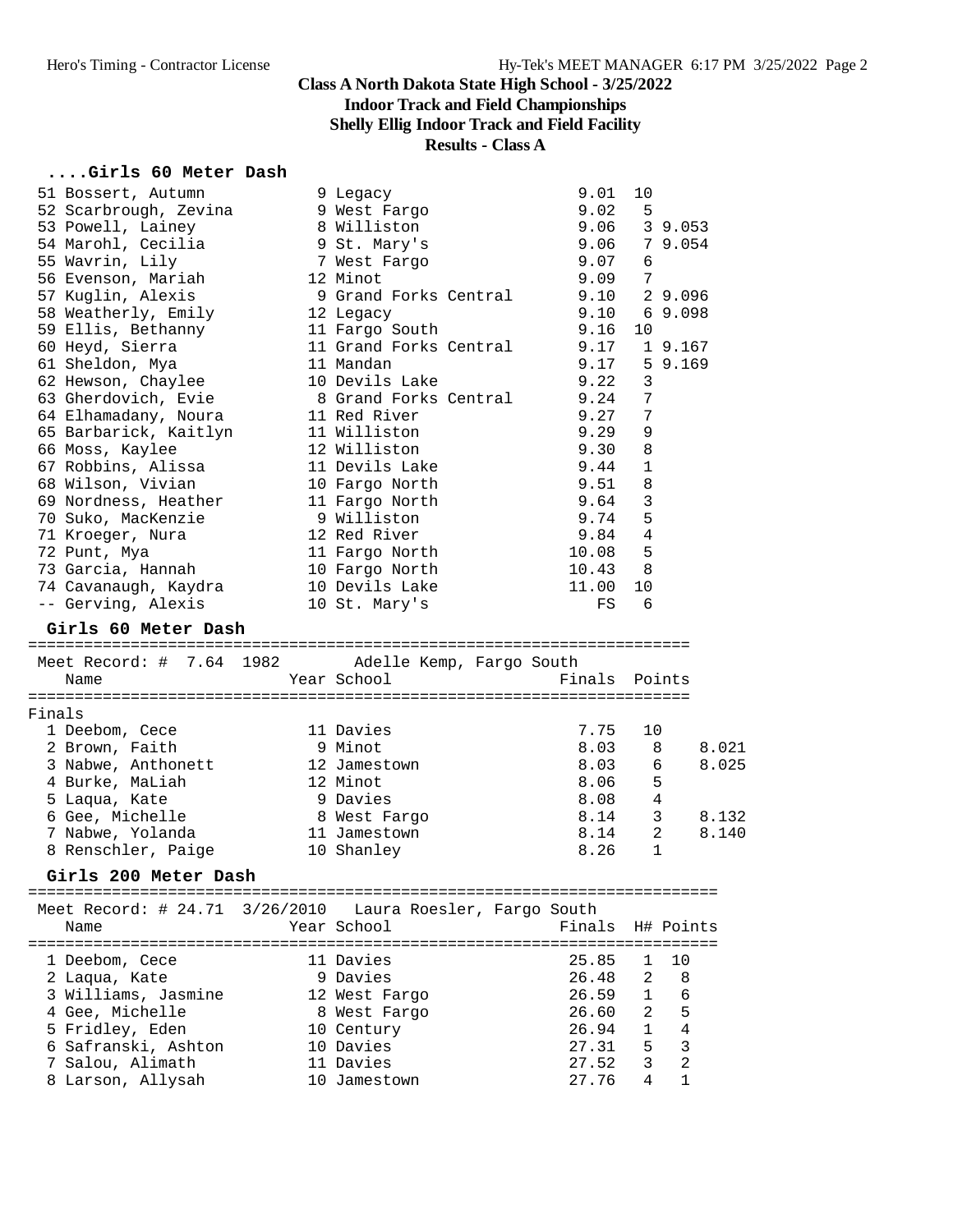# **Indoor Track and Field Championships**

**Shelly Ellig Indoor Track and Field Facility**

## **Results - Class A**

#### **....Girls 200 Meter Dash**

| 9 Burke, MaLiah                           | 12 Minot                                       | 27.91          | 2               |        |
|-------------------------------------------|------------------------------------------------|----------------|-----------------|--------|
| 10 Volesky, Sydney 12 West Fargo Sheyenne |                                                | 28.10          | 3               | 28.091 |
| 11 Berg, Kendall                          | 12 Bismarck                                    | 28.10          | 2               | 28.093 |
| 12 Kealoha, Kaylea                        | 10 Williston                                   | 28.12          | 5               |        |
| 13 Fitzpatrick, Avary                     | 10 West Fargo Sheyenne<br>11 Century           | 28.16          | $\sqrt{2}$      |        |
| 14 Herbel, Hannah                         | 11 Century                                     | 28.19          | $\overline{a}$  |        |
| 15 Brown, Faith                           | 9 Minot                                        | 28.25          | 4               |        |
| 16 Burian, Mariah                         | 9 Davies                                       | 28.26          | 6               |        |
| 17 Frey, Cami                             | 10 Mandan                                      | 28.33          | 1               |        |
| 18 Praska, Cassy                          | 12 Bismarck                                    | 28.36          | 2               |        |
| 19 Mills, Avery                           |                                                | 28.39          | 5               |        |
| 20 Olson, Karina                          | 10 Century<br>11 Valley (<br>11 Valley City    | 28.45          | 6               |        |
| 21 Buchholz, Ashlyn                       | 9 Century                                      | 28.48          | $\,4$           |        |
| 22 Hanson, Olivia                         | 10 Minot                                       | 28.65          | 5               |        |
| 23 Jones, Jelani                          | 10 Mandan                                      | 29.04          | $\mathbf{3}$    |        |
|                                           | 11 Davies                                      | 29.06          | 6               |        |
| 24 Gulsvig, Elyse<br>25 Nwankwo, Rachel   | -- Davies<br>9 Minot<br>12 Bismarck<br>10 Cori | 29.07          | 5               |        |
|                                           |                                                |                | 8               |        |
| 26 Stringer, Amy                          |                                                | 29.23          |                 |        |
| 27 Dschaak, Londyn                        | 10 Century                                     | 29.28          | 4               |        |
| 28 McCarthy, Annika                       | 11 Devils Lake                                 | 29.37          | 3               |        |
| 29 Scarbrough, Zevina                     | 9 West Fargo                                   | 29.42          | 9               |        |
| 30 Meyer, Leah                            | 10 Shanley                                     | 29.44          | 5               |        |
| 31 Maxwell, Jordis                        | 10 Fargo South                                 | 29.48          | $\mathbf{3}$    |        |
| 32 Duchsherer, Reese                      | 10 Legacy                                      | 29.49          | 6               |        |
| 33 Kpeenu, Leziga                         | 11 West Fargo Sheyenne                         | 29.58          | 3               |        |
| 34 Gerving, Alexis                        | 10 St. Mary's                                  | 29.63          | 12              | 29.621 |
| 35 Caesar, Berthina                       | 9 West Fargo                                   | 29.63          | 8               | 29.622 |
| 36 Gill, Ajaye                            | 10 Bismarck                                    | 29.66          | 4               |        |
| 37 Mckenzie, Emma                         | ll St. Mary's<br>12 Fargo North                | 29.70          | $7\phantom{.0}$ |        |
| 38 Tedford, Taylor                        | 12 Fargo North                                 | 29.86          | 4               |        |
| 39 Bossert, Autumn                        | 9 Legacy                                       | 30.02          | 8               |        |
| 40 McLean, Erin                           | 10 Minot                                       | 30.06          | 7               |        |
| 41 Krueger, Abby                          | 10 Legacy                                      | 30.09          | 9               |        |
| 42 Emineth, Allie                         | 10 Shanley                                     | 30.20          | 5               |        |
| 43 Kuglin, Alexis                         | 9 Grand Forks Central                          | 30.28          | 11              |        |
| 44 Gherdovich, Evie                       | 8 Grand Forks Central                          | 30.31          | 8               |        |
| 45 Moen, Brynn                            | 10 Grand Forks Central                         | 30.48          | 9               |        |
| 46 Radke, Breann                          | 11 Mandan                                      | 30.49          | 6               |        |
| 47 Kuball, Elly                           |                                                | 30.50          | 8               | 30.497 |
| 48 Heyd, Sierra                           | 10 Legacy<br>11 Grand Forks Central            | 30.50          | 4               | 30.500 |
| 49 Weatherly, Emily                       | 12 Legacy                                      | 30.54          | 10              |        |
| 50 Amundson, Ella                         | 7 West Fargo                                   | 30.61          | 9               |        |
| 51 Fluge, Nora                            | 9 Fargo North                                  | 30.62          | 7               |        |
| 52 James, Wren                            | 9 Fargo South                                  | 30.64          | 10              |        |
| 53 Melling, Samantha                      | 10 West Fargo                                  | 30.67          | 6               |        |
| 54 Lux, Elyse                             | 9 Williston                                    |                | 7               |        |
|                                           |                                                | 30.74<br>30.78 | 11              |        |
| 55 Wadeson, Mika                          | 9 West Fargo Sheyenne                          |                |                 |        |
| 56 Bishop, Brynn                          | 10 West Fargo Sheyenne                         | 30.91          | 10              |        |
| 57 Marohl, Cecilia                        | 9 St. Mary's                                   | 30.98          | 12              |        |
| 58 Tarr, Erica                            | 10 Jamestown                                   | 31.07          | 7               |        |
| 59 Sheldon, Mya                           | 11 Mandan                                      | 31.11          | 11              |        |
| 60 Terstriep, Elle                        | 11 Shanley                                     | 31.15          | 11              |        |
| 61 Powell, Lainey                         | 8 Williston                                    | 31.21          | 10              |        |
| 62 Wright, Jasiyah                        | 8 Williston                                    | 31.28          | 9               |        |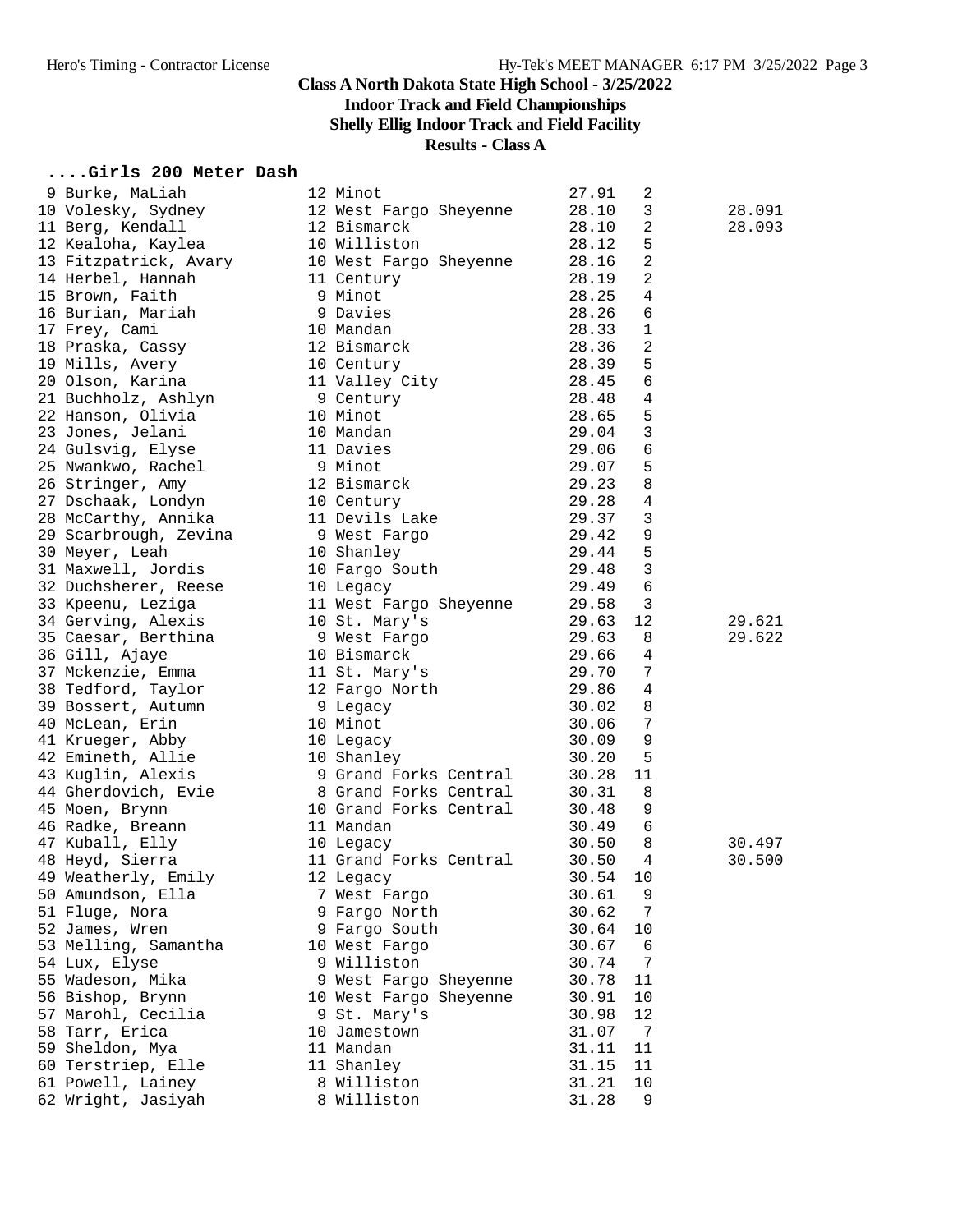**Indoor Track and Field Championships**

**Shelly Ellig Indoor Track and Field Facility**

#### **Results - Class A**

#### **....Girls 200 Meter Dash**

| 63 Dockter, Kendra   | 10 Bismarck            | 31.56 10  |       |
|----------------------|------------------------|-----------|-------|
| 64 Wilson, Vivian    | 10 Fargo North         | $32.18$ 9 |       |
| 65 Hoffman, Molly    | 10 Fargo North         | 32.45 11  |       |
| 66 Wuo, Fefe         | 10 West Fargo Sheyenne | 32.55 10  |       |
| 67 Garcia, Hannah    | 10 Fargo North         | 33.62 12  |       |
| 68 Robbins, Alissa   | 11 Devils Lake         | 33.65 11  |       |
| 69 Beardemphl, Terra | 11 Grand Forks Central | 34.42 12  |       |
| 70 Punt, Mya         | 11 Fargo North         | 35.40 12  |       |
| 71 Cavanaugh, Kaydra | 10 Devils Lake         | 37.12     | $-11$ |

#### **Girls 400 Meter Dash**

========================================================================== Meet Record: # 54.31 3/26/2010 Laura Roesler, Fargo South Name Year School Finals H# Points ========================================================================== 1 Palmer, Erin 12 Century 56.85 1 10 2 Schiller, Jocelyn 10 Red River 1:00.32 1 8 3 Thiel, Grace 9 Fargo North 1:03.51 1 6 4 Hartze, Morgan 10 Red River 1:03.66 3 5 5 Anderson, Grayce 9 Fargo North 1:03.92 2 4 6 Ketterling, Autumn 12 Century 1:04.02 1 3 7 Eslinger, Aspen 10 Legacy 1:04.18 1 2 8 Lovelace, Abigail 11 Fargo North 1:04.64 1 1 9 McLaurin, Kiya 12 Devils Lake 1:04.76 2 10 White, Brenna 12 West Fargo 1:04.91 2 11 Kapella, Abigail 8 Mandan 1:05.50 3 12 Urness, Ashlan 8 Davies 1:05.57 4 13 Nesius, Davin 8 Davies 1:05.61 3 14 Lang, Jersey 9 West Fargo Sheyenne 1:05.98 6 15 Graf, Ava 10 Davies 1:06.17 4 16 Emineth, Allie 10 Shanley 1:06.25 3 17 Wavrin, Sadie 9 West Fargo 1:06.29 4 18 Praska, Cassy 12 Bismarck 1:07.00 3 19 Myerchin, Carlee 10 Century 1:07.04 4 20 Murphy, Martina 11 Century 1:07.14 5 21 Sheldon, Morgan 12 Mandan 1:07.18 5 22 Wavrin, Lily 7 West Fargo 1:07.71 6 23 Rader, Anna 12 Century 1:07.94 5 24 House, Emerson 3 Century 1:08.22 5 25 Call, Keeley 8 Williston 1:08.26 4 26 Zander, Dru 8 Williston 1:08.27 3 27 Amundson, Ella 7 West Fargo 1:08.34 6 28 Soulis, Hannah 10 Jamestown 1:08.71 7 29 McCarthy, Annika 11 Devils Lake 1:08.82 3 30 Nash, Haillie 9 Minot 1:09.45 3 31 Locklear, Leah 10 West Fargo 1:09.67 5 32 Knudsvig, Jordan 11 West Fargo 1:09.80 5 33 Bishop, Brynn 10 West Fargo Sheyenne 1:09.93 7 34 Schmidt, Mandy 10 Minot 1:09.96 4 35 Madrigga, Tia 10 West Fargo Sheyenne 1:10.05 6 36 Bornemann, Jaylee 9 Davies 1:10.53 5 37 Rath, Taylor 11 Williston 1:10.57 6 38 Kunz, Avery 11 Legacy 1:10.68 4 39 Mickelson, Arya 10 Jamestown 1:10.91 5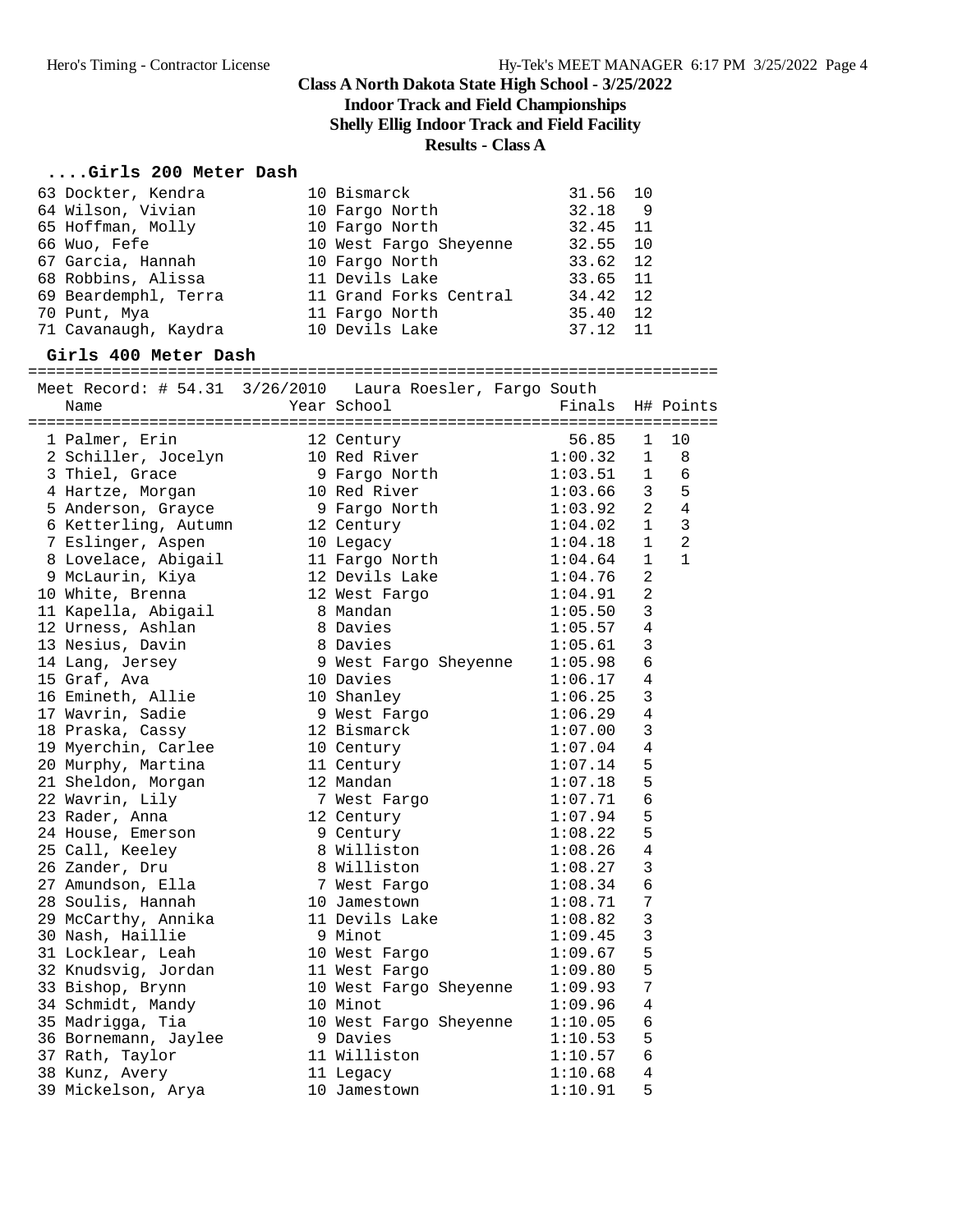**Indoor Track and Field Championships**

**Shelly Ellig Indoor Track and Field Facility**

#### **Results - Class A**

#### **....Girls 400 Meter Dash**

| 40 Scott, Bayley                                                                                                                   | 11 Davies                                                                                 | 1:11.18     | 6                   |          |
|------------------------------------------------------------------------------------------------------------------------------------|-------------------------------------------------------------------------------------------|-------------|---------------------|----------|
| 41 Wright, Jasiyah                                                                                                                 | 8 Williston                                                                               | 1:12.02     | 7                   |          |
| 42 Hoffer, Kyra                                                                                                                    | 11 Jamestown                                                                              | 1:12.28     | 6                   |          |
| 43 Clutter, Taryn                                                                                                                  | 9 West Fargo Sheyenne 1:12.69                                                             |             | 6                   |          |
| 44 Fosher, Callen                                                                                                                  |                                                                                           |             | 7                   |          |
| 45 Arnold, Emily                                                                                                                   | 8 West Fargo Sheyenne 1:13.09<br>10 Grand Forks Central 1:13.29<br>10 Fargo North 1:13.73 |             | 7                   |          |
| 46 Anderson, Elsie                                                                                                                 | 10 Fargo North                                                                            | 1:13.73     | 7                   |          |
| 47 Hoffman, Molly                                                                                                                  | 10 Fargo North                                                                            | 1:14.23     | 7                   |          |
| 48 Wuo, Fefe                                                                                                                       | 10 West Fargo Sheyenne                                                                    | 1:14.39     | 7                   |          |
| Girls 800 Meter Run                                                                                                                |                                                                                           |             |                     |          |
| Meet Record: # 2:14.33 1993                                                                                                        | Becky Wells, Dickinson                                                                    |             |                     |          |
| Name                                                                                                                               | Year School                                                                               |             | Finals H# Points    |          |
| 1 Elkins, Acey                                                                                                                     | 11 Mandan                                                                                 | 2:25.53     | 10<br>1             |          |
|                                                                                                                                    |                                                                                           | 2:28.14     | 8<br>$\mathbf{1}$   |          |
| 2 Lien, Anna 12 Fargo North 2:28.14<br>3 Goven, Greta 9 Valley City 2:30.42<br>4 Beschorner, Olivia 11 West Fargo Sheyenne 2:30.49 |                                                                                           | $2:30.42$ 1 | 6                   |          |
|                                                                                                                                    |                                                                                           |             | 5<br>$\mathbf{1}$   |          |
| 5 Barnick, Brenna                                                                                                                  | 12 Davies                                                                                 | 2:30.55     | 4<br>1              |          |
| 6 Dosch, Lauren                                                                                                                    | 11 Red River                                                                              | 2:32.34     | $\mathbf{1}$<br>3   |          |
| 7 Bjerke, Hailey                                                                                                                   | 12 Davies                                                                                 | 2:33.18     | $\overline{a}$<br>2 |          |
| 8 Mannausau, Mya                                                                                                                   |                                                                                           | 2:35.38     | $\mathbf{1}$<br>1   |          |
| 9 Berg, Reagan                                                                                                                     | 9 Red River<br>10 Valley City                                                             | 2:36.15     | $1\,$               |          |
| 10 Steckler, Kinley                                                                                                                | 8 Davies                                                                                  | 2:36.45     | 2                   |          |
| 11 Nelson, Emily                                                                                                                   | 11 Red River                                                                              | 2:37.42     | 1                   |          |
| 12 McLaurin, Gabrielle                                                                                                             | 10 Devils Lake                                                                            | 2:37.73     | 2                   |          |
| 13 Bornemann, Cierra                                                                                                               | 10 Davies                                                                                 | 2:37.95     | $\mathbf 1$         |          |
| 14 Ingstad, Sydnee                                                                                                                 | 11 Valley City                                                                            | 2:39.46     | $\mathbf 1$         |          |
| 15 Klaman, Emily                                                                                                                   | 12 West Fargo                                                                             | 2:40.30     | 2                   |          |
| 16 Heilman, Olivia                                                                                                                 | 10 West Fargo Sheyenne 2:40.91                                                            |             | 1                   |          |
| 17 Dorsey, Campbell                                                                                                                | 12 Red River                                                                              | 2:41.52     | 2                   |          |
| 18 Presteng, Annika                                                                                                                | 11 Grand Forks Central                                                                    | 2:42.28     | 3                   |          |
| 19 Dorsey, Brooke                                                                                                                  | 9 Red River                                                                               | 2:42.58     | 3                   |          |
| 20 Roberts, Kohlee                                                                                                                 | 7 Minot                                                                                   | 2:42.82     | 2                   |          |
| 21 Britsch, Kayla                                                                                                                  | 11 Devils Lake                                                                            | 2:43.02     | 3                   |          |
| 22 Bendish, Anna                                                                                                                   | 11 Mandan                                                                                 | 2:43.40     | 2                   |          |
| 23 Everson, Brooke                                                                                                                 | 11 Davies                                                                                 | 2:45.37     | 4                   |          |
| 24 Goven, Carly                                                                                                                    | 11 Valley City 2:45.91                                                                    |             | 2                   |          |
| 25 Hagen, Kiaya                                                                                                                    | 8 West Fargo                                                                              | 2:47.13     | 3                   |          |
| 26 Schmidt, Grace                                                                                                                  | 10 Century                                                                                | 2:47.24     | 4                   |          |
| 27 Moore, Cyera                                                                                                                    | 11 Mandan                                                                                 | 2:47.43 4   |                     |          |
| 28 Orr, Maddy                                                                                                                      | 12 Jamestown                                                                              | 2:47.56     | 2                   |          |
| 29 Goodvin, Maria                                                                                                                  | 10 Minot                                                                                  | 2:48.23     | 3                   |          |
| 30 Stephens, Annika                                                                                                                | 11 Davies                                                                                 | 2:48.54     | 4                   |          |
| 31 Ulrickson, Scout                                                                                                                | 8 Minot                                                                                   | 2:48.57     | 3                   |          |
| 32 Truax, Jera                                                                                                                     | 11 Jamestown                                                                              | 2:49.02     | 2                   | 2:49.013 |
| 33 Watterud, Sofia                                                                                                                 | 9 Williston                                                                               | 2:49.02     | 3                   | 2:49.015 |
| 34 Lade, Sophia                                                                                                                    | 7 Minot                                                                                   | 2:49.02     | 2                   | 2:49.019 |
| 35 Pippenger, Anna                                                                                                                 | 8 Williston                                                                               | 2:50.60     | 4                   |          |
| 36 Tivis, Madyson                                                                                                                  | 10 Century                                                                                | 2:51.10     | 5                   |          |
| 37 Fritel, Hallie                                                                                                                  | 11 Devils Lake                                                                            | 2:51.86     | 4                   |          |
| 38 Mosset, Cassidy                                                                                                                 | 11 Mandan                                                                                 | 2:51.97     | 3                   |          |
| 39 Carrier, Huntlie                                                                                                                | 7 Williston                                                                               | 2:52.55     | 3                   |          |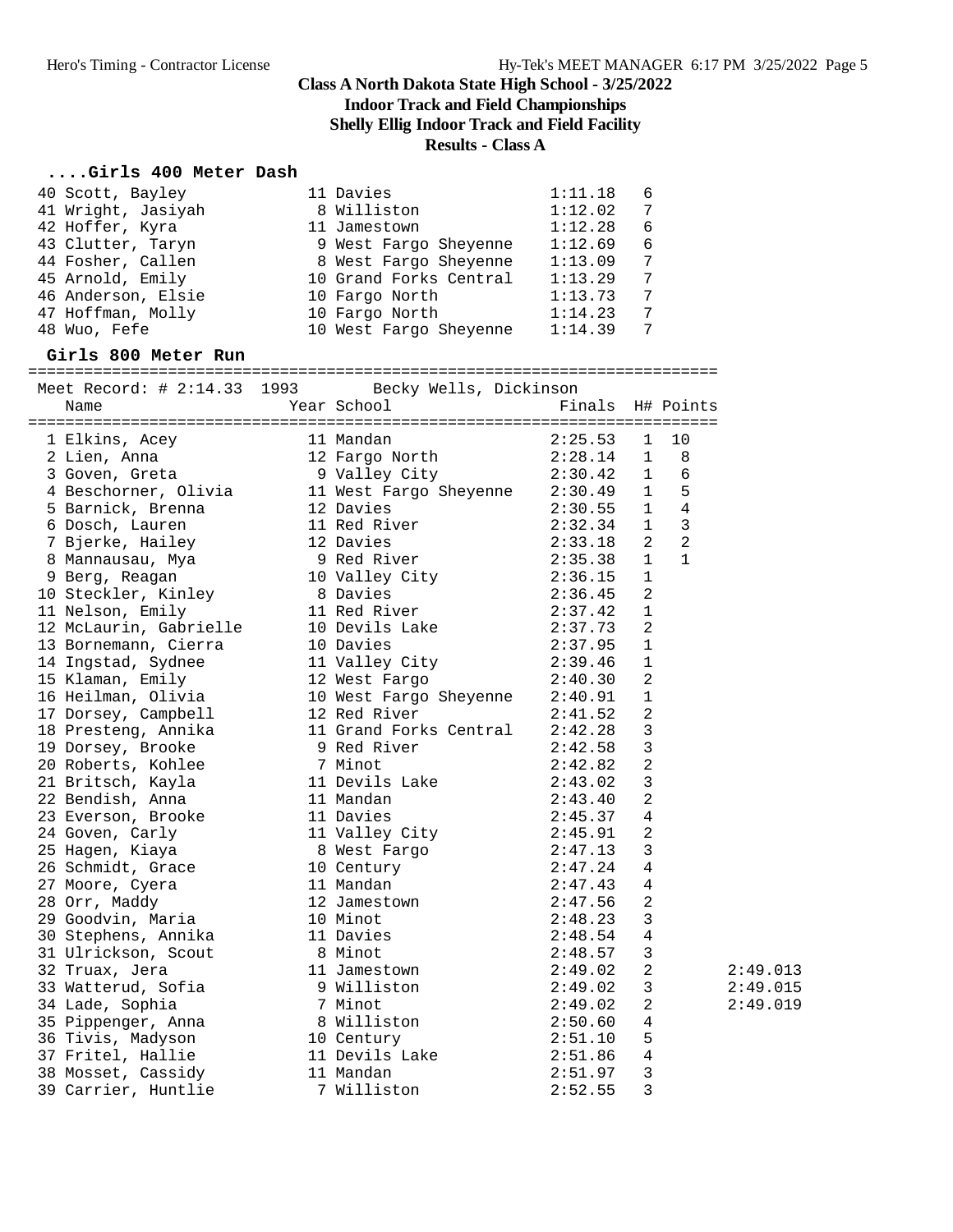#### **Class A North Dakota State High School - 3/25/2022 Indoor Track and Field Championships Shelly Ellig Indoor Track and Field Facility**

## **Results - Class A**

#### **....Girls 800 Meter Run**

| 40 Haskins, Rigby 8 Williston                                                                                                         |                        | 2:52.72 | 4              |
|---------------------------------------------------------------------------------------------------------------------------------------|------------------------|---------|----------------|
| 41 Jackson, Joslyn 11 West Fargo 2:52.80                                                                                              |                        |         | 3              |
|                                                                                                                                       |                        | 2:53.58 | 5              |
|                                                                                                                                       |                        | 2:54.54 | 5              |
| 42 Crane, Brynn                       9 Legacy<br>43 Rieck, Abigail                 9 Legacy<br>44 Ownspipe, Takola           9 Minot | 2:54.72                |         | 3              |
| 45 Murchie, Emily 5 9 Fargo North                                                                                                     |                        | 2:55.09 | 5              |
| 46 Cronin, Paris 12 Fargo South 2:55.98                                                                                               |                        |         | 5              |
| 47 Retzlaff, Miranda 19 West Fargo 2:56.37                                                                                            |                        |         | 5              |
| 48 Klaman, Olivia               9 West Fargo               2:57.53                                                                    |                        |         | 4              |
| 49 Drewlo, Hazel 9 Century 2:57.90<br>50 Bachmeier, Jerzay 12 West Fargo 2:58.05                                                      |                        |         | $\overline{4}$ |
|                                                                                                                                       |                        |         | 5              |
| 51 Baisch, Marlee 68 Williston                                                                                                        |                        | 2:58.18 | $\overline{4}$ |
| 52 Emineth, McKenna 11 Red River 2:58.94                                                                                              |                        |         | $\overline{4}$ |
| 53 Eichhorn, Keeley                                                                                                                   | 12 Fargo South 2:59.13 |         | $\overline{4}$ |
| 54 Reeder, Morgan                                                                                                                     | 12 Fargo South 3:01.18 |         | 5              |
| 55 Kitchens, Brooklynn 8 Williston 3:03.78                                                                                            |                        |         | 3              |
| 56 Uhlir, Katie 3:04.41                                                                                                               |                        |         | 5              |
|                                                                                                                                       |                        |         | 5              |
| 58 Berger, Liv                         12 Fargo South                   3:05.34                                                       |                        |         | 5              |
| 59 Schafer, Alyssa                                                                                                                    | 12 Mandan 3:15.58      |         | $\overline{2}$ |
| Girls 1600 Meter Run                                                                                                                  |                        |         |                |
|                                                                                                                                       |                        |         |                |

| Meet Record: # 4:54.29 2000                                                     |                                | Carley Emil, Mandan |                  |                |                |
|---------------------------------------------------------------------------------|--------------------------------|---------------------|------------------|----------------|----------------|
| Name                                                                            | Year School                    |                     | Finals H# Points |                |                |
| 1 Lovgren, Eleni                                                                | 12 Williston                   |                     | 5:24.60          | $\mathbf{1}$   | 10             |
| 2 Bernhardt, Anna                                                               | 12 Shanley                     |                     | 5:33.07          | $\mathbf{1}$   | 8              |
| 3 Steckler, Kinley 8 Davies 5:33.48                                             |                                |                     |                  | 1              | 6              |
| 4 Selensky, Eva                                                                 | 9 St. Mary's 5:36.44           |                     |                  | $\mathbf{1}$   | 5              |
| 5 Weigel, Bayla 10 Bismarck                                                     |                                |                     | 5:36.65          | 1              | 4              |
| 6 Elkins, Acey                                                                  | 11 Mandan                      |                     | 5:36.75          | $\mathbf{1}$   | 3              |
| 7 Goven, Greta                                                                  | 9 Valley City                  |                     | 5:37.18          | $\mathbf{1}$   | $\overline{2}$ |
| 8 Knudsvig, Jordan 11 West Fargo                                                |                                |                     | 5:39.69          | $\mathbf{1}$   | $\mathbf{1}$   |
| 9 Watterud, Sierra                 12 Williston                         5:40.85 |                                |                     |                  | $\mathbf{1}$   |                |
| 10 Bornemann, Cierra                                                            | 10 Davies                      |                     | 5:46.63          | $\mathbf{1}$   |                |
| 11 Nelson, Emily                                                                | 11 Red River                   |                     | 5:47.76          | $\mathbf{1}$   |                |
| 12 Berg, Reagan                                                                 | 10 Valley City                 |                     | 5:53.15          | $\mathbf{1}$   |                |
| 13 Lade, Sophia                                                                 | 7 Minot                        |                     | 5:53.75          | 2              |                |
| 14 Dorsey, Campbell                                                             | 12 Red River 5:54.84           |                     |                  | $\mathbf{1}$   |                |
| 15 Hynek, Claire                                                                | 10 Grand Forks Central 5:55.97 |                     |                  | $\mathbf{1}$   |                |
| 16 Ulrickson, Scout                                                             | 8 Minot                        |                     | 5:58.03          | 2              |                |
| 17 Presteng, Annika                                                             | 11 Grand Forks Central         |                     | 5:58.60          | 2              |                |
| 18 Shern, Hannah                                                                | 10 West Fargo                  |                     | 6:00.34          | $\mathbf{1}$   |                |
| 19 Larsen, Marenn                                                               | 12 Williston                   |                     | 6:03.18          | $\overline{a}$ |                |
| 20 Swanson, Jacque                                                              | 8 Williston                    |                     | 6:03.83          | $\overline{2}$ |                |
| 21 Moss, Cambree                                                                | 7 Williston                    |                     | 6:04.24          | $\overline{2}$ |                |
| 22 Schroeder, Lindsey                                                           | 10 Century                     |                     | 6:05.79          | $\overline{a}$ |                |
| 23 Lelm, Rylie                                                                  | 9 Red River                    |                     | 6:06.53          | $\overline{a}$ |                |
| 24 Dorsey, Brooke                                                               | 9 Red River                    |                     | 6:06.79          | $\overline{a}$ |                |
| 25 Goven, Carly                                                                 | 11 Valley City                 |                     | 6:08.34          | 3              |                |
| 26 Ingstad, Sydnee                                                              | 11 Valley City 6:10.27         |                     |                  | 3              |                |
| 27 Lindgren, Alexis                                                             | 9 West Fargo                   |                     | 6:11.48          | 3              |                |
| 28 Truax, Jera                                                                  | 11 Jamestown                   |                     | 6:11.58          | $\overline{2}$ |                |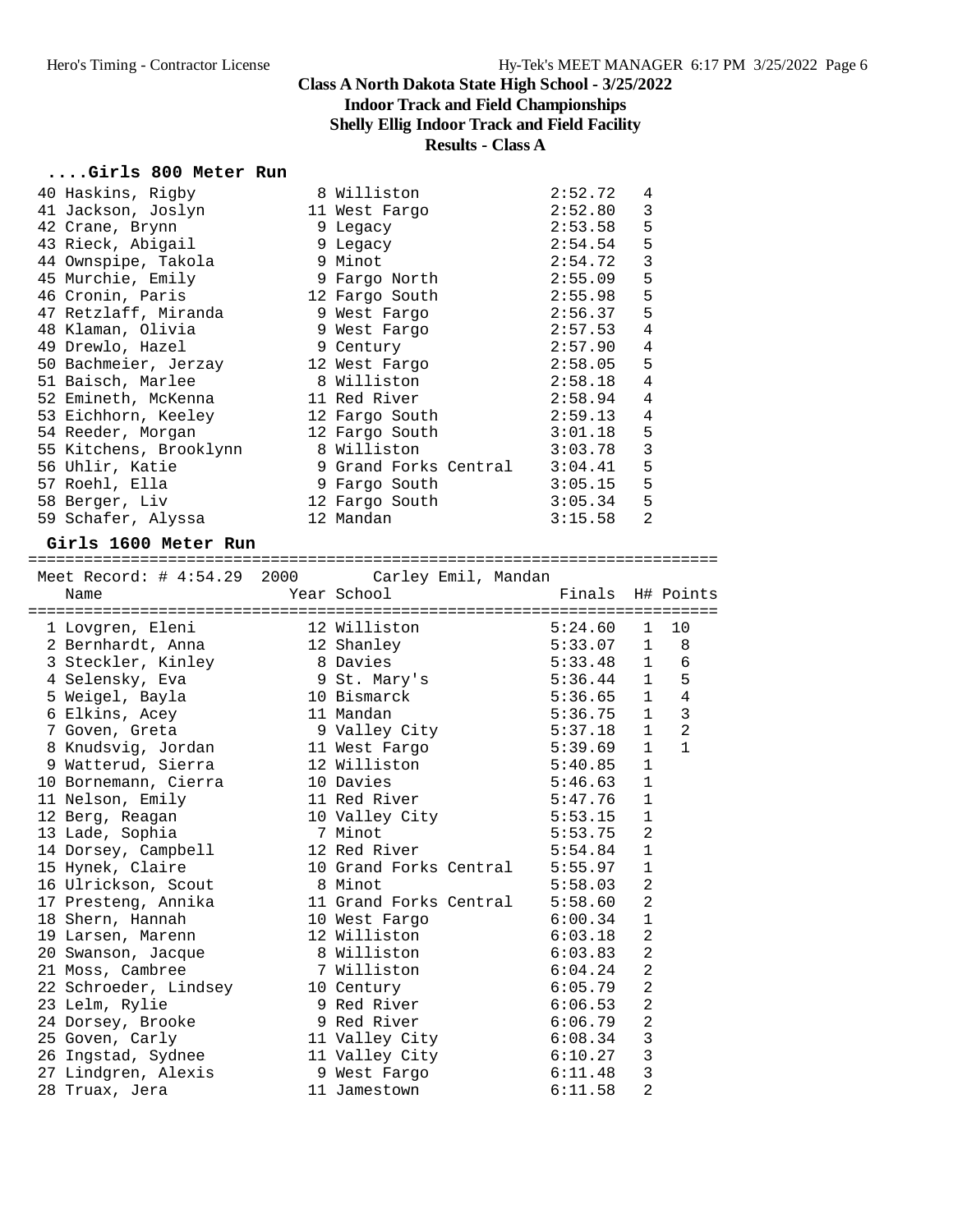# **Indoor Track and Field Championships**

**Shelly Ellig Indoor Track and Field Facility**

#### **Results - Class A**

#### **....Girls 1600 Meter Run**

| 29 Orr, Maddy        | 12 Jamestown          | 6:12.22<br>2 |
|----------------------|-----------------------|--------------|
| 30 Anderson, Lindsey | 11 West Fargo         | 2<br>6:12.66 |
| 31 Crane, Macy       | 9 Legacy              | 3<br>6:23.97 |
| 32 Rieck, Abigail    | 9 Legacy              | 3<br>6:25.05 |
| 33 Schill, Danielle  | 9 Century             | 2<br>6:25.32 |
| 34 Murchie, Emily    | 9 Fargo North         | 3<br>6:25.51 |
| 35 Folk, Julie       | 10 Minot              | 3<br>6:25.65 |
| 36 Eichhorn, Keeley  | 12 Fargo South        | 3<br>6:26.12 |
| 37 Reeder, Morgan    | 12 Fargo South        | 3<br>6:28.64 |
| 38 Uhlir, Katie      | 9 Grand Forks Central | 3<br>6:33.30 |
| 39 Neubert, Narria   | 12 Red River          | 3<br>6:37.34 |
| 40 Wendt, Addyson    | 10 Minot              | 3<br>6:39.15 |
| 41 Ownspipe, Takola  | 9 Minot               | 2<br>6:43.40 |
| 42 Roehl, Ella       | 9 Fargo South         | 3<br>6:44.01 |
| 43 Berger, Liv       | 12 Fargo South        | 3<br>6:56.98 |

#### **Girls 3200 Meter Run**

======================================================================= Meet Record: # 10:00.06 2000 Carley Emil, Mandan Name The Year School The Finals Points ======================================================================= 1 Sondag, Elle 12 Fargo North 11:21.81 10 2 Weigel, Bayla 10 Bismarck 11:50.28 8 3 Berg, Kaelyn 12 West Fargo 12:21.72 6 4 Reichenberger, Zoe 10 Bismarck 12:39.90 5 5 Simonson, Isabelle 9 Legacy 12:45.55 4 6 Sharp, Dalila 10 Bismarck 12:52.93 3 7 Ness, Sophia 10 Bismarck 12:54.07 2 8 Reichenberger, Neely 11 Bismarck 12:55.94 1 9 Rost, Aubrey 9 Legacy 13:00.33 10 Craft, Kiley 12 Shanley 13:02.20 11 Axt, Bre 6 20 3 9 Legacy 13:05.71 12 Gabbert, Taylor 10 Legacy 13:22.12

**Girls 60 Meter Hurdles** =================================================================== Meet Record: # 9.00 1983 Adelle Kemp, Fargo South Name Year School Prelims H# =================================================================== Preliminaries 1 Deebom, Cece 11 Davies 9.16q 1 2 Rader, Anna 12 Century 9.58q 2 3 Stein, Hope 12 Century 9.64q 3 4 Sheldon, Morgan 12 Mandan 9.83q 5 5 Axtman, Linnea 12 Davies 9.92q 4 6 Gulsvig, Elyse 11 Davies 9.99q 5 7 McLean, Erin 10 Minot 10.09q 3 8 Narmah, Vanessa 12 Davies 10.29q 5 9 Reid, Marissa 10 Davies 10.41 4 10 Fofanah, Elvinell 12 West Fargo 10.44 2 11 Duchsherer, Reese 10 Legacy 10 10.60 1 12 Swanson, Lauren 10 Red River 10.61 4

13 Pochant, Machaela 11 Legacy 10.62 1 14 Stringer, Amy 12 Bismarck 10.63 2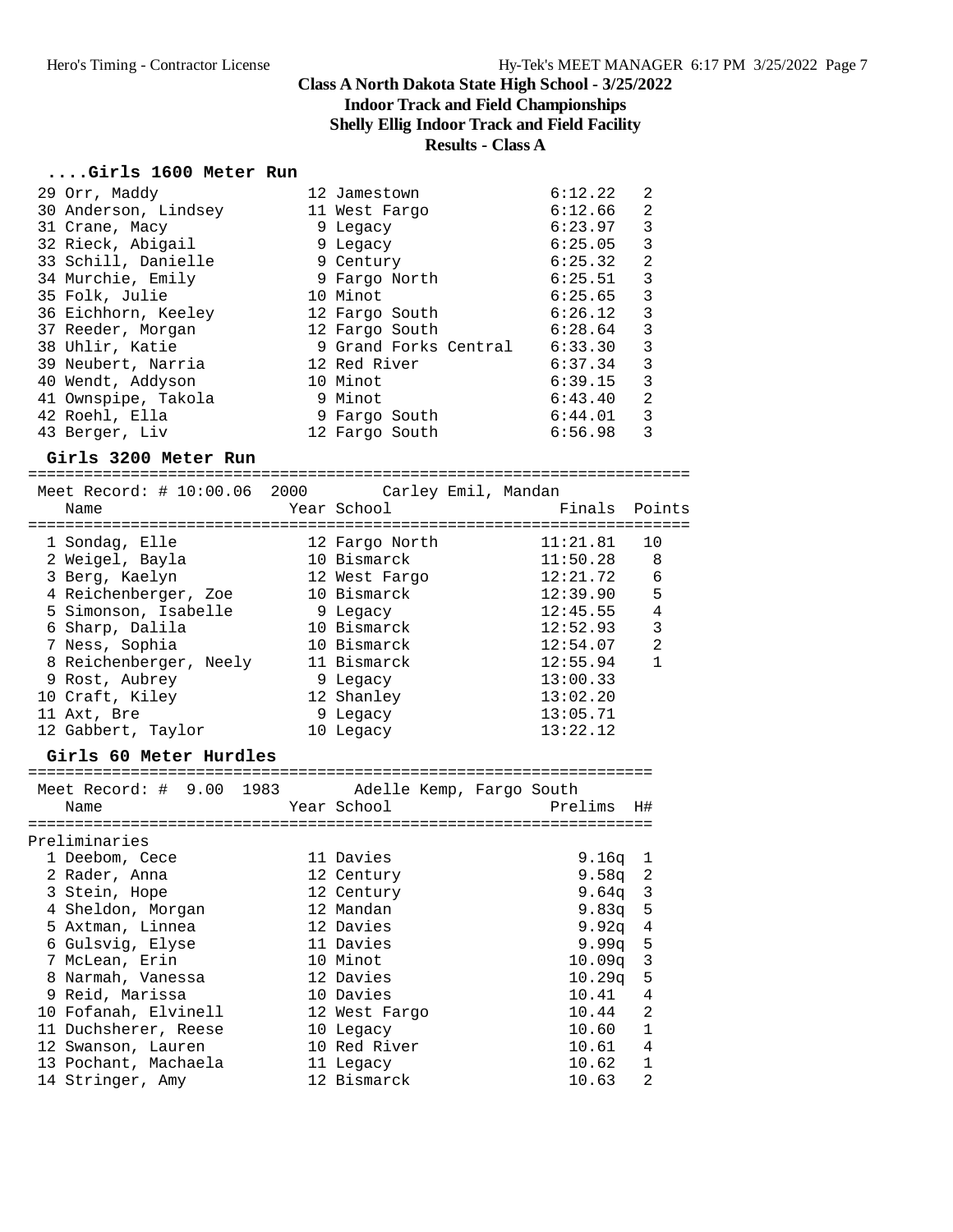8 St. Mary's 'A'

## **Class A North Dakota State High School - 3/25/2022**

## **Indoor Track and Field Championships**

**Shelly Ellig Indoor Track and Field Facility**

# **Results - Class A**

#### **....Girls 60 Meter Hurdles**

|        | 15 Murphy, Martina               |     | 11 Century                                 | 10.64                        | 5              |                |
|--------|----------------------------------|-----|--------------------------------------------|------------------------------|----------------|----------------|
|        | 16 James, Wren                   |     | 9 Fargo South                              | 10.65                        | 1              |                |
|        | 17 Curl, Brenna                  |     | 10 St. Mary's                              | 10.70                        | 4              |                |
|        | 18 Dockter, Kendra               |     | 10 Bismarck                                | 10.78                        | 1              |                |
|        | 19 Isaac, Odura                  |     | 9 Shanley                                  | 10.84                        | -4             |                |
|        | 20 Terstriep, Elle               |     | 11 Shanley                                 | 10.88                        |                | 3 10.879       |
|        | 21 Nygaard, Kaelyn               |     | 12 Jamestown                               | 10.88                        |                | 3 10.880       |
|        | 22 Conklin, Haley                |     | 9 Minot                                    | 10.94                        | 3              |                |
|        | 23 Moen, Brynn                   |     | 10 Grand Forks Central                     | 10.99 4                      |                |                |
|        | 24 Olson, Alexus                 |     | 12 West Fargo                              | 11.00                        |                | 2 10.991       |
|        | 25 Ostlie, Sarah                 |     |                                            |                              |                |                |
|        |                                  |     | 11 Shanley                                 | 11.00                        |                | 3 10.994       |
|        | 26 Price, Bella                  |     | 12 Minot                                   | 11.11                        | 2              |                |
|        | 27 Gee, Michelle                 |     | 8 West Fargo                               | 11.19                        | 1              |                |
|        | 28 Brakke, Sophie                |     | 9 Red River                                | 11.41                        | 3              |                |
|        | 29 Tschider, Greta 12 St. Mary's |     |                                            | 11.51                        | $\overline{2}$ |                |
|        | 30 Sanders, Grace                |     | 11 Minot                                   | 11.54                        | 4              |                |
|        | 31 Haskamp, Emma                 |     | 10 Grand Forks Central                     | 11.55                        | 3              |                |
|        | 32 Donat, Jane                   |     | 10 Davies                                  | 11.62                        | $\mathbf{1}$   |                |
|        | 33 Moran, Kaely                  |     | 12 West Fargo                              | 11.91                        | 5              |                |
|        | 34 Robbins, Alissa               |     | 11 Devils Lake                             | 12.04                        | $\overline{2}$ |                |
|        | 35 Nordness, Heather             |     | 11 Fargo North                             | 12.20                        | 5              |                |
|        | 36 Hewson, Chaylee               |     | 10 Devils Lake                             | 12.41                        | 5              |                |
|        | 37 Beardemphl, Terra             |     | 11 Grand Forks Central                     | 13.10                        | $\overline{4}$ |                |
|        | 38 Johnson, Dylan                |     | 11 Fargo North                             | 14.08                        | 2              |                |
|        |                                  |     |                                            |                              |                |                |
|        | Girls 60 Meter Hurdles           |     |                                            |                              |                |                |
|        |                                  |     |                                            |                              |                |                |
|        | Meet Record: # 9.00 1983         |     | Adelle Kemp, Fargo South                   |                              |                |                |
|        | Name                             |     | Year School                                | Finals Points                |                |                |
|        |                                  |     |                                            |                              |                |                |
| Finals |                                  |     |                                            |                              |                |                |
|        | 1 Deebom, Cece                   |     | 11 Davies                                  | 9.08                         | 10             |                |
|        | 2 Stein, Hope                    |     | 12 Century                                 | 9.44                         | 8              |                |
|        | 3 Rader, Anna                    |     | 12 Century                                 | 9.48                         | 6              |                |
|        | 4 Sheldon, Morgan                |     | 12 Mandan                                  | 9.73                         | 5              |                |
|        | 5 Axtman, Linnea                 |     | 12 Davies                                  | 9.74                         | 4              |                |
|        | 6 Gulsvig, Elyse                 |     | 11 Davies                                  | 9.83                         | 3              |                |
|        | 7 McLean, Erin                   |     | 10 Minot                                   | 10.03                        | $\overline{2}$ |                |
|        | 8 Narmah, Vanessa                |     | 12 Davies                                  | 10.65                        | 1              |                |
|        |                                  |     |                                            |                              |                |                |
|        | Girls 4x200 Meter Relay          |     |                                            |                              |                |                |
|        | Meet Record: # 1:47.32 4/1/2016  |     |                                            | Century Girls Track, Century |                |                |
|        |                                  |     | M Kleinjan, A Brown, H Deshaak, L Mcginnis |                              |                |                |
|        | School                           |     |                                            | Finals                       |                | H# Points      |
|        |                                  |     |                                            |                              |                |                |
|        |                                  |     |                                            | 1:49.20                      | 1              |                |
|        | 1 Davies<br>'' A '               |     |                                            |                              |                | 10             |
|        | 2 Century 'A'                    |     |                                            | 1:50.66                      | $\mathbf 1$    | 8              |
|        | 3 West Fargo 'A'                 |     |                                            | 1:51.59                      | $\mathbf{1}$   | 6              |
|        | 4 West Fargo Sheyenne            | 'A' |                                            | 1:51.87                      | $\mathbf{1}$   | 5              |
|        | 5 Bismarck 'A'                   |     |                                            | 1:52.22                      | $\mathbf{1}$   | $\overline{4}$ |
|        | 6 Shanley 'A'                    |     |                                            | 1:52.53                      | 2              | $\mathbf{3}$   |
|        | 7 Minot 'A'                      |     |                                            | 1:53.16                      | $\overline{a}$ | $\overline{2}$ |
|        | 8 St. Mary's 'A'                 |     |                                            | 1:55.13                      | 3              | 1              |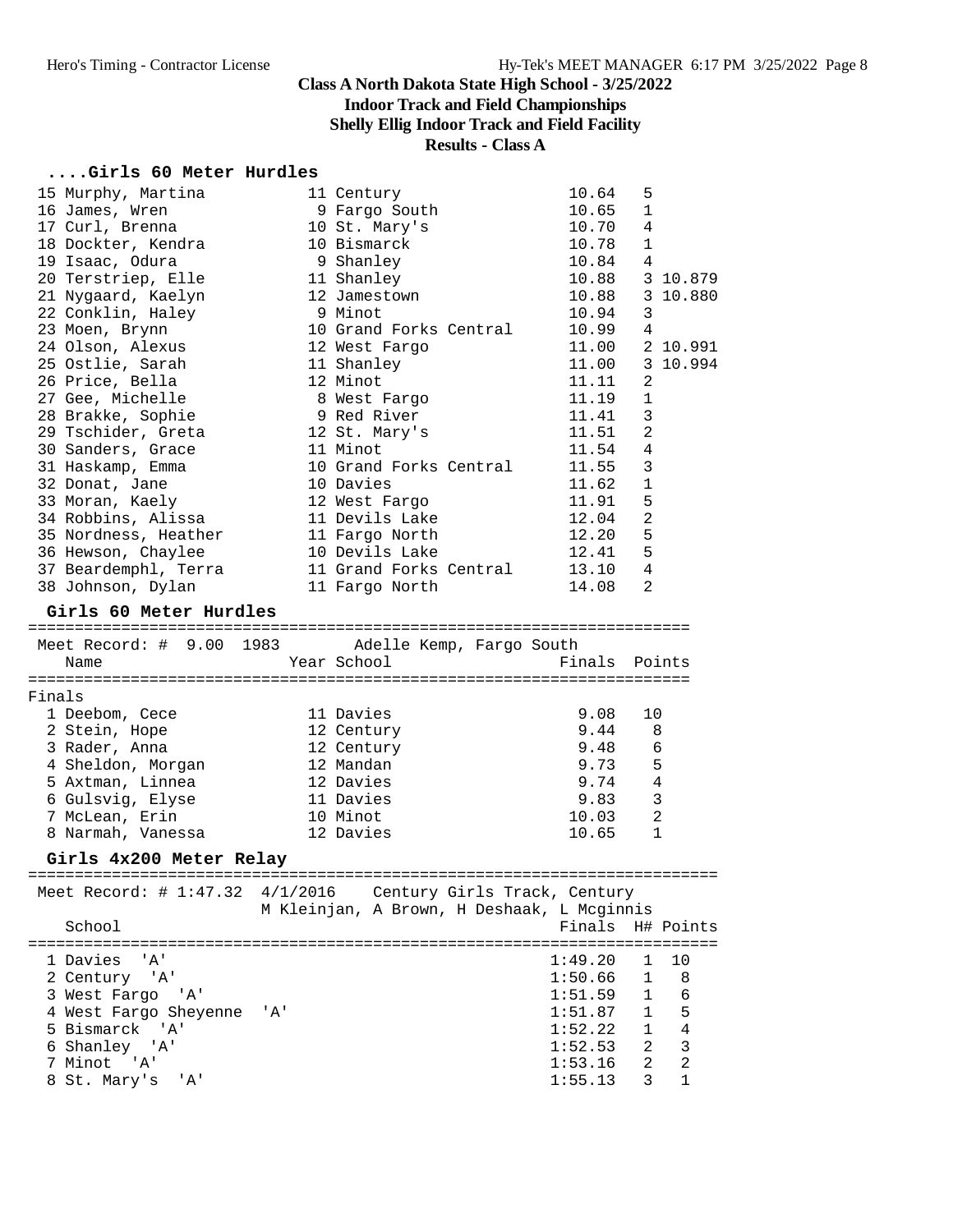## **Indoor Track and Field Championships**

**Shelly Ellig Indoor Track and Field Facility**

**Results - Class A**

#### **....Girls 4x200 Meter Relay**

| 9 Mandan<br>'A'<br>10 Legacy<br>' A '<br>11 Fargo North<br>' A '<br>12 Williston<br>'A'<br>13 Jamestown<br>'A'<br>14 Grand Forks Central 'A'<br>Girls 4x400 Meter Relay                                                                                                                                                        | ======================================                                                                          | 1:56.43<br>1:56.56<br>1:57.72<br>1:58.63<br>2:01.46<br>2:02.62                                                                                         | 2<br>2<br>3<br>$\overline{2}$<br>$\overline{3}$<br>3                                                                                                    |
|--------------------------------------------------------------------------------------------------------------------------------------------------------------------------------------------------------------------------------------------------------------------------------------------------------------------------------|-----------------------------------------------------------------------------------------------------------------|--------------------------------------------------------------------------------------------------------------------------------------------------------|---------------------------------------------------------------------------------------------------------------------------------------------------------|
| Meet Record: # $4:06.29$ 3/28/2014<br>School                                                                                                                                                                                                                                                                                   | , Bismarch<br>C Haussler, J Walter, M Miller, K Page                                                            | Finals                                                                                                                                                 | H# Points                                                                                                                                               |
| 1 Davies<br>'A'<br>2 Mandan 'A'<br>3 Century 'A'<br>4 Shanley 'A'<br>5 Red River 'A'<br>6 Fargo North<br>'' A '<br>7 West Fargo<br>' A '<br>8 West Fargo Sheyenne<br>9 St. Mary's 'A'<br>10 Williston<br>'A'<br>11 Minot 'A'<br>12 Grand Forks Central<br>13 Devils Lake<br>'' A '<br>14 Legacy 'A'<br>Girls 4x800 Meter Relay | '' A '<br>'A'                                                                                                   | 4:15.27<br>4:17.43<br>4:18.92<br>4:20.09<br>4:21.07<br>4:29.92<br>4:30.26<br>4:30.95<br>4:32.03<br>4:35.22<br>4:38.76<br>4:38.92<br>4:40.48<br>4:40.49 | 1<br>10<br>1<br>8<br>1<br>6<br>5<br>$\mathbf{1}$<br>2<br>4<br>3<br>$\mathbf{1}$<br>2<br>2<br>$\mathbf{1}$<br>1<br>2<br>$\mathbf{1}$<br>1<br>2<br>2<br>2 |
| School                                                                                                                                                                                                                                                                                                                         | Meet Record: # 9:49.07 4/1/2016 Legacy High School, Legacy<br>P Jensen, L Werner, E Fricke, K Wescom            | Finals                                                                                                                                                 | Points                                                                                                                                                  |
| 1 Red River 'A'<br>2 Bismarck<br>' A '<br>3 Legacy 'A'<br>4 West Fargo<br>' A '<br>5 Davies<br>" A '<br>6 Minot<br>" A '<br>7 Century 'A'<br>8 Devils Lake<br>'A'<br>9 Mandan<br>'A'<br>Girls High Jump                                                                                                                        |                                                                                                                 | 10:11.04<br>10:49.93<br>10:53.80<br>10:54.84<br>10:55.74<br>10:55.77<br>10:56.25<br>10:57.27<br>11:39.18                                               | 10<br>8<br>6<br>5<br>4<br>3<br>$\overline{a}$<br>$\mathbf 1$                                                                                            |
| =========================                                                                                                                                                                                                                                                                                                      | Meet Record: # 5-07 3/25/2011 Kira Larson, Fargo North                                                          |                                                                                                                                                        |                                                                                                                                                         |
| Name<br>===============================<br>1 Stein, Hope<br>2 Hagen, Lexi<br>3 Petersen, Hunter<br>4 Dahlen, Rachel<br>4 Wheeldon, Maci                                                                                                                                                                                        | Year School<br>====================<br>12 Century<br>12 Bismarck<br>12 Jamestown<br>12 Devils Lake<br>11 Davies | Finals<br>===================<br>$5 - 03.00$<br>$5 - 01.00$<br>$4 - 11.00$<br>$4 - 11.00$<br>$4 - 11.00$                                               | Points<br>10<br>8<br>6<br>4<br>4                                                                                                                        |
|                                                                                                                                                                                                                                                                                                                                |                                                                                                                 |                                                                                                                                                        |                                                                                                                                                         |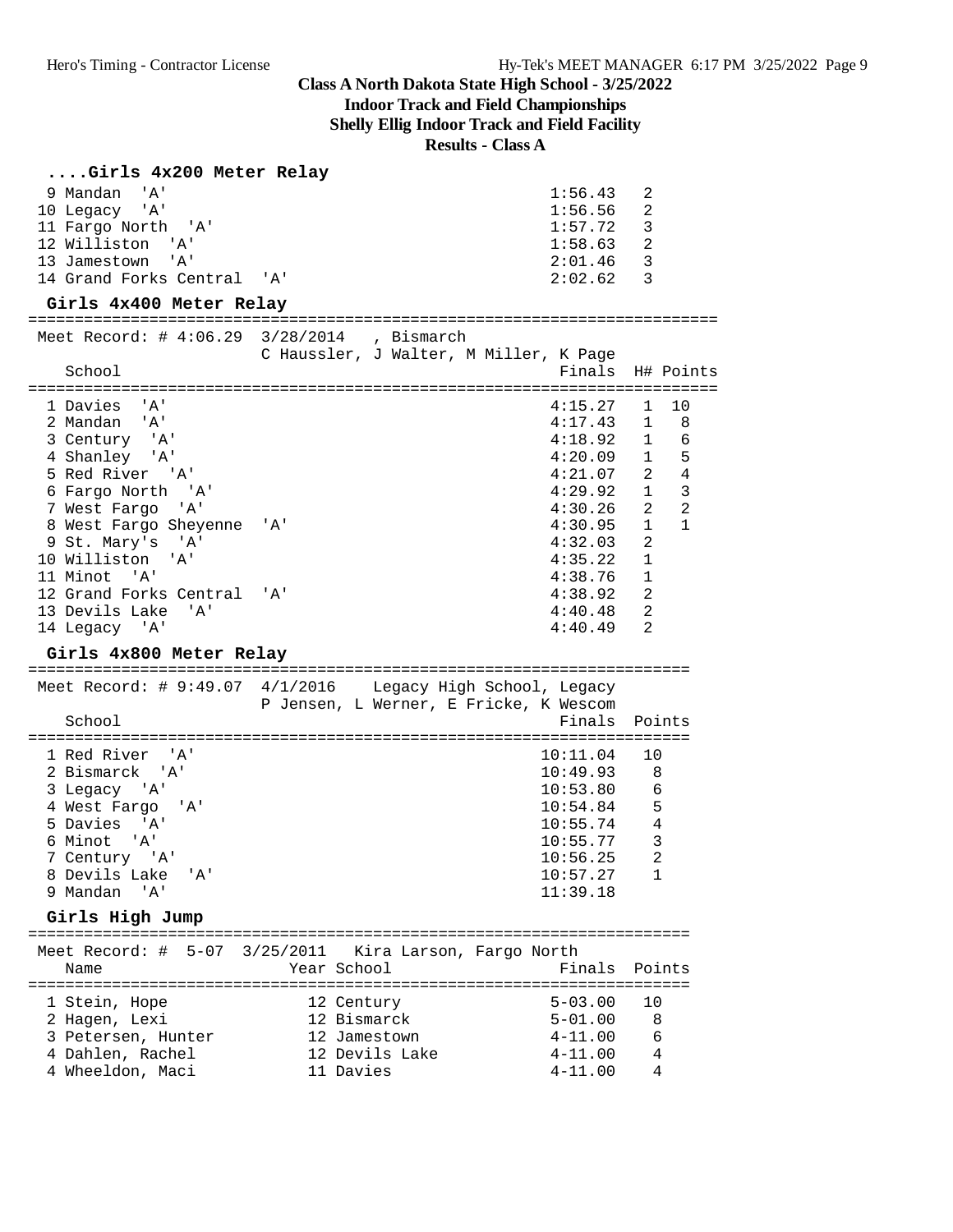#### **Class A North Dakota State High School - 3/25/2022 Indoor Track and Field Championships Shelly Ellig Indoor Track and Field Facility Results - Class A**

## **....Girls High Jump**

| 4 Axtman, Linnea                       | 12 Davies                                              | $4 - 11.00$                | 4              |
|----------------------------------------|--------------------------------------------------------|----------------------------|----------------|
| 7 Fish, Josie                          | 8 Red River                                            | $4 - 09.00$                | 1.50           |
| 7 James, Wren                          | 9 Fargo South                                          | $4 - 09.00$                | 1.50           |
| 9 Lovelace, Abigail                    | 11 Fargo North                                         | $4 - 09.00$                |                |
| 10 Hakanson, Haylie                    | 11 Jamestown                                           | $4 - 09.00$                |                |
| 10 Yeanay, Sannie                      | 10 West Fargo Sheyenne                                 | $4 - 09.00$                |                |
| 10 Arnegard, Alexandra                 | 10 Mandan                                              | $4 - 09.00$                |                |
| 13 Carlson, Reagan                     | 11 Fargo North                                         | $4 - 09.00$                |                |
| 14 Harter, Camryn                      | 12 Century                                             | $4 - 09.00$                |                |
| 15 McLaurin, Katelyn                   | 10 Devils Lake                                         | $4 - 09.00$                |                |
| 16 Moser, Ellie                        | 12 Davies                                              | $4 - 09.00$                |                |
| 17 Arnold, Emily                       | 10 Grand Forks Central                                 | $4 - 07.00$                |                |
| 17 Miller, Grace                       | 12 Fargo North                                         | $4 - 07.00$                |                |
| 17 Evanger, Alexa                      | 11 Legacy                                              | $4 - 07.00$                |                |
| 17 Turner, Reese                       | 10 Century                                             | $4 - 07.00$                |                |
| 21 Fosher, Callen                      | 8 West Fargo Sheyenne                                  | $4 - 07.00$                |                |
| 22 Hall, Kendra                        | 10 Williston                                           | $4 - 07.00$                |                |
| 22 Pritchett, Kelbi                    | 10 Mandan                                              | $4 - 07.00$                |                |
| 24 Evenson, Mariah                     | 12 Minot                                               | $4 - 07.00$                |                |
| 24 Allen, Lauren                       | 11 Minot                                               | $4 - 07.00$                |                |
| 26 Berg, Malea                         | 11 West Fargo                                          | $4 - 05.00$                |                |
|                                        | 11 Fargo North                                         |                            |                |
| 26 Tollefson, Haidyn                   |                                                        | $4 - 05.00$                |                |
| 26 Dockter, Maggie                     | 12 Valley City                                         | $4 - 05.00$                |                |
| 26 Fischer, Cambrie                    | 10 Bismarck                                            | $4 - 05.00$                |                |
| 30 Thykeson, Ali                       | 10 West Fargo Sheyenne                                 | $4 - 05.00$                |                |
| 31 Sander, Micah                       | 10 West Fargo Sheyenne                                 | $4 - 05.00$                |                |
|                                        |                                                        |                            |                |
| 32 Miller, Mia                         | 11 Davies                                              | $4 - 03.00$                |                |
| 32 Call, Keeley                        | 8 Williston                                            | $4 - 03.00$                |                |
| 32 Nwankwo, Rachel                     | 9 Minot                                                | $4 - 03.00$                |                |
| Girls Pole Vault                       |                                                        |                            |                |
|                                        |                                                        |                            |                |
|                                        | Meet Record: # 11-00 3/28/2014 Lauren Gietzen, Century |                            |                |
| Name                                   | Year School                                            | Finals                     | Points         |
|                                        |                                                        |                            |                |
| 1 Snyder, Isabelle                     | 12 Shanley                                             | $9 - 03.00$                | 10             |
| 2 Jorgenson, Azalea                    | 12 Davies                                              | $9 - 03.00$                | 8              |
| 3 Berger, Madison                      | 11 Legacy                                              | $9 - 03.00$                | 6              |
| 4 Wadeson, Saree                       | 11 West Fargo Sheyenne                                 | $8 - 09.00$                | 5              |
| 5 Thueson, Brynlie                     | 11 Century                                             | $8 - 09.00$                | $\overline{4}$ |
| 6 Tang, Taylor                         | 11 West Fargo                                          | $8 - 09.00$                | 3              |
| 7 Dunlop, Rachel                       | 11 Century                                             | $8 - 03.00$                | 2              |
| 8 Barbarick, Kaitlyn                   | 11 Williston                                           | $8 - 03.00$                | 1              |
| 9 Evanger, Alexa                       | 11 Legacy                                              | $7 - 09.00$                |                |
| 9 Schneider, Elise                     | 11 Davies                                              | $7 - 09.00$                |                |
| 9 Daub, Nora                           | 11 Davies                                              | $7 - 09.00$                |                |
| 12 Hubbard, Jane                       | 10 Bismarck                                            | $7 - 09.00$                |                |
| 13 Aasen, Emery                        | 10 West Fargo                                          | $7 - 03.00$                |                |
| 13 Arnegard, Alexandra                 | 10 Mandan                                              | $7 - 03.00$                |                |
| 15 Kuball, Elly                        | 10 Legacy                                              | $7 - 03.00$                |                |
| 15 Schulte, Teah                       | 10 Century                                             | $7 - 03.00$                |                |
| 17 Nguyen, Ashley                      | 11 West Fargo                                          | $7 - 03.00$                |                |
| 18 Anderson, Elsie<br>18 Madrigga, Tia | 10 Fargo North<br>10 West Fargo Sheyenne               | $6 - 03.00$<br>$6 - 03.00$ |                |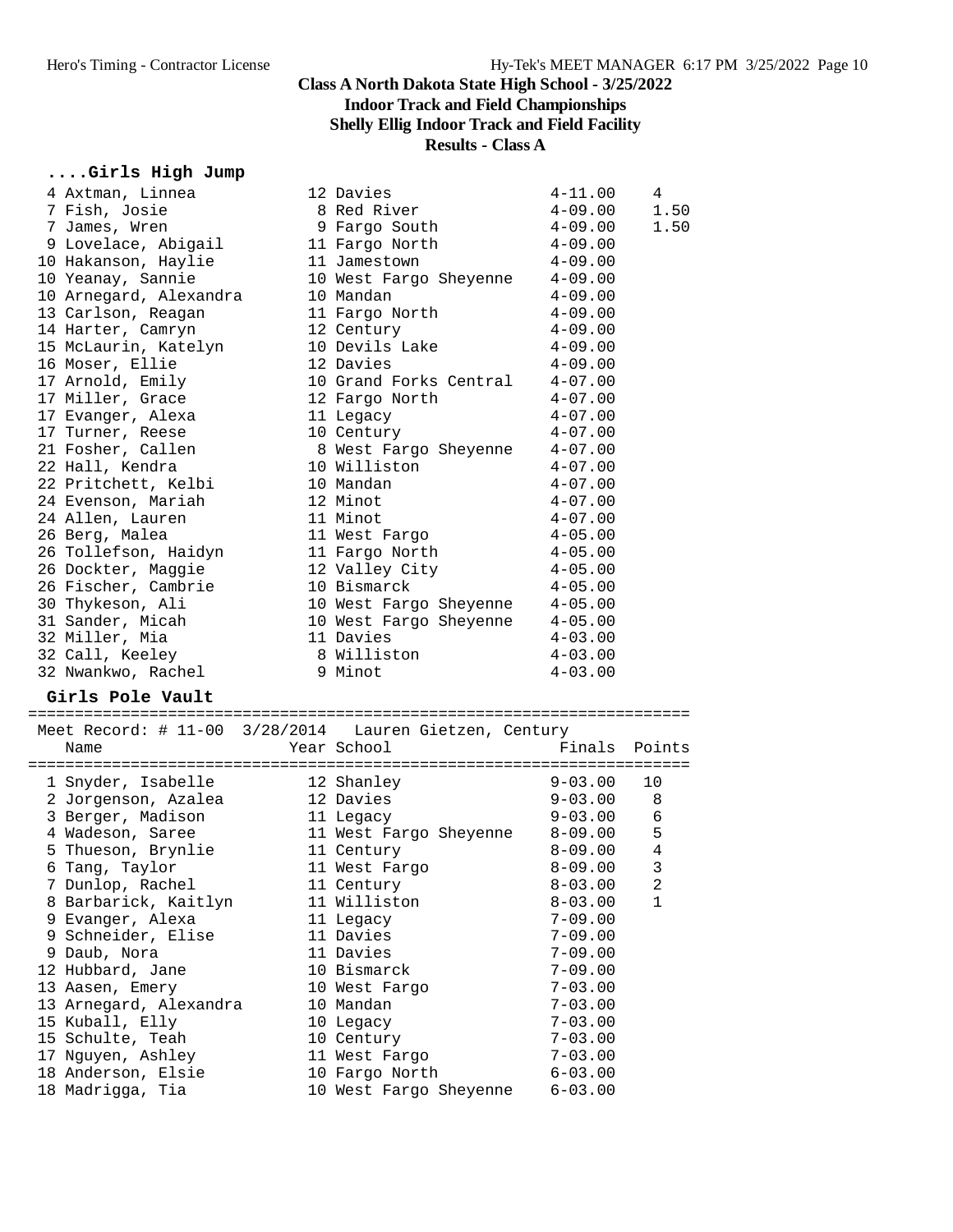**Indoor Track and Field Championships**

**Shelly Ellig Indoor Track and Field Facility**

**Results - Class A**

#### **....Girls Pole Vault**

| -- Winkler, Taryn                                       | 11 Fargo North                | NH               |                |                          |
|---------------------------------------------------------|-------------------------------|------------------|----------------|--------------------------|
| -- Lukes, Hope                                          | 10 West Fargo                 | NH               |                |                          |
| Girls Long Jump                                         |                               |                  |                |                          |
| Meet Record: # 18-05 2002 Brittni Bruenjes, Valley City |                               |                  |                |                          |
| Name                                                    | Year School                   | Finals H# Points |                |                          |
|                                                         |                               |                  |                |                          |
| 1 Deebom, Cece                                          | 11 Davies                     | 18-03.25         | 3              | 10                       |
| 2 Schmitz, Emery                                        | 11 Bismarck                   | 17-02.25         | 2              | 8                        |
| 3 Fridley, Eden                                         | 10 Century                    | $16 - 03.50$     |                | 3 <sup>7</sup><br>6      |
| 4 Rader, Anna                                           | 12 Century                    | $16 - 02.75$     | $\overline{3}$ | 5                        |
| 5 Sand, Breena                                          | 12 Legacy                     | $16 - 00.75$     | $\overline{3}$ | $\overline{4}$           |
| 6 Olson, Karina                                         | 11 Valley City<br>10 Bismarck | 15-10.75         | $\mathbf{3}$   | $\overline{\phantom{a}}$ |
| 7 Marcus, Kennedy                                       | 10 Bismarck                   | 15-05.00         | 2              | 2                        |
| 8 Larson, Allysah                                       | 10 Jamestown                  | $15 - 05.00$     | 3              | 1                        |
| 9 Hage, Nina                                            | 12 Davies                     | 15-01.25         | $\mathbf{3}$   |                          |
| 10 Brennan, Gracyn                                      | 12 Century                    | $15 - 01.25$     | $\mathbf{3}$   |                          |
| 11 Gill, Ajaye                                          | 10 Bismarck                   | $15 - 01.00$     | $\overline{2}$ |                          |
| 12 Pochant, Machaela                                    | 11 Legacy                     | 14-10.50         | 3              |                          |
| 13 Miller, Grace                                        | 12 Fargo North                | $14 - 10.50$     | 3              |                          |
| 14 Arnegard, Alexandra                                  | 10 Mandan                     | $14 - 09.25$     | $\overline{a}$ |                          |
| 15 Wild, Ava                                            | 12 Davies                     | $14 - 09.00$     | 3              |                          |
| 16 Fischer, Cambrie                                     | 10 Bismarck                   | $14 - 07.50$     | $\overline{2}$ |                          |
| 17 Lindbo, McKayla                                      | 12 Mandan                     | 14-04.00         | $\mathbf{3}$   |                          |
| 18 Boe, Emma                                            | 12 Red River                  | 14-03.00         | $\overline{2}$ |                          |
| 19 Anderson, Emma                                       | 11 Red River                  | $14 - 03.00$     | 1              |                          |
| 20 Petersen, Hunter                                     | 12 Jamestown                  | $14 - 02.50$     | 3              |                          |
| 21 Carlson, Reagan                                      | 11 Fargo North                | $14 - 01.50$     | 1              |                          |
| 22 Kapella, Abigail                                     | 8 Mandan                      | $14 - 01.50$     | $\mathbf{1}$   |                          |
| 23 Tedford, Taylor                                      | 12 Fargo North                | $14 - 00.75$     | 3              |                          |
| 24 Lang, Grace                                          | 9 Century                     | $14 - 00.50$     | $\overline{2}$ |                          |
| 25 Skari, Julia                                         | 9 Jamestown                   | 14-00.00         | 2              |                          |
| 26 Tollefson, Haidyn                                    | 11 Fargo North                | $14 - 00.00$     | 1              |                          |
| 27 Ostlie, Sarah                                        | 11 Shanley                    | 13-11.75         | $\overline{2}$ |                          |
| 28 Samek, Taya                                          | 11 West Fargo                 | $13 - 11.50$     | $\overline{2}$ |                          |
| 29 Sander, Micah                                        | 10 West Fargo Sheyenne        | $13 - 10.75$     | $\overline{2}$ |                          |
| 30 Price, Bella                                         | 12 Minot                      | $13 - 08.75$     | $\overline{3}$ |                          |
| 31 Tiongson, Jules                                      | 10 West Fargo Sheyenne        | $13 - 08.00$     | 1              |                          |
| 32 Rath, Taylor                                         | 11 Williston                  | $13 - 06.25$     | 2              |                          |
| 33 Schneider, Elise                                     | 11 Davies                     | $13 - 05.50$     | 1              |                          |
| 34 Steiner, Kelsa                                       | 11 West Fargo                 | $13 - 03.50$ 1   |                |                          |
| 35 Duchsherer, Reese                                    | 10 Legacy                     | $13 - 02.50$     | 2              |                          |
| 36 Sanders, Grace                                       | 11 Minot                      | $13 - 02.50$     | 1              |                          |
| 37 Yeanay, Sannie                                       | 10 West Fargo Sheyenne        | $12 - 11.00$     | 1              |                          |
| 38 Nielsen, Ashlyn                                      | 11 Minot                      | $12 - 05.25$     | 2              |                          |
| 39 McLaurin, Katelyn                                    | 10 Devils Lake                | $12 - 05.00$     | 2              |                          |
| 40 Rau, Letica                                          | 12 West Fargo Sheyenne        | $12 - 03.50$     | $\mathbf{1}$   |                          |
| 41 Allen, Lauren                                        | 11 Minot                      | $12 - 03.00$     | $\mathbf{1}$   |                          |
| 42 Lautt, Brynna                                        | 12 Red River                  | $11 - 09.00$     | $\mathbf{1}$   |                          |
| 43 Pritchett, Kelbi                                     | 10 Mandan                     | $11 - 03.00$     | 1              |                          |
| 44 Dockter, Maggie                                      | 12 Valley City                | $10 - 10.75$     | $\mathbf{1}$   |                          |
| 45 Cavanaugh, Kaydra                                    | 10 Devils Lake                | $9 - 06.00$      | 1              |                          |
| -- Berg, Malea                                          | 11 West Fargo                 | ND               | 1              |                          |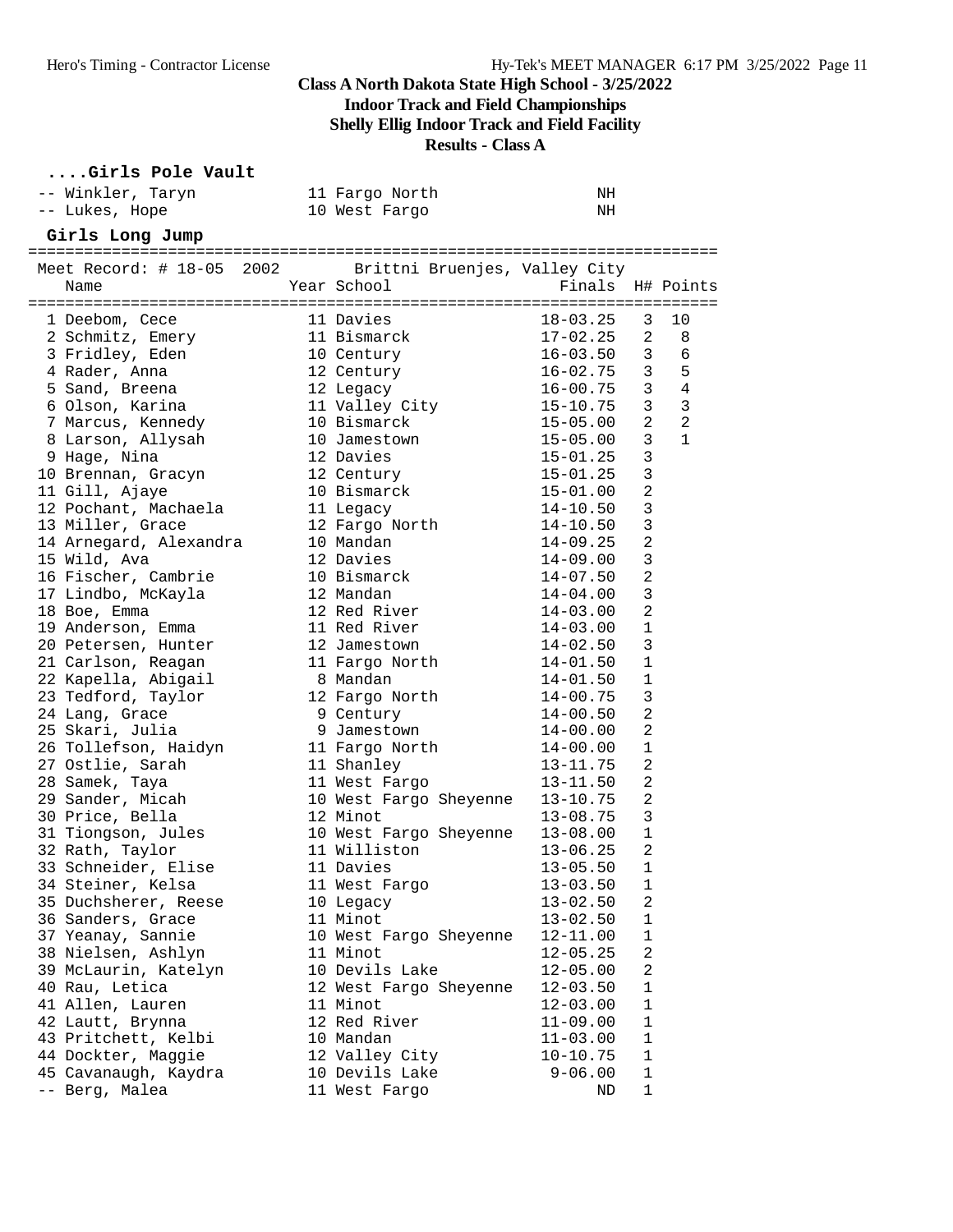**Indoor Track and Field Championships**

**Shelly Ellig Indoor Track and Field Facility**

#### **Results - Class A**

#### **Girls Triple Jump** ==========================================================================

| Meet Record: # 37-03 2004 Brittni Bruenjes, Valley City                     |                                 |                  |                |                |
|-----------------------------------------------------------------------------|---------------------------------|------------------|----------------|----------------|
| Name                                                                        | Year School                     | Finals H# Points |                |                |
|                                                                             |                                 |                  |                |                |
| 1 Stein, Hope                                                               | 12 Century                      | $36 - 10.00$     | 2              | 10             |
| 2 Sailer, Cayla                                                             | 10 Davies                       | $34 - 06.00$     | 2              | 8              |
| 3 Sand, Breena                                                              | 12 Legacy                       | $34 - 01.50$     | $\mathbf{2}$   | 6              |
| 4 Brennan, Gracyn                                                           |                                 | 32-06.75         | $\overline{a}$ | 5              |
| 5 James, Wren                                                               | 12 Century<br>9 Fargo South     | $32 - 04.75$     | $\overline{a}$ | $\overline{4}$ |
| 6 Tollefson, Haidyn                                                         | 11 Fargo North<br>11 Minot      | $32 - 02.25$     | $\mathbf{1}$   | $\overline{3}$ |
| 7 Nielsen, Ashlyn                                                           | 11 Minot                        | $31 - 09.25$     | $\mathbf{1}$   | 2              |
| 8 Miller, Grace                                                             | 12 Fargo North 31-06.50         |                  | $\overline{2}$ | 1              |
| 9 Conklin, Haley                                                            | 9 Minot                         | $31 - 04.50$     | 2              |                |
| 10 Berger, Madison                                                          | 11 Legacy                       | $31 - 01.00$     | $\overline{a}$ |                |
| 11 Wild, Ava                                                                | 12 Davies                       | $31 - 01.00$     | $\mathbf{1}$   |                |
| 12 Skari, Julia                                                             | 9 Jamestown                     | $31 - 00.00$     | $\overline{2}$ |                |
| 13 Kost, Mikella                                                            | 12 Century                      | 30-08.25         | 2              |                |
| 14 Riley, Jillian                                                           | 11 Grand Forks Central 30-06.25 |                  | 1              |                |
| 15 Boe, Emma                                                                | 12 Red River                    | $30 - 03.75$     | 1              |                |
| 16 Malecha, Kiana                                                           | 11 Davies                       | $30 - 01.75$     | 2              |                |
| 17 Marcus, Kennedy                                                          | 10 Bismarck                     | $30 - 01.25$     | 2              |                |
| 18 Carlson, Reagan                                                          | 11 Fargo North                  | $30 - 01.00$     | $\mathbf 1$    |                |
| 19 Price, Bella                                                             | 12 Minot                        | $30 - 00.50$     | 2              |                |
| 20 Yeanay, Sannie                                                           | 10 West Fargo Sheyenne          | $29 - 08.50$     | 1              |                |
| 21 Moser, Ellie                                                             | 12 Davies                       | $29 - 05.75$     | $\overline{2}$ |                |
| 22 Hubbard, Jane                                                            | 10 Bismarck                     | $28 - 11.25$     | $\overline{a}$ |                |
| 23 Sanders, Grace                                                           | 11 Minot                        | $28 - 10.00$     | $\mathbf{1}$   |                |
|                                                                             | 10 West Fargo Sheyenne 28-00.00 |                  | 1              |                |
| 23 Sanadis, diace<br>24 Tiongson, Jules<br>25 Rau, Letica<br>25 Rau, Letica | 12 West Fargo Sheyenne 27-06.75 |                  | 1              |                |
| 26 Haskamp, Emma                                                            | 10 Grand Forks Central 27-06.00 |                  | $\mathbf{1}$   |                |
| 27 Lautt, Brynna                                                            | 12 Red River                    | $27 - 04.00$     | 1              |                |
| 28 McLaurin, Katelyn                                                        | 10 Devils Lake                  | 27-00.25         | $1\,$          |                |
| 29 Sander, Micah                                                            | 10 West Fargo Sheyenne 26-02.25 |                  | $1\,$          |                |
| -- Spencer, Arin                                                            | 10 Century                      | ND               | $\overline{a}$ |                |
| -- Terstriep, Elle                                                          | 11 Shanley                      | ND               | 1              |                |
| -- Johnson, Dylan                                                           | 11 Fargo North                  | ND               | 1              |                |
|                                                                             |                                 |                  |                |                |
| Girls Shot Put                                                              |                                 |                  |                |                |
|                                                                             |                                 |                  |                |                |
| Meet Record: # 50-03 3/24/2017 Akealy Moton, West Fargo                     |                                 |                  |                |                |
| Name                                                                        | Year School                     | Finals H# Points |                |                |
|                                                                             |                                 |                  |                |                |
| 1 Nabwe, Anthonett 12 Jamestown                                             |                                 | $44 - 11.00$ 3   |                | 10             |
| 2 Schnell, Mary                                                             | 12 West Fargo                   | $40 - 03.00$     | 3              | 8              |
| 3 Fletcher, Abby                                                            | 12 Century                      | $38 - 03.50$     | 3              | 6              |
| 4 Schenck, Adisyn                                                           | 12 West Fargo Sheyenne          | $37 - 07.50$     | 3              | 5              |
| 5 Andersen, Tayla                                                           | 10 Bismarck                     | $37 - 02.00$     | 3              | 4              |
| 6 Rath, Katelyn                                                             | 11 Bismarck                     | $37 - 01.00$     | 3              | 3              |
| 7 Stockmoe, Seely                                                           | 10 Shanley                      | $36 - 10.00$     | 3              | $\overline{2}$ |
| 8 Moton, Cailey                                                             | 10 West Fargo                   | $36 - 08.00$     | 3              | $\mathbf{1}$   |
| 9 Red Tomahawk, Kaylynn                                                     | 12 Bismarck                     | $35 - 06.50$     | 3              |                |
| 10 Clements, Julia                                                          | 12 Legacy                       | $34 - 11.00$     | 3              |                |
| 11 Hardy, Elsie                                                             | 12 Minot                        | $34 - 04.50$     | 3              |                |
| 12 Oukrop, Kiera                                                            | 12 St. Mary's                   | $34 - 04.00$     | 3              |                |
| 13 Osier, Emma                                                              | 11 Fargo North                  | $32 - 09.00$     | 3              |                |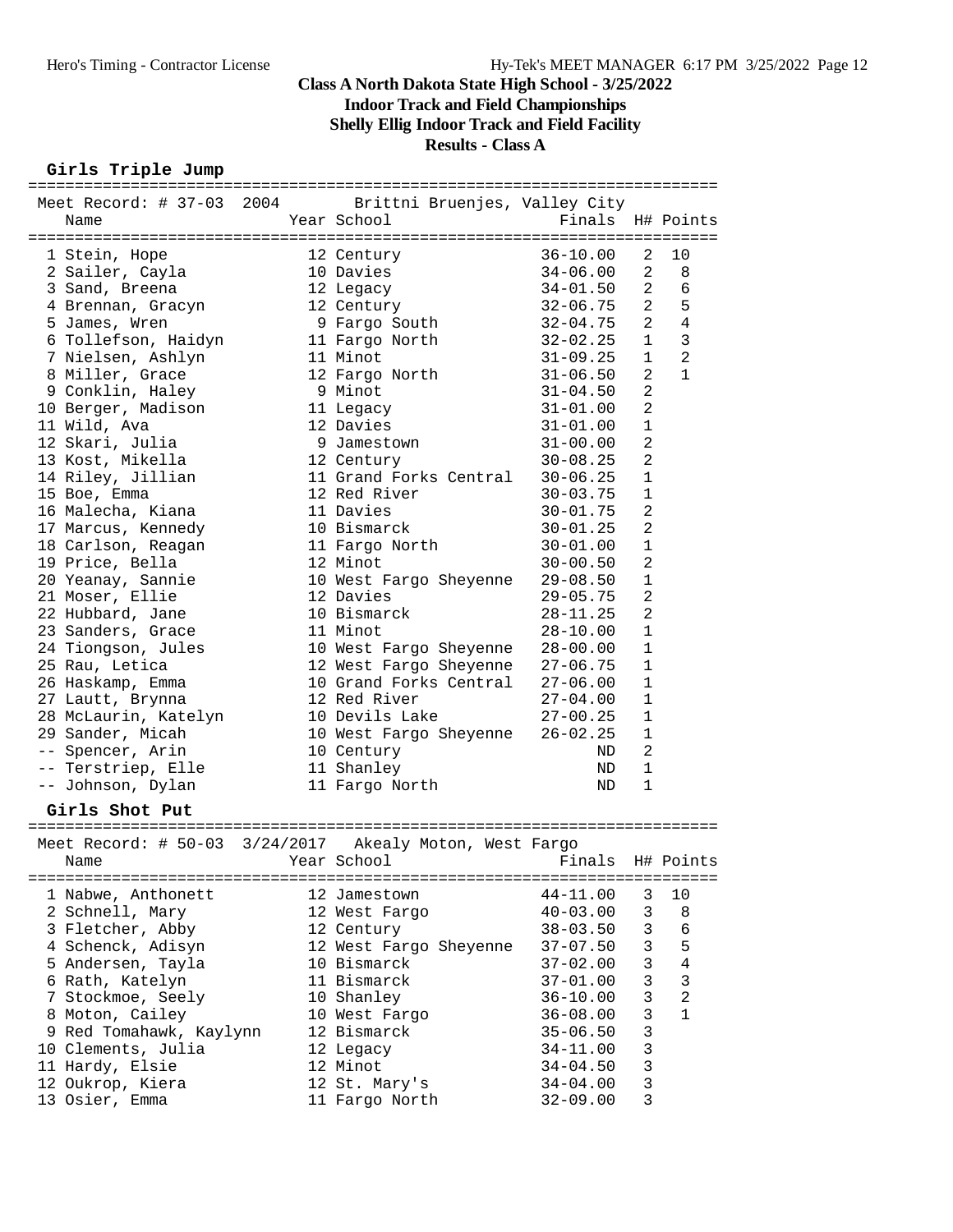## **Indoor Track and Field Championships**

## **Shelly Ellig Indoor Track and Field Facility**

**Results - Class A**

# **....Girls Shot Put**

| 14 Guscette, Riley             | 11 West Fargo          | $32 - 08.50$ | 2              |                |
|--------------------------------|------------------------|--------------|----------------|----------------|
| 15 Wrangham, Brielle           | 10 Bismarck            | $32 - 07.50$ | $\overline{c}$ |                |
| 16 Turnquist, Brooke           | 12 Davies              | $32 - 07.00$ | 3              |                |
| 17 Wolff, Chloe                | 9 Century              | $32 - 05.50$ | 3              |                |
| 18 Lindbo, Berlyn              | 9 Legacy               | $31 - 09.00$ | 3              |                |
| 19 Trahan, Mylie               | 11 Century             | $31 - 07.50$ | 3              |                |
| 20 Kleinknecht, Maggie         | 10 Mandan              | $31 - 04.50$ | $\overline{a}$ |                |
| 21 Furcht, Talea               | 10 Legacy              | $31 - 04.00$ | 3              |                |
| 21 Nwaigwe, Christine          | 12 West Fargo Sheyenne | $31 - 04.00$ | 2              |                |
| 23 Donovan, Aeryn              | 12 Fargo South         | $30 - 11.00$ | $\overline{a}$ |                |
| 24 Stauffer, Jordan            | 11 Williston           | $30 - 02.00$ | $\overline{a}$ |                |
| 24 Baker, Kaylee               | 11 Grand Forks Central | $30 - 02.00$ | 2              |                |
| 26 Harris, Piper               | 12 Mandan              | $30 - 00.00$ | $\overline{c}$ |                |
| 27 Bland, Eve                  | 10 Minot               | $29 - 05.50$ | 2              |                |
| 28 Ritzman, Alexis             | 11 Mandan              | $29 - 03.50$ | 2              |                |
|                                |                        |              | $\overline{a}$ |                |
| 29 Anderson, Kinley            | 10 Jamestown           | $29 - 00.00$ | $\overline{a}$ |                |
| 29 Kamrowski, Kya              | 11 Minot               | $29 - 00.00$ |                |                |
| 29 Vetter, Claire              | 10 Shanley             | $29 - 00.00$ | $\mathbf{1}$   |                |
| 32 Zander, McKenzie            | 11 Legacy              | $28 - 10.00$ | $\overline{c}$ |                |
| 33 Moore, Da'nijah             | 8 Minot                | 28-08.50     | 2              |                |
| 34 Birnbaum, Elizabeth         | 10 St. Mary's          | $28 - 00.00$ | 1              |                |
| 35 Landeis, Ellie              | 10 Mandan              | $27 - 10.50$ | $\mathbf{1}$   |                |
| 36 Harmon, Caitlin             | 11 Davies              | $27 - 10.00$ | $\mathbf 1$    |                |
| 37 Tykwinski, Leah             | 11 West Fargo          | $27 - 08.00$ | $\overline{a}$ |                |
| 38 Stockmoe, Shya              | 8 Shanley              | $27 - 05.50$ | $\mathbf{1}$   |                |
| 39 Busch, Brooklyn             | 9 Jamestown            | $27 - 05.00$ | 1              |                |
| 40 Eisenlohr, Maddisen         | 12 Fargo South         | $27 - 04.50$ | $\mathbf 1$    |                |
| 41 Panchot, Allison            | 12 Jamestown           | $27 - 03.00$ | $\overline{a}$ |                |
| 42 Baker, Abby                 | 9 Red River            | $27 - 00.00$ | $\mathbf 1$    |                |
| 43 Jorgenson, Azalea           | 12 Davies              | $26 - 06.00$ | $\mathbf{1}$   |                |
| 44 Laqua, Leah                 | 10 Davies              | $26 - 01.50$ | $\mathbf 1$    |                |
| 45 Seamands, Abby              | 12 St. Mary's          | $26 - 01.00$ | 2              |                |
| 46 Hakim, Peace                | 8 Shanley              | $25 - 08.50$ | 1              |                |
| 46 Heidt, Vivienne             | 12 West Fargo Sheyenne | $25 - 08.50$ | $\overline{a}$ |                |
| 48 Crabtree, Ruth              | 10 Williston           | $25 - 07.00$ | $\mathbf 1$    |                |
| 49 Thykeson, Ali               | 10 West Fargo Sheyenne | $24 - 11.00$ | $\mathbf 1$    |                |
| 50 Osier, Carrie               | 9 Fargo North          | $24 - 08.00$ | $\mathbf 1$    |                |
| 51 Johnson, Delaney            | 11 Fargo North         | $22 - 11.50$ | $\mathbf 1$    |                |
| 52 Lind, Abby                  | 12 Fargo North         | $20 - 10.50$ | 1              |                |
| 53 Lindquist, Audrey           | 10 Grand Forks Central | $18 - 06.50$ | $\mathbf 1$    |                |
| Boys 60 Meter Dash             |                        |              |                |                |
|                                |                        |              |                |                |
| Meet Record: $\#$ 6.84<br>1987 | Mike Eckroth, Mandan   |              |                |                |
| Name                           | Year School            | Prelims      | H#             |                |
|                                |                        |              |                |                |
| Preliminaries                  |                        |              |                |                |
| 1 Hawkinson, Dawson            | 12 Bismarck            | 7.11q        | ı              |                |
| 2 McGlothlin, Dylan            | 11 Legacy              | 7.12q        | 2              |                |
| 3 White, Oscar                 | 12 West Fargo Sheyenne | 7.16q        | 4              |                |
| 4 Hegerle, Carson              | 12 West Fargo          | 7.21q        |                | 7 7.201        |
| 5 Mathern, Nathan              | 11 Legacy              | 7.21q        |                | 6 7.204        |
| 6 Farland, Talen               | 11 Legacy              |              |                | 7.21q 11 7.206 |
| 7 Gores, John                  | 12 Shanley             | $7.28q$ 5    |                |                |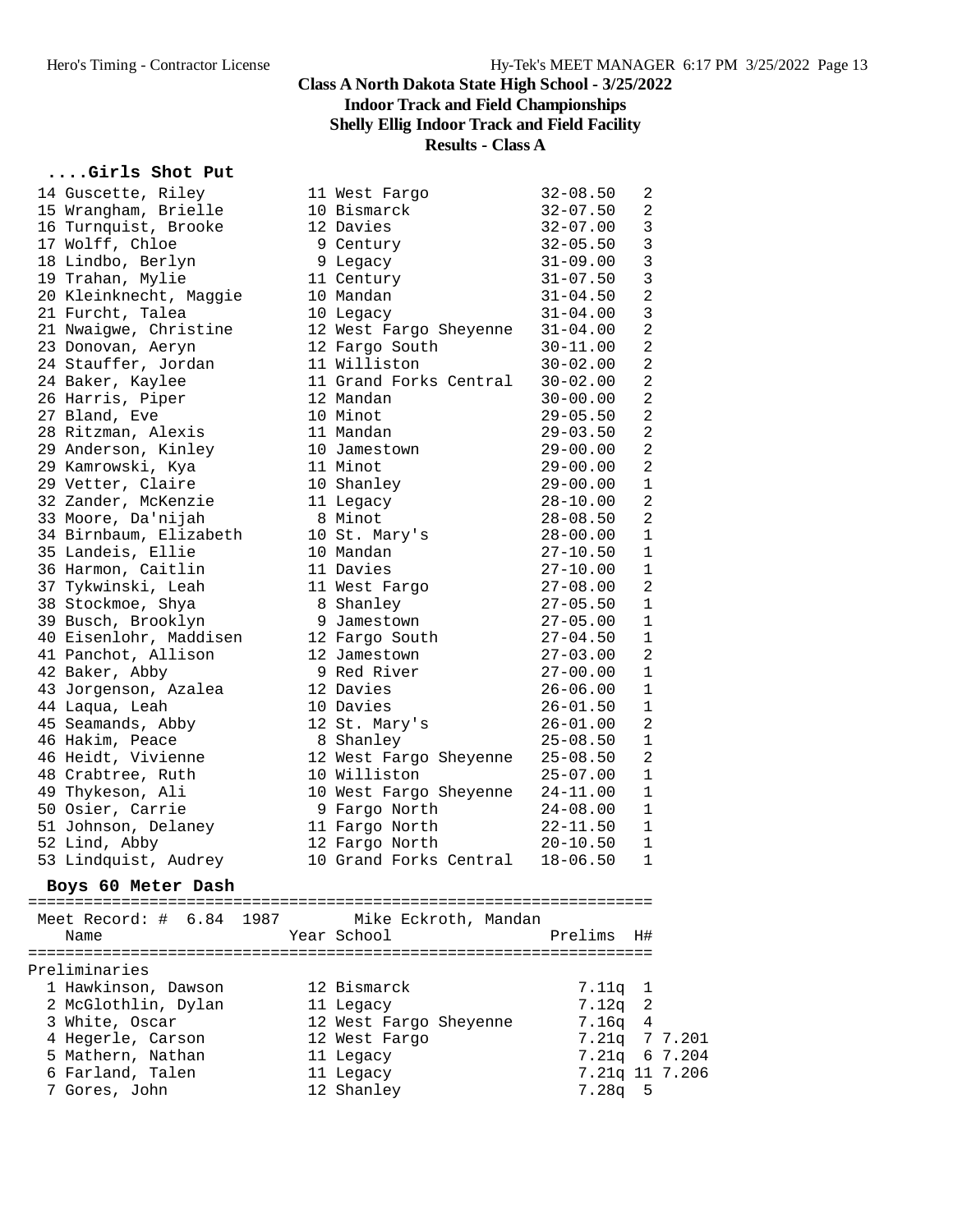## **Indoor Track and Field Championships**

**Shelly Ellig Indoor Track and Field Facility**

**Results - Class A**

#### **....Boys 60 Meter Dash**

| 8 McGregor, Payton                         | 11 West Fargo                 | 7.31q | 5 7.302      |
|--------------------------------------------|-------------------------------|-------|--------------|
| 9 Mutzenberger, Wyatt                      | 12 Grand Forks Central        | 7.31  | 6 7.309      |
| 10 Catalano, Thomas                        | 9 Mandan                      | 7.34  | 3            |
| 11 Schroeder, Hudson                       | 11 Bismarck                   | 7.35  | 10           |
| 12 Raan, Ethan                             | 11 West Fargo Sheyenne        | 7.37  | 7 7.365      |
| 13 Skari, Ian                              | 8 West Fargo                  | 7.37  | 9 7.367      |
| 14 Hillstrom, Brode                        | 12 Jamestown                  | 7.41  | 1 7.406      |
| 15 Zulu, Austin                            | 10 Fargo South                | 7.41  | 5 7.408      |
| 16 Martin, Rivers                          | 10 Century                    | 7.42  | 7            |
| 17 Brooks, Gannon                          | 12 Red River                  | 7.43  | 10 7.421     |
| 18 Schumacher, Isaac                       | 10 Davies                     | 7.43  | 6 7.422      |
| 19 Anderson, Trinity                       | 9 Mandan                      | 7.43  | 4 7.425      |
| 20 Kaba, Moise                             | 11 West Fargo Sheyenne        | 7.43  | 3 7.427      |
| 21 Jones, Jordan                           | 12 Century                    | 7.43  | 11 7.429     |
| 21 Edwards, Jordan                         | 9 Davies                      | 7.43  | 10 7.429     |
|                                            | 12 Mandan                     | 7.44  | 10 7.434     |
| 23 Jablonski, Karsyn<br>24 Wiseman, Lincon | 11 Mandan                     | 7.44  | 8 7.438      |
|                                            |                               |       | 2            |
| 25 Shape, Austin                           | 12 Valley City                | 7.46  |              |
| 26 Urquijo, Noah                           | 12 Minot                      | 7.47  | 1            |
| 27 Arndt, Peyton                           | 11 Century                    | 7.48  | 10           |
| 28 Schwab, Keaton                          | 11 Davies                     | 7.49  | 8            |
| 29 Peterchuk, Isaac                        | 10 Mandan                     | 7.51  | 8            |
| 30 Boakye, Manasseh                        | 11 Minot                      | 7.52  | 6            |
| 31 Bangura, Ibrahim                        | 10 West Fargo                 | 7.53  | 2 7.525      |
| 32 Kladiihbah, Elijah                      | 10 West Fargo                 | 7.53  | 9 7.530      |
| 33 Zulu, Justin                            | 10 Fargo South                | 7.55  | 5 7.541      |
| 34 Severson, Caleb                         | 11 Red River                  | 7.55  | 9 7.542      |
| 35 Nyquist, Nicholas                       | 12 Davies                     | 7.55  | 6 7.549      |
| 36 Kpeenu, Barry                           | 10 West Fargo Sheyenne        | 7.57  | 11           |
| 37 Fleck, Colby                            | 9 St. Mary's                  | 7.58  | 1            |
| 38 Nyenabo, Isaac                          | 11 West Fargo                 | 7.60  | 4 7.596      |
| 39 Price, Aeyden                           | 9 St. Mary's                  | 7.60  | 11 7.599     |
| 40 Beach, Devin                            | 12 Jamestown                  | 7.60  | 10 7.600     |
| 41 Brown, Raymond                          | 11 Davies                     | 7.61  | 4            |
| 42 Tulo, Brooks                            | 11 West Fargo Sheyenne        | 7.62  | 10 7.615     |
| 43 Sandness, Dorian                        | 10 Fargo South                | 7.62  | 7 7.617      |
| 44 Twardoski, Michael                      | 10 Century                    | 7.63  | 7            |
| 45 Oleus, Greg                             | 12 Legacy                     | 7.64  | 2            |
| 46 Ragan, Trevor                           | 12 Century                    | 7.66  | 8            |
| 47 Ruzicka, Tyson                          | 10 Minot                      | 7.67  | 4            |
| 48 Philips, Casey                          | 12 Bismarck                   | 7.68  | $\mathbf{1}$ |
| 49 Galbert, Jonathan                       | 10 Minot                      | 7.69  | 8 7.683      |
| 50 White, Austin                           | 12 Legacy                     | 7.69  | 2 7.686      |
| 51 Mallory, Mikey                          | 11 Red River                  | 7.69  | 9 7.689      |
| 51 Naslund, Cameron                        | 10 St. Mary's                 | 7.69  | 11 7.689     |
| 53 Nygren, Gavyn                           | 10 Legacy                     | 7.71  | 3            |
| 54 Huber, Mason                            | 11 Bismarck                   | 7.73  | 9            |
| 55 Santos, Daniel                          | 12 Minot                      | 7.74  | 5            |
|                                            |                               |       | 9            |
| 56 Alford-Hickman, Calvin                  | 12 Fargo North                | 7.77  | 4            |
| 57 Semanko, Damarion                       | 10 Fargo South<br>12 Bismarck | 7.78  |              |
| 58 McGregor, Gannon                        |                               | 7.79  | 3 7.787      |
| 58 Schneider, Colton                       | 11 Devils Lake                | 7.79  | 3 7.787      |
| 60 Chase, Dylan                            | 12 Minot                      | 7.80  | 7            |
| 61 Salagan, Josh                           | 11 Mandan                     | 7.81  | 10           |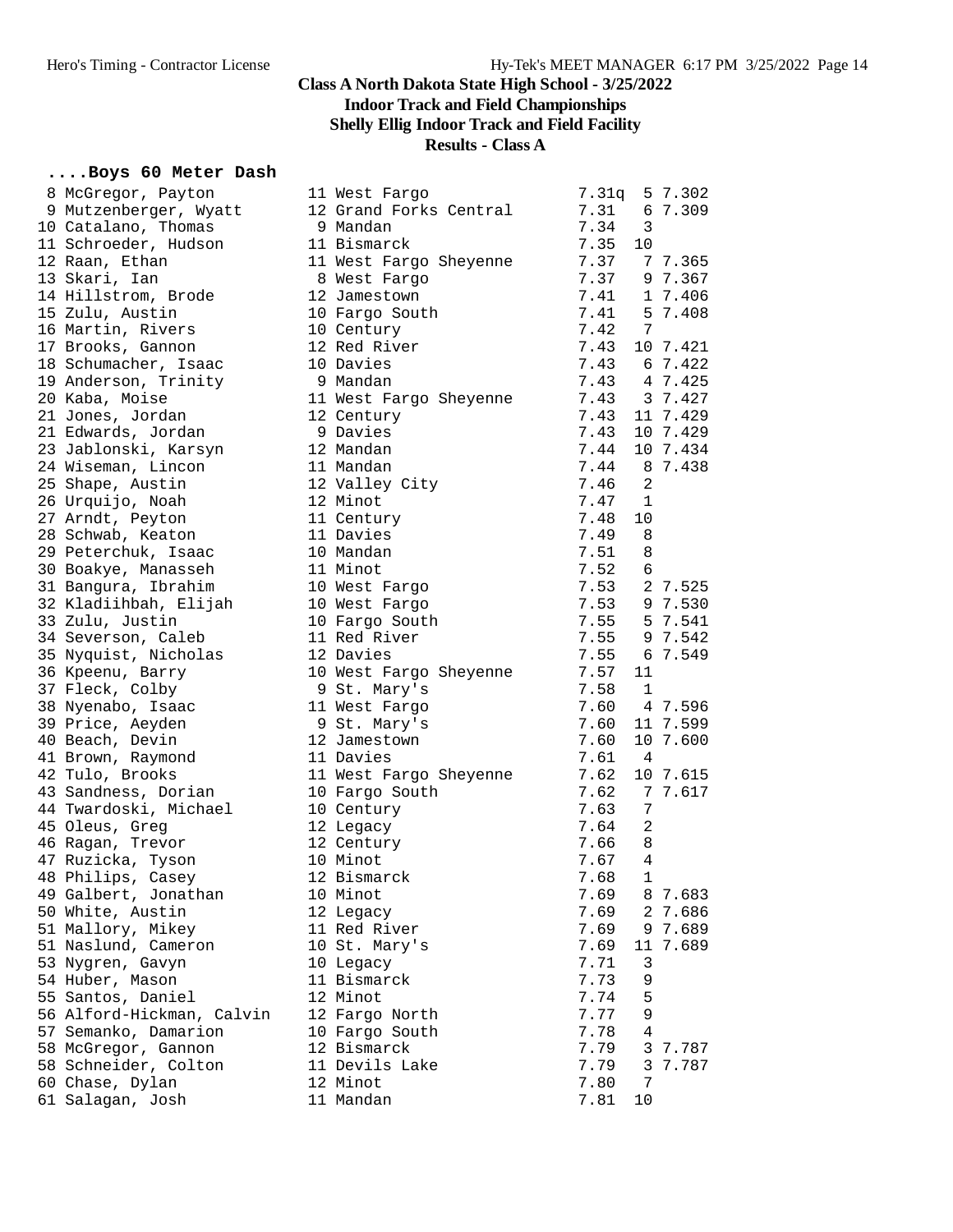#### **Class A North Dakota State High School - 3/25/2022 Indoor Track and Field Championships Shelly Ellig Indoor Track and Field Facility**

#### **Results - Class A**

## **....Boys 60 Meter Dash**

| 62 Nelson, Quinn<br>63 Lorenz, Luke<br>64 Oss, Navy<br>65 Wanner, Blake<br>66 Birst, Jaxon<br>67 Mertens, Brett<br>68 Stevens, Lane<br>68 Kouba, Jack<br>70 Miller, James<br>71 Lindseth, Cade<br>72 Sykora, Zachary<br>73 Shape, Derek<br>74 Ringuette, Jackson<br>75 Kramer, Kyle<br>76 Dubois, Marquese<br>77 Jallow, Amadou<br>78 Farber, Bryan<br>Boys 60 Meter Dash | 11 Red River<br>10 Davies<br>11 Grand Forks Central<br>11 Fargo North<br>10 Century<br>10 Devils Lake<br>12 Grand Forks Central<br>11 Red River<br>10 Fargo North<br>11 Grand Forks Central<br>10 Valley City<br>8 Valley City<br>11 Fargo South<br>10 Fargo North<br>9 Devils Lake<br>10 Devils Lake<br>9 Devils Lake | 7.83<br>7.87<br>7.89<br>7.90<br>7.91<br>8.00<br>8.00<br>8.02<br>8.03<br>8.23<br>$8.26$ 4<br>8.29<br>9.21<br>9.30<br>9.93 | $\overline{\phantom{a}}$<br>11 7.861<br>7.87 1 7.867<br>6<br>5<br>- 8<br>8.00 7 7.991<br>2 7.991<br>2 7.992<br>3<br>8<br>6<br>11<br>- 9<br>7<br>9 |
|---------------------------------------------------------------------------------------------------------------------------------------------------------------------------------------------------------------------------------------------------------------------------------------------------------------------------------------------------------------------------|------------------------------------------------------------------------------------------------------------------------------------------------------------------------------------------------------------------------------------------------------------------------------------------------------------------------|--------------------------------------------------------------------------------------------------------------------------|---------------------------------------------------------------------------------------------------------------------------------------------------|
| Meet Record: # 6.84 1987 Mike Eckroth, Mandan                                                                                                                                                                                                                                                                                                                             |                                                                                                                                                                                                                                                                                                                        |                                                                                                                          |                                                                                                                                                   |
| Name                                                                                                                                                                                                                                                                                                                                                                      | Year School                                                                                                                                                                                                                                                                                                            | Finals Points                                                                                                            |                                                                                                                                                   |
|                                                                                                                                                                                                                                                                                                                                                                           |                                                                                                                                                                                                                                                                                                                        |                                                                                                                          |                                                                                                                                                   |
| Finals<br>1 Hawkinson, Dawson                                                                                                                                                                                                                                                                                                                                             | 12 Bismarck                                                                                                                                                                                                                                                                                                            | 6.98                                                                                                                     | 10                                                                                                                                                |
| 2 McGlothlin, Dylan                                                                                                                                                                                                                                                                                                                                                       | 11 Legacy                                                                                                                                                                                                                                                                                                              | 7.02                                                                                                                     | 8                                                                                                                                                 |
| 3 White, Oscar                                                                                                                                                                                                                                                                                                                                                            | 12 West Fargo Sheyenne                                                                                                                                                                                                                                                                                                 | 7.09                                                                                                                     | 6                                                                                                                                                 |
| 4 Mathern, Nathan                                                                                                                                                                                                                                                                                                                                                         | 11 Legacy                                                                                                                                                                                                                                                                                                              | 7.17                                                                                                                     | 5                                                                                                                                                 |
| 5 Hegerle, Carson                                                                                                                                                                                                                                                                                                                                                         | 12 West Fargo                                                                                                                                                                                                                                                                                                          | 7.19                                                                                                                     | 4                                                                                                                                                 |
| 6 Farland, Talen                                                                                                                                                                                                                                                                                                                                                          | 11 Legacy                                                                                                                                                                                                                                                                                                              | 7.22                                                                                                                     | 3                                                                                                                                                 |
| 7 Gores, John                                                                                                                                                                                                                                                                                                                                                             | 12 Shanley                                                                                                                                                                                                                                                                                                             | 7.29                                                                                                                     | 2                                                                                                                                                 |
| 8 McGregor, Payton                                                                                                                                                                                                                                                                                                                                                        | 11 West Fargo                                                                                                                                                                                                                                                                                                          | 7.40                                                                                                                     | 1                                                                                                                                                 |
| Boys 200 Meter Dash                                                                                                                                                                                                                                                                                                                                                       |                                                                                                                                                                                                                                                                                                                        |                                                                                                                          |                                                                                                                                                   |
|                                                                                                                                                                                                                                                                                                                                                                           |                                                                                                                                                                                                                                                                                                                        |                                                                                                                          |                                                                                                                                                   |
| Meet Record: # 22.79 1999 Jason Brietzman, Bismarck                                                                                                                                                                                                                                                                                                                       |                                                                                                                                                                                                                                                                                                                        |                                                                                                                          |                                                                                                                                                   |
| Name                                                                                                                                                                                                                                                                                                                                                                      | Year School                                                                                                                                                                                                                                                                                                            |                                                                                                                          | Finals H# Points                                                                                                                                  |
| 1 Hawkinson, Dawson                                                                                                                                                                                                                                                                                                                                                       | 12 Bismarck                                                                                                                                                                                                                                                                                                            | 22.63# 1 10                                                                                                              |                                                                                                                                                   |
| 1 nami----<br>2 McGlothlin, Dylan                                                                                                                                                                                                                                                                                                                                         | 11 Legacy                                                                                                                                                                                                                                                                                                              | 22.83                                                                                                                    | $1 \quad 8$                                                                                                                                       |
| 3 White, Oscar                                                                                                                                                                                                                                                                                                                                                            | 12 West Fargo Sheyenne                                                                                                                                                                                                                                                                                                 | $23.02$ 4 6                                                                                                              |                                                                                                                                                   |
| 4 Elde, Carter                                                                                                                                                                                                                                                                                                                                                            | 12 Grand Forks Central                                                                                                                                                                                                                                                                                                 | 23.14 2                                                                                                                  | $\overline{5}$                                                                                                                                    |
| 5 Mathern, Nathan                                                                                                                                                                                                                                                                                                                                                         | 11 Legacy                                                                                                                                                                                                                                                                                                              | 23.29                                                                                                                    | 1<br>4                                                                                                                                            |
| 6 Mutzenberger, Wyatt                                                                                                                                                                                                                                                                                                                                                     | 12 Grand Forks Central                                                                                                                                                                                                                                                                                                 | 23.52                                                                                                                    | 1<br>3                                                                                                                                            |
| 7 Farland, Talen                                                                                                                                                                                                                                                                                                                                                          | 11 Legacy                                                                                                                                                                                                                                                                                                              | 23.59                                                                                                                    | $\overline{2}$<br>4                                                                                                                               |
| 8 Shape, Austin                                                                                                                                                                                                                                                                                                                                                           | 12 Valley City                                                                                                                                                                                                                                                                                                         | 23.62                                                                                                                    | 3<br>1                                                                                                                                            |
| 9 Kelsch, Drew                                                                                                                                                                                                                                                                                                                                                            | 12 Century                                                                                                                                                                                                                                                                                                             | 23.75                                                                                                                    | $\mathbf{1}$                                                                                                                                      |
| 10 Hoffer, Evan                                                                                                                                                                                                                                                                                                                                                           | 11 Legacy                                                                                                                                                                                                                                                                                                              | 23.80                                                                                                                    | 2                                                                                                                                                 |
| 11 Raan, Ethan                                                                                                                                                                                                                                                                                                                                                            | 11 West Fargo Sheyenne                                                                                                                                                                                                                                                                                                 | 23.93                                                                                                                    | 3                                                                                                                                                 |
| 12 Ehrman, Parker                                                                                                                                                                                                                                                                                                                                                         | 12 Century                                                                                                                                                                                                                                                                                                             | 24.15                                                                                                                    | 2                                                                                                                                                 |
| 13 McGregor, Payton                                                                                                                                                                                                                                                                                                                                                       | 11 West Fargo                                                                                                                                                                                                                                                                                                          | 24.16                                                                                                                    | 9                                                                                                                                                 |
| 14 Johnson, Kolby                                                                                                                                                                                                                                                                                                                                                         | 12 Bismarck                                                                                                                                                                                                                                                                                                            | 24.19                                                                                                                    | 7                                                                                                                                                 |
| 15 McNichols, Jeran<br>16 Kroeber, Preston                                                                                                                                                                                                                                                                                                                                | 10 Bismarck<br>12 Jamestown                                                                                                                                                                                                                                                                                            | 24.26<br>24.42                                                                                                           | 5<br>12                                                                                                                                           |
|                                                                                                                                                                                                                                                                                                                                                                           |                                                                                                                                                                                                                                                                                                                        |                                                                                                                          |                                                                                                                                                   |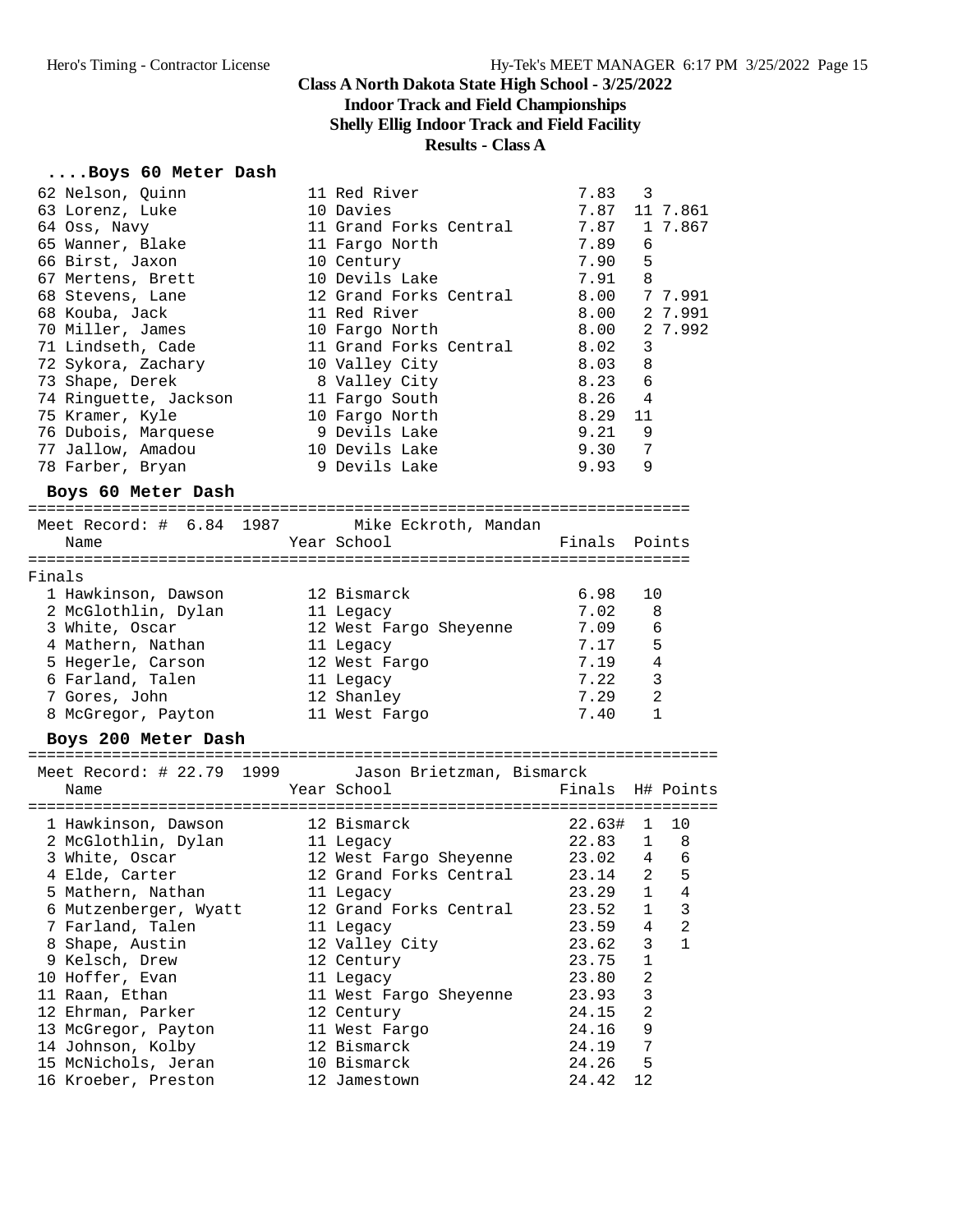#### **Class A North Dakota State High School - 3/25/2022 Indoor Track and Field Championships Shelly Ellig Indoor Track and Field Facility**

## **Results - Class A**

## **....Boys 200 Meter Dash**

| 17 Anderson, Trinity                   | 9 Mandan                                                 | 24.47          | 6               |        |
|----------------------------------------|----------------------------------------------------------|----------------|-----------------|--------|
| 18 Schwab, Keaton                      | 11 Davies                                                | 24.50          | 5               |        |
| 19 Breidenbach, Reece                  | 11 West Fargo Sheyenne                                   | 24.51          | 4               |        |
| 20 Kaba, Moise                         | 11 West Fargo Sheyenne                                   | 24.56          | 10              |        |
| 21 Moore, A'Johntez                    | 10 Fargo South                                           | 24.58          | 7               |        |
| 22 Philips, Casey                      | 12 Bismarck                                              | 24.61          | 10              | 24.604 |
| 22 Jones, Jordan                       | 12 Century                                               | 24.61          | 7               | 24.604 |
| 24 Severson, Caleb                     | 11 Red River                                             | 24.64          | 8               |        |
| 25 Huber, Mason                        | 11 Bismarck                                              | 24.76          | 9               |        |
| 26 George, Michael                     | 10 Minot                                                 | 24.79          | 3               |        |
| 27 White, Austin                       | 12 Legacy                                                | 24.82          | 5               |        |
| 28 Catalano, Thomas                    | $9$ Mandan                                               | 24.84          | $7\phantom{.0}$ | 24.834 |
| 29 Urquijo, Noah                       | 12 Minot<br>12 Legacy<br>10 West Fargo Sheyenne          | 24.84          | 8               | 24.839 |
| 30 Oleus, Greg                         |                                                          | 24.88          | $\overline{3}$  | 24.873 |
| 31 Wilson, Race                        |                                                          | 24.88          | 9               | 24.877 |
| 32 Naslund, Cameron 10 St. Mary's      |                                                          | 24.89          | 5               |        |
| 33 Nyquist, Nicholas                   | 12 Davies                                                | 24.92          | $7\phantom{.0}$ |        |
| 34 Nelson, Seth                        |                                                          | 25.04          | $\overline{4}$  |        |
|                                        | 12 Century<br>10 Minot                                   | 25.06          | 9               |        |
| 35 Ruzicka, Tyson<br>36 Santos, Daniel | 12 Minot                                                 | 25.10          | 9               |        |
| 37 Arndt, Peyton                       | 11 Century                                               | 25.16          | 4               |        |
| 38 Anderson, Nate                      | 12 Century                                               | 25.18          | 8               |        |
| 39 Schumacher, Isaac                   | 10 Davies                                                | 25.19          | 9               |        |
| 40 Kjervestad, Chase                   |                                                          | 25.32          | 11              |        |
| 41 McGregor, Gannon                    | 10 West Fargo<br>12 Bismarck<br>10 West Fargo            | 25.34          | 10              |        |
| 42 Bangura, Ibrahim                    |                                                          | 25.53          | 11              |        |
| 43 Bourke, Aiden                       | 11 Fargo South                                           | 25.57          | -2              |        |
|                                        | 12 Minot                                                 |                | 6               |        |
| 44 Chase, Dylan                        | 12 Davies                                                | 25.71<br>25.71 | 6               | 25.707 |
| 44 Piechowski, Denver                  |                                                          |                | 11              | 25.707 |
| 46 Tulo, Brooks                        | 11 West Fargo Sheyenne<br>9 St. Mary's                   | 25.74          |                 |        |
| 47 Duppong, Isaac                      |                                                          | 25.83          | 11              |        |
| 48 Oss, Navy                           | 11 Grand Forks Central                                   | 25.85          | 12              |        |
| 49 Wanner, Blake                       | 11 Fargo North                                           | 25.91          | 12              |        |
| 50 Geigle, Grayson                     | 11 Shanley                                               | 25.92          | 12              |        |
| 51 Kessel, Reis                        | 10 Fargo South                                           | 25.98          | $\overline{7}$  |        |
| 52 Alshami, Ryaan                      |                                                          | 26.04          | 13              |        |
| 53 Mallory, Mikey                      | 10 Fargo South<br>10 Grand Forks Central<br>11 Red River | 26.07          | 10              |        |
| 54 Johnson, Jayce                      | 10 Mandan                                                | 26.10          | 8               |        |
| 55 Kladiihbah, Elijah 10 West Fargo    |                                                          | 26.13          | 8               |        |
| 56 Fleck, Colby                        | 9 St. Mary's                                             | 26.34          | 6               |        |
| 57 Vetter, Lleyton                     | 11 St. Mary's                                            | 26.38          | 13              |        |
| 58 Spiyee, Emanuel                     | 11 Fargo South                                           | 26.43          | 11              |        |
| 59 Kramlich, Tristan                   | 12 Fargo North                                           | 26.59          | 8               |        |
| 60 Sykora, Zachary                     | 10 Valley City                                           | 26.83          | 12              | 26.823 |
| 61 Kouba, Jack                         | 11 Red River                                             | 26.83          | 14              | 26.829 |
| 61 Wirth, Oliver                       | 9 Devils Lake                                            | 26.83          | 10              | 26.829 |
| 63 Sobolik, Adam                       | 9 Devils Lake                                            | 26.99          | 11              |        |
| 64 Frieler, Lucas                      | 11 Fargo North                                           | 27.01          | 10              |        |
| 65 Ivesdal, Grant                      | 11 Davies                                                | 27.07          | 12              |        |
| 66 Shape, Derek                        | 8 Valley City                                            | 27.09          | 13              |        |
| 67 Stevens, Lane                       | 12 Grand Forks Central                                   | 27.26          | 10              |        |
| 68 Mertens, Brett                      | 10 Devils Lake                                           | 27.66          | - 6             |        |
| 69 Lee, Collin                         | 12 Devils Lake                                           | 27.85          | 14              |        |
| 70 King, Laquan                        | 10 Fargo North                                           | 28.29          | 13              |        |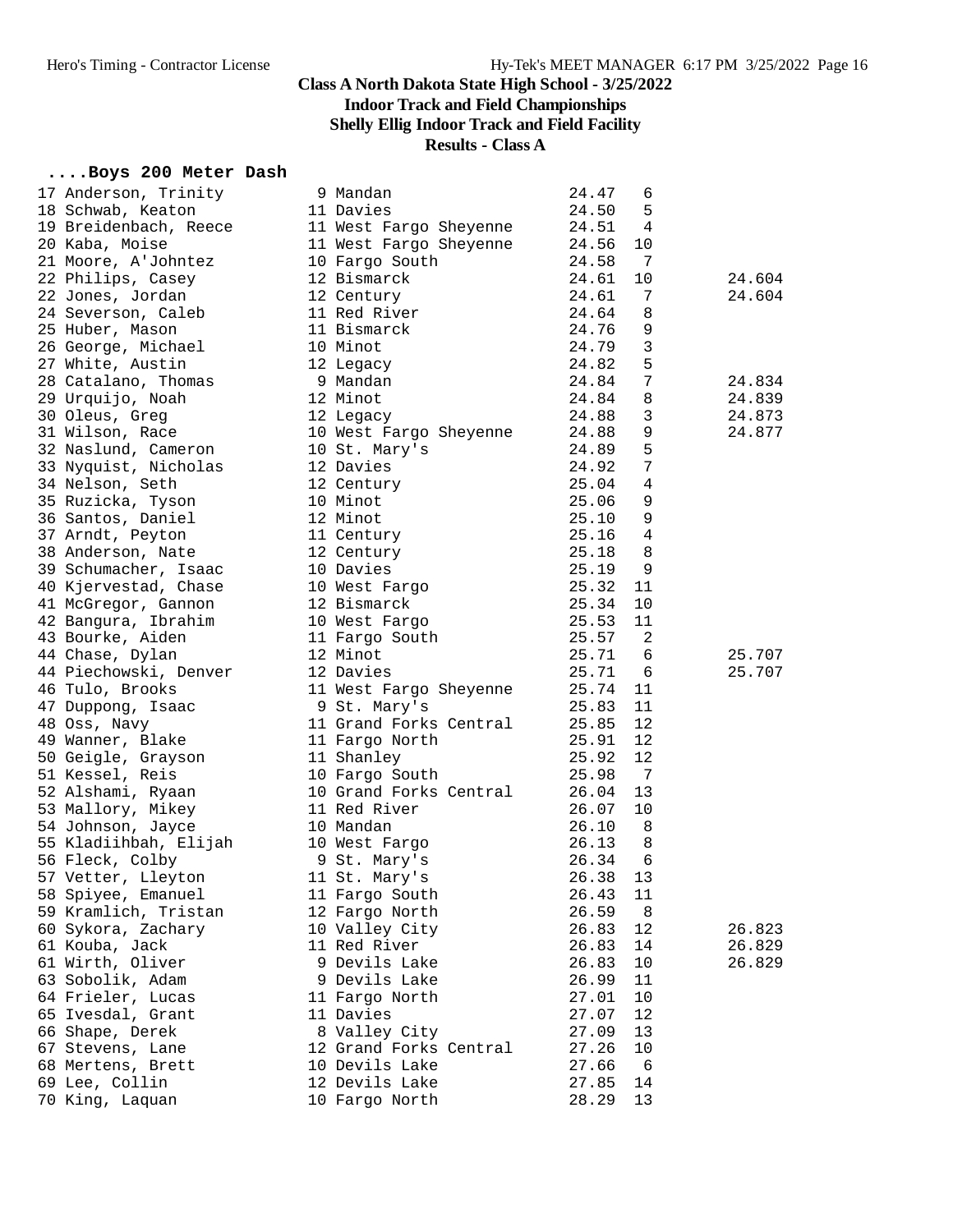**Indoor Track and Field Championships**

**Shelly Ellig Indoor Track and Field Facility**

**Results - Class A**

#### **....Boys 200 Meter Dash**

| 71 Miller, Garrison | 12 Shanley    | 28.96 13 |
|---------------------|---------------|----------|
| 72 Ouam, Grant      | 9 Devils Lake | 28.99    |

#### **Boys 400 Meter Dash**

| Meet Record: # 49.44 3/22/2013 Landon Jochim, Century                                                           |                              |           |                |                |
|-----------------------------------------------------------------------------------------------------------------|------------------------------|-----------|----------------|----------------|
| Name                                                                                                            | Year School                  | Finals    |                | H# Points      |
|                                                                                                                 |                              |           |                |                |
| 1 Kraft, Cayden<br>1 Kraft, Cayden 10 Legacy<br>2 Heidt, Dillan 10 Legacy<br>3 Fritel, Nathaniel 12 Fargo North |                              | 53.83     | $\mathbf{1}$   | 10             |
|                                                                                                                 |                              | 53.94     | 2              | 8              |
|                                                                                                                 |                              | $54.02$ 1 |                | 6              |
| 4 Bryce Volk, Aiden 11 Devils Lake                                                                              |                              | 54.03 1   |                | 5              |
| 5 Quibell, Tristen                                                                                              | 10 Fargo South               | 54.20     |                | $1 \quad 4$    |
| 6 Berger, Josh                                                                                                  | 9 Century                    | 54.27     | 2              | $\mathbf{3}$   |
| 7 Dullum, Lane                                                                                                  | 12 West Fargo                | 54.66     | $\mathbf{3}$   | $\overline{a}$ |
| 8 Beil, Josh                                                                                                    | 9 Davies                     | 54.72     | 3              | $\mathbf{1}$   |
|                                                                                                                 |                              |           | 1              |                |
| 10 Humann, Charles                                                                                              | 12 Bismarck                  | 54.90     | $\overline{2}$ |                |
| 11 Twardoski, Michael                                                                                           | 10 Century                   | 55.41     | 5              |                |
| 12 Leier, Michael                                                                                               | 9 Bismarck                   | 55.50     | 5              |                |
| 13 Birst, Jaxon                                                                                                 | 10 Century                   | 55.58     | $\overline{4}$ |                |
| 14 Duttenhefer, Brady                                                                                           | 12 West Fargo Sheyenne       | 55.80     | $\mathbf{1}$   |                |
| 15 Schiller, Tanner                                                                                             | 12 Red River                 | 55.83     | $\overline{3}$ |                |
| 16 Roberts, Wil                                                                                                 | 12 Davies                    | 56.41     | 4              |                |
| 17 Al Zenad, Ahmed                                                                                              | 10 West Fargo                | 56.43     | 6              |                |
| 18 Hoffarth, Grant                                                                                              | 10 Red River                 | 56.76     | 2              |                |
| 19 Wurgler, Braxton                                                                                             | 11 Legacy                    | 56.80     | $\mathbf{3}$   |                |
| 20 Belile, Caiden                                                                                               | 10 Mandan                    | 56.87     | $\mathsf 3$    |                |
| 21 Plueddeman, Paul                                                                                             | 10 West Fargo Sheyenne       | 57.02     | $\overline{4}$ |                |
| 22 Jelinek, Alexander                                                                                           | 10 West Fargo                | 57.14     | 7              |                |
| 23 Ansah, Deandrey                                                                                              | 11 West Fargo Sheyenne 57.20 |           | 7              |                |
| 24 Lelm, Grant                                                                                                  | 11 Red River                 | 57.28     | 4              |                |
| 25 Aannerud, Griffen                                                                                            | 11 Minot                     | 57.30     | 5              |                |
| 26 McLean, Brayden                                                                                              | 11 Minot                     | 57.47     | 5              |                |
| 27 Johnson, Jayce                                                                                               | 10 Mandan                    | 57.59     | 3              |                |
| 28 Wanner, Isaac                                                                                                | 12 St. Mary's                | 57.60     | 4              |                |
| 29 Lepp, Ben                                                                                                    | 12 Minot                     | 57.73     | $\overline{2}$ |                |
| 30 Geske, Jon                                                                                                   | 12 Fargo North               | 57.79     | 4              |                |
| 31 Ricks, Trevor                                                                                                | 12 Minot                     | 58.04     | $\overline{2}$ |                |
| 32 Kramlich, Tristan                                                                                            | 12 Fargo North               | 58.37     | $\overline{4}$ |                |
| 33 Johnson, Nolan                                                                                               | 11 Legacy                    | 58.41     | 6              |                |
| 34 Pfeifer, Noah                                                                                                | 12 Davies                    | 58.54     | 5              |                |
| 35 Schall, Isaac                                                                                                | 12 Red River                 | 58.76     | 7              |                |
| 36 Rydland, Carter                                                                                              | 10 Red River                 | 58.88     | $\epsilon$     |                |
| 37 Fox, Xaawaaruxti                                                                                             | 12 Legacy                    | 59.09     | 5              |                |
| 38 Boeshans, Zack                                                                                               | 11 Mandan                    | 59.16     | 6              |                |
| 39 Davidson, Zach                                                                                               | 10 Davies                    | 59.55     | 7              |                |
| 40 Gentile, Nicholas                                                                                            | 12 Grand Forks Central       | 59.73     | 7              |                |
| 41 Larsen-Schmidt, Micah                                                                                        | 10 Red River                 | 59.92     | 6              |                |
| 42 Cowper, Gannon                                                                                               | 12 Minot                     | 1:00.83   | 4              |                |
| 43 Stegmiller, Nathan                                                                                           | 12 Davies                    | 1:02.08   | 7              |                |
| 44 King, Laquan                                                                                                 | 10 Fargo North               | 1:02.29   | 8              |                |
| 45 Frieler, Lucas                                                                                               | 11 Fargo North               | 1:02.44   | 8              |                |
| 46 Ringuette, Jackson                                                                                           | 11 Fargo South               | 1:02.63   | 6              |                |
|                                                                                                                 |                              |           |                |                |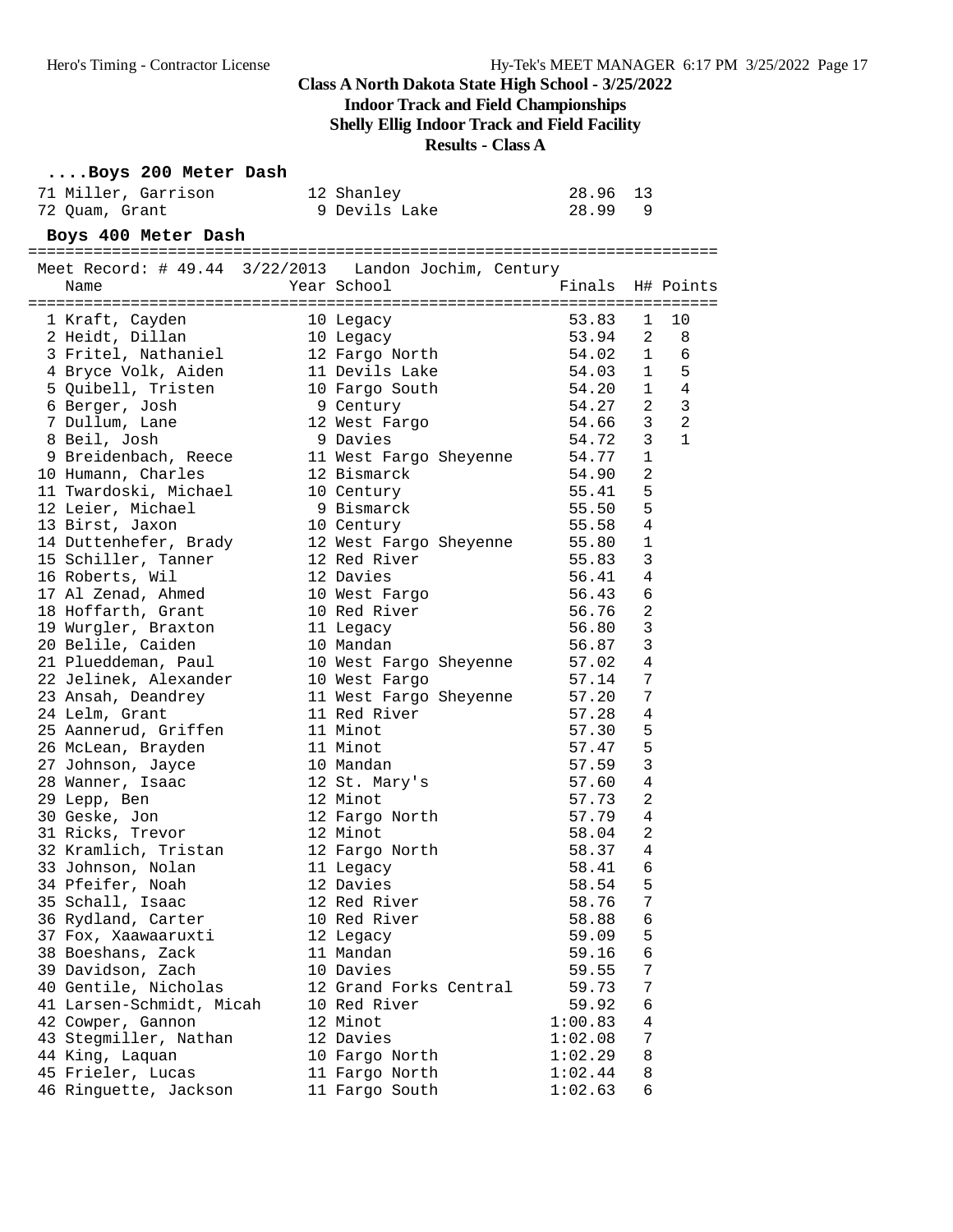#### **Class A North Dakota State High School - 3/25/2022 Indoor Track and Field Championships Shelly Ellig Indoor Track and Field Facility**

## **Results - Class A**

#### **....Boys 400 Meter Dash**

| 50 Lee, Collin<br>12 Devils Lake<br>1:07.62<br>8<br>51 Massaquoi, Aidan 11 West Fargo Sheyenne 1:10.58<br>8<br>9 Devils Lake<br>8<br>52 Vaagen, Isaac<br>1:17.94<br>Boys 800 Meter Run<br>Meet Record: # 1:57.22 3/22/2013 Jake Leingang, Bismarck<br>Year School<br>Finals H# Points<br>Name<br>2:04.13<br>11 Bismarck<br>11 Davies<br>$\mathbf{1}$<br>10<br>1 Korsmo, Brady<br>2:04.23<br>2 Rempher, Drew<br>$\mathbf{1}$<br>$\overline{\phantom{1}}$ 8<br>3 Berney, Carter<br>12 Davies<br>2:06.55<br>$\mathbf{1}$<br>6<br>5<br>4 Pederson, Elijah<br>11 Fargo North 2:07.13<br>$\mathbf{1}$<br>$1 \quad 4$<br>9 Red River<br>5 Dafoe, Elijah<br>2:07.94<br>$\overline{3}$<br>12 Red River<br>6 Zenawick, Dameon<br>2:08.17<br>1<br>2<br>$\mathbf{1}$<br>7 Smith, Justin<br>2:08.43<br>12 West Fargo<br>8 Fleckenstein, Dalton<br>2:08.68<br>$\mathbf{1}$<br>$\mathbf{1}$<br>11 Legacy<br>12 West Fargo Sheyenne 2:09.19<br>2<br>9 Stiel, Matt<br>$\overline{a}$<br>10 Schlabsz, Breydyn<br>2:09.59<br>10 Century<br>$\overline{2}$<br>11 Graham, Gavyn<br>10 Century<br>2:10.61<br>$\overline{2}$<br>12 Brannan, Truitt<br>9 Legacy<br>2:10.71<br>2<br>2:11.72<br>13 Gossett, Jeb<br>10 Fargo North<br>10 West Fargo Sheyenne 2:11.98<br>14 Robles, Isaiah<br>1<br>10 Grand Forks Central 2:13.88<br>2<br>15 Sande, Curtis<br>16 Hoechst, Chase<br>2<br>12 Century<br>2:14.07<br>2<br>17 Warren, Kade<br>10 Legacy<br>2:15.13<br>$\overline{2}$<br>18 Flieth, Cullen<br>12 Jamestown<br>2:15.13<br>12 Minot<br>$\mathbf{1}$<br>19 Hultz, Oscar<br>2:16.57<br>3<br>20 Sims, Peyton<br>10 Bismarck<br>2:16.67<br>3<br>21 Ruud, Colton<br>2:16.84<br>10 Legacy<br>3<br>22 Hetland, Brett<br>12 Century<br>2:17.08<br>$\mathbf{3}$<br>23 Eberle, Adam<br>10 St. Mary's<br>2:17.58<br>$\mathbf{3}$<br>24 Anderson, Nate<br>10 Davies<br>2:18.38<br>$\mathbf{3}$<br>25 Wahl, Tyler<br>10 Bismarck<br>2:18.68<br>12 Grand Forks Central 2:18.73<br>$\mathsf 3$<br>26 Sum, Emmett<br>5<br>2:19.31<br>27 Schroeder, Isaac<br>10 St. Mary's<br>$\mathsf 3$<br>2:19.38<br>28 Larson, Charley<br>11 Fargo South<br>5<br>11 Minot<br>29 Hegstad, Josh<br>2:19.53<br>10 Fargo North<br>2:21.27 4<br>30 Hillmer, Gus<br>31 Deibert, Tucker<br>2:22.18<br>10 West Fargo Sheyenne<br>4<br>32 Gannon, Colin<br>10 Davies<br>2:22.36<br>4<br>12 Davies<br>33 Haugrud, Garrett<br>2:22.62<br>4<br>12 Devils Lake<br>34 Shomento, Jacob<br>2:23.41<br>4<br>35 Igl, Ethan<br>11 Jamestown<br>2:23.84<br>4<br>9 Minot<br>5<br>36 Fjeld, Cooper<br>2:24.92<br>5<br>37 Reed, Cayden<br>11 Grand Forks Central<br>2:25.64<br>38 Heck, Bryson<br>9 Valley City<br>2:25.80<br>4<br>39 Skjod, Raine<br>12 Mandan<br>5<br>2:25.99<br>5<br>40 Olsen, Dustyn<br>11 West Fargo Sheyenne<br>2:27.08<br>5<br>41 Stubbe, Malcom<br>11 Devils Lake<br>2:27.58<br>42 Dietz, Oliver<br>4<br>12 West Fargo Sheyenne | 47 Lopez, Anthony<br>48 Svenby, Jonah<br>49 Miller, Garrison | 12 Grand Forks Central<br>9 West Fargo<br>12 Shanley | 1:03.01<br>1:03.14<br>1:04.14 | 8<br>7<br>8 |  |
|---------------------------------------------------------------------------------------------------------------------------------------------------------------------------------------------------------------------------------------------------------------------------------------------------------------------------------------------------------------------------------------------------------------------------------------------------------------------------------------------------------------------------------------------------------------------------------------------------------------------------------------------------------------------------------------------------------------------------------------------------------------------------------------------------------------------------------------------------------------------------------------------------------------------------------------------------------------------------------------------------------------------------------------------------------------------------------------------------------------------------------------------------------------------------------------------------------------------------------------------------------------------------------------------------------------------------------------------------------------------------------------------------------------------------------------------------------------------------------------------------------------------------------------------------------------------------------------------------------------------------------------------------------------------------------------------------------------------------------------------------------------------------------------------------------------------------------------------------------------------------------------------------------------------------------------------------------------------------------------------------------------------------------------------------------------------------------------------------------------------------------------------------------------------------------------------------------------------------------------------------------------------------------------------------------------------------------------------------------------------------------------------------------------------------------------------------------------------------------------------------------------------------------------------------------------------------------------------------------------------------------------------------------------------------------------------------------------------------------------------------------------------------------------------------------------------------------------------------------------------------------|--------------------------------------------------------------|------------------------------------------------------|-------------------------------|-------------|--|
|                                                                                                                                                                                                                                                                                                                                                                                                                                                                                                                                                                                                                                                                                                                                                                                                                                                                                                                                                                                                                                                                                                                                                                                                                                                                                                                                                                                                                                                                                                                                                                                                                                                                                                                                                                                                                                                                                                                                                                                                                                                                                                                                                                                                                                                                                                                                                                                                                                                                                                                                                                                                                                                                                                                                                                                                                                                                                 |                                                              |                                                      |                               |             |  |
|                                                                                                                                                                                                                                                                                                                                                                                                                                                                                                                                                                                                                                                                                                                                                                                                                                                                                                                                                                                                                                                                                                                                                                                                                                                                                                                                                                                                                                                                                                                                                                                                                                                                                                                                                                                                                                                                                                                                                                                                                                                                                                                                                                                                                                                                                                                                                                                                                                                                                                                                                                                                                                                                                                                                                                                                                                                                                 |                                                              |                                                      |                               |             |  |
|                                                                                                                                                                                                                                                                                                                                                                                                                                                                                                                                                                                                                                                                                                                                                                                                                                                                                                                                                                                                                                                                                                                                                                                                                                                                                                                                                                                                                                                                                                                                                                                                                                                                                                                                                                                                                                                                                                                                                                                                                                                                                                                                                                                                                                                                                                                                                                                                                                                                                                                                                                                                                                                                                                                                                                                                                                                                                 |                                                              |                                                      |                               |             |  |
|                                                                                                                                                                                                                                                                                                                                                                                                                                                                                                                                                                                                                                                                                                                                                                                                                                                                                                                                                                                                                                                                                                                                                                                                                                                                                                                                                                                                                                                                                                                                                                                                                                                                                                                                                                                                                                                                                                                                                                                                                                                                                                                                                                                                                                                                                                                                                                                                                                                                                                                                                                                                                                                                                                                                                                                                                                                                                 |                                                              |                                                      |                               |             |  |
|                                                                                                                                                                                                                                                                                                                                                                                                                                                                                                                                                                                                                                                                                                                                                                                                                                                                                                                                                                                                                                                                                                                                                                                                                                                                                                                                                                                                                                                                                                                                                                                                                                                                                                                                                                                                                                                                                                                                                                                                                                                                                                                                                                                                                                                                                                                                                                                                                                                                                                                                                                                                                                                                                                                                                                                                                                                                                 |                                                              |                                                      |                               |             |  |
|                                                                                                                                                                                                                                                                                                                                                                                                                                                                                                                                                                                                                                                                                                                                                                                                                                                                                                                                                                                                                                                                                                                                                                                                                                                                                                                                                                                                                                                                                                                                                                                                                                                                                                                                                                                                                                                                                                                                                                                                                                                                                                                                                                                                                                                                                                                                                                                                                                                                                                                                                                                                                                                                                                                                                                                                                                                                                 |                                                              |                                                      |                               |             |  |
|                                                                                                                                                                                                                                                                                                                                                                                                                                                                                                                                                                                                                                                                                                                                                                                                                                                                                                                                                                                                                                                                                                                                                                                                                                                                                                                                                                                                                                                                                                                                                                                                                                                                                                                                                                                                                                                                                                                                                                                                                                                                                                                                                                                                                                                                                                                                                                                                                                                                                                                                                                                                                                                                                                                                                                                                                                                                                 |                                                              |                                                      |                               |             |  |
|                                                                                                                                                                                                                                                                                                                                                                                                                                                                                                                                                                                                                                                                                                                                                                                                                                                                                                                                                                                                                                                                                                                                                                                                                                                                                                                                                                                                                                                                                                                                                                                                                                                                                                                                                                                                                                                                                                                                                                                                                                                                                                                                                                                                                                                                                                                                                                                                                                                                                                                                                                                                                                                                                                                                                                                                                                                                                 |                                                              |                                                      |                               |             |  |
|                                                                                                                                                                                                                                                                                                                                                                                                                                                                                                                                                                                                                                                                                                                                                                                                                                                                                                                                                                                                                                                                                                                                                                                                                                                                                                                                                                                                                                                                                                                                                                                                                                                                                                                                                                                                                                                                                                                                                                                                                                                                                                                                                                                                                                                                                                                                                                                                                                                                                                                                                                                                                                                                                                                                                                                                                                                                                 |                                                              |                                                      |                               |             |  |
|                                                                                                                                                                                                                                                                                                                                                                                                                                                                                                                                                                                                                                                                                                                                                                                                                                                                                                                                                                                                                                                                                                                                                                                                                                                                                                                                                                                                                                                                                                                                                                                                                                                                                                                                                                                                                                                                                                                                                                                                                                                                                                                                                                                                                                                                                                                                                                                                                                                                                                                                                                                                                                                                                                                                                                                                                                                                                 |                                                              |                                                      |                               |             |  |
|                                                                                                                                                                                                                                                                                                                                                                                                                                                                                                                                                                                                                                                                                                                                                                                                                                                                                                                                                                                                                                                                                                                                                                                                                                                                                                                                                                                                                                                                                                                                                                                                                                                                                                                                                                                                                                                                                                                                                                                                                                                                                                                                                                                                                                                                                                                                                                                                                                                                                                                                                                                                                                                                                                                                                                                                                                                                                 |                                                              |                                                      |                               |             |  |
|                                                                                                                                                                                                                                                                                                                                                                                                                                                                                                                                                                                                                                                                                                                                                                                                                                                                                                                                                                                                                                                                                                                                                                                                                                                                                                                                                                                                                                                                                                                                                                                                                                                                                                                                                                                                                                                                                                                                                                                                                                                                                                                                                                                                                                                                                                                                                                                                                                                                                                                                                                                                                                                                                                                                                                                                                                                                                 |                                                              |                                                      |                               |             |  |
|                                                                                                                                                                                                                                                                                                                                                                                                                                                                                                                                                                                                                                                                                                                                                                                                                                                                                                                                                                                                                                                                                                                                                                                                                                                                                                                                                                                                                                                                                                                                                                                                                                                                                                                                                                                                                                                                                                                                                                                                                                                                                                                                                                                                                                                                                                                                                                                                                                                                                                                                                                                                                                                                                                                                                                                                                                                                                 |                                                              |                                                      |                               |             |  |
|                                                                                                                                                                                                                                                                                                                                                                                                                                                                                                                                                                                                                                                                                                                                                                                                                                                                                                                                                                                                                                                                                                                                                                                                                                                                                                                                                                                                                                                                                                                                                                                                                                                                                                                                                                                                                                                                                                                                                                                                                                                                                                                                                                                                                                                                                                                                                                                                                                                                                                                                                                                                                                                                                                                                                                                                                                                                                 |                                                              |                                                      |                               |             |  |
|                                                                                                                                                                                                                                                                                                                                                                                                                                                                                                                                                                                                                                                                                                                                                                                                                                                                                                                                                                                                                                                                                                                                                                                                                                                                                                                                                                                                                                                                                                                                                                                                                                                                                                                                                                                                                                                                                                                                                                                                                                                                                                                                                                                                                                                                                                                                                                                                                                                                                                                                                                                                                                                                                                                                                                                                                                                                                 |                                                              |                                                      |                               |             |  |
|                                                                                                                                                                                                                                                                                                                                                                                                                                                                                                                                                                                                                                                                                                                                                                                                                                                                                                                                                                                                                                                                                                                                                                                                                                                                                                                                                                                                                                                                                                                                                                                                                                                                                                                                                                                                                                                                                                                                                                                                                                                                                                                                                                                                                                                                                                                                                                                                                                                                                                                                                                                                                                                                                                                                                                                                                                                                                 |                                                              |                                                      |                               |             |  |
|                                                                                                                                                                                                                                                                                                                                                                                                                                                                                                                                                                                                                                                                                                                                                                                                                                                                                                                                                                                                                                                                                                                                                                                                                                                                                                                                                                                                                                                                                                                                                                                                                                                                                                                                                                                                                                                                                                                                                                                                                                                                                                                                                                                                                                                                                                                                                                                                                                                                                                                                                                                                                                                                                                                                                                                                                                                                                 |                                                              |                                                      |                               |             |  |
|                                                                                                                                                                                                                                                                                                                                                                                                                                                                                                                                                                                                                                                                                                                                                                                                                                                                                                                                                                                                                                                                                                                                                                                                                                                                                                                                                                                                                                                                                                                                                                                                                                                                                                                                                                                                                                                                                                                                                                                                                                                                                                                                                                                                                                                                                                                                                                                                                                                                                                                                                                                                                                                                                                                                                                                                                                                                                 |                                                              |                                                      |                               |             |  |
|                                                                                                                                                                                                                                                                                                                                                                                                                                                                                                                                                                                                                                                                                                                                                                                                                                                                                                                                                                                                                                                                                                                                                                                                                                                                                                                                                                                                                                                                                                                                                                                                                                                                                                                                                                                                                                                                                                                                                                                                                                                                                                                                                                                                                                                                                                                                                                                                                                                                                                                                                                                                                                                                                                                                                                                                                                                                                 |                                                              |                                                      |                               |             |  |
|                                                                                                                                                                                                                                                                                                                                                                                                                                                                                                                                                                                                                                                                                                                                                                                                                                                                                                                                                                                                                                                                                                                                                                                                                                                                                                                                                                                                                                                                                                                                                                                                                                                                                                                                                                                                                                                                                                                                                                                                                                                                                                                                                                                                                                                                                                                                                                                                                                                                                                                                                                                                                                                                                                                                                                                                                                                                                 |                                                              |                                                      |                               |             |  |
|                                                                                                                                                                                                                                                                                                                                                                                                                                                                                                                                                                                                                                                                                                                                                                                                                                                                                                                                                                                                                                                                                                                                                                                                                                                                                                                                                                                                                                                                                                                                                                                                                                                                                                                                                                                                                                                                                                                                                                                                                                                                                                                                                                                                                                                                                                                                                                                                                                                                                                                                                                                                                                                                                                                                                                                                                                                                                 |                                                              |                                                      |                               |             |  |
|                                                                                                                                                                                                                                                                                                                                                                                                                                                                                                                                                                                                                                                                                                                                                                                                                                                                                                                                                                                                                                                                                                                                                                                                                                                                                                                                                                                                                                                                                                                                                                                                                                                                                                                                                                                                                                                                                                                                                                                                                                                                                                                                                                                                                                                                                                                                                                                                                                                                                                                                                                                                                                                                                                                                                                                                                                                                                 |                                                              |                                                      |                               |             |  |
|                                                                                                                                                                                                                                                                                                                                                                                                                                                                                                                                                                                                                                                                                                                                                                                                                                                                                                                                                                                                                                                                                                                                                                                                                                                                                                                                                                                                                                                                                                                                                                                                                                                                                                                                                                                                                                                                                                                                                                                                                                                                                                                                                                                                                                                                                                                                                                                                                                                                                                                                                                                                                                                                                                                                                                                                                                                                                 |                                                              |                                                      |                               |             |  |
|                                                                                                                                                                                                                                                                                                                                                                                                                                                                                                                                                                                                                                                                                                                                                                                                                                                                                                                                                                                                                                                                                                                                                                                                                                                                                                                                                                                                                                                                                                                                                                                                                                                                                                                                                                                                                                                                                                                                                                                                                                                                                                                                                                                                                                                                                                                                                                                                                                                                                                                                                                                                                                                                                                                                                                                                                                                                                 |                                                              |                                                      |                               |             |  |
|                                                                                                                                                                                                                                                                                                                                                                                                                                                                                                                                                                                                                                                                                                                                                                                                                                                                                                                                                                                                                                                                                                                                                                                                                                                                                                                                                                                                                                                                                                                                                                                                                                                                                                                                                                                                                                                                                                                                                                                                                                                                                                                                                                                                                                                                                                                                                                                                                                                                                                                                                                                                                                                                                                                                                                                                                                                                                 |                                                              |                                                      |                               |             |  |
|                                                                                                                                                                                                                                                                                                                                                                                                                                                                                                                                                                                                                                                                                                                                                                                                                                                                                                                                                                                                                                                                                                                                                                                                                                                                                                                                                                                                                                                                                                                                                                                                                                                                                                                                                                                                                                                                                                                                                                                                                                                                                                                                                                                                                                                                                                                                                                                                                                                                                                                                                                                                                                                                                                                                                                                                                                                                                 |                                                              |                                                      |                               |             |  |
|                                                                                                                                                                                                                                                                                                                                                                                                                                                                                                                                                                                                                                                                                                                                                                                                                                                                                                                                                                                                                                                                                                                                                                                                                                                                                                                                                                                                                                                                                                                                                                                                                                                                                                                                                                                                                                                                                                                                                                                                                                                                                                                                                                                                                                                                                                                                                                                                                                                                                                                                                                                                                                                                                                                                                                                                                                                                                 |                                                              |                                                      |                               |             |  |
|                                                                                                                                                                                                                                                                                                                                                                                                                                                                                                                                                                                                                                                                                                                                                                                                                                                                                                                                                                                                                                                                                                                                                                                                                                                                                                                                                                                                                                                                                                                                                                                                                                                                                                                                                                                                                                                                                                                                                                                                                                                                                                                                                                                                                                                                                                                                                                                                                                                                                                                                                                                                                                                                                                                                                                                                                                                                                 |                                                              |                                                      |                               |             |  |
|                                                                                                                                                                                                                                                                                                                                                                                                                                                                                                                                                                                                                                                                                                                                                                                                                                                                                                                                                                                                                                                                                                                                                                                                                                                                                                                                                                                                                                                                                                                                                                                                                                                                                                                                                                                                                                                                                                                                                                                                                                                                                                                                                                                                                                                                                                                                                                                                                                                                                                                                                                                                                                                                                                                                                                                                                                                                                 |                                                              |                                                      |                               |             |  |
|                                                                                                                                                                                                                                                                                                                                                                                                                                                                                                                                                                                                                                                                                                                                                                                                                                                                                                                                                                                                                                                                                                                                                                                                                                                                                                                                                                                                                                                                                                                                                                                                                                                                                                                                                                                                                                                                                                                                                                                                                                                                                                                                                                                                                                                                                                                                                                                                                                                                                                                                                                                                                                                                                                                                                                                                                                                                                 |                                                              |                                                      |                               |             |  |
|                                                                                                                                                                                                                                                                                                                                                                                                                                                                                                                                                                                                                                                                                                                                                                                                                                                                                                                                                                                                                                                                                                                                                                                                                                                                                                                                                                                                                                                                                                                                                                                                                                                                                                                                                                                                                                                                                                                                                                                                                                                                                                                                                                                                                                                                                                                                                                                                                                                                                                                                                                                                                                                                                                                                                                                                                                                                                 |                                                              |                                                      |                               |             |  |
|                                                                                                                                                                                                                                                                                                                                                                                                                                                                                                                                                                                                                                                                                                                                                                                                                                                                                                                                                                                                                                                                                                                                                                                                                                                                                                                                                                                                                                                                                                                                                                                                                                                                                                                                                                                                                                                                                                                                                                                                                                                                                                                                                                                                                                                                                                                                                                                                                                                                                                                                                                                                                                                                                                                                                                                                                                                                                 |                                                              |                                                      |                               |             |  |
|                                                                                                                                                                                                                                                                                                                                                                                                                                                                                                                                                                                                                                                                                                                                                                                                                                                                                                                                                                                                                                                                                                                                                                                                                                                                                                                                                                                                                                                                                                                                                                                                                                                                                                                                                                                                                                                                                                                                                                                                                                                                                                                                                                                                                                                                                                                                                                                                                                                                                                                                                                                                                                                                                                                                                                                                                                                                                 |                                                              |                                                      |                               |             |  |
|                                                                                                                                                                                                                                                                                                                                                                                                                                                                                                                                                                                                                                                                                                                                                                                                                                                                                                                                                                                                                                                                                                                                                                                                                                                                                                                                                                                                                                                                                                                                                                                                                                                                                                                                                                                                                                                                                                                                                                                                                                                                                                                                                                                                                                                                                                                                                                                                                                                                                                                                                                                                                                                                                                                                                                                                                                                                                 |                                                              |                                                      |                               |             |  |
|                                                                                                                                                                                                                                                                                                                                                                                                                                                                                                                                                                                                                                                                                                                                                                                                                                                                                                                                                                                                                                                                                                                                                                                                                                                                                                                                                                                                                                                                                                                                                                                                                                                                                                                                                                                                                                                                                                                                                                                                                                                                                                                                                                                                                                                                                                                                                                                                                                                                                                                                                                                                                                                                                                                                                                                                                                                                                 |                                                              |                                                      |                               |             |  |
|                                                                                                                                                                                                                                                                                                                                                                                                                                                                                                                                                                                                                                                                                                                                                                                                                                                                                                                                                                                                                                                                                                                                                                                                                                                                                                                                                                                                                                                                                                                                                                                                                                                                                                                                                                                                                                                                                                                                                                                                                                                                                                                                                                                                                                                                                                                                                                                                                                                                                                                                                                                                                                                                                                                                                                                                                                                                                 |                                                              |                                                      |                               |             |  |
|                                                                                                                                                                                                                                                                                                                                                                                                                                                                                                                                                                                                                                                                                                                                                                                                                                                                                                                                                                                                                                                                                                                                                                                                                                                                                                                                                                                                                                                                                                                                                                                                                                                                                                                                                                                                                                                                                                                                                                                                                                                                                                                                                                                                                                                                                                                                                                                                                                                                                                                                                                                                                                                                                                                                                                                                                                                                                 |                                                              |                                                      |                               |             |  |
|                                                                                                                                                                                                                                                                                                                                                                                                                                                                                                                                                                                                                                                                                                                                                                                                                                                                                                                                                                                                                                                                                                                                                                                                                                                                                                                                                                                                                                                                                                                                                                                                                                                                                                                                                                                                                                                                                                                                                                                                                                                                                                                                                                                                                                                                                                                                                                                                                                                                                                                                                                                                                                                                                                                                                                                                                                                                                 |                                                              |                                                      |                               |             |  |
|                                                                                                                                                                                                                                                                                                                                                                                                                                                                                                                                                                                                                                                                                                                                                                                                                                                                                                                                                                                                                                                                                                                                                                                                                                                                                                                                                                                                                                                                                                                                                                                                                                                                                                                                                                                                                                                                                                                                                                                                                                                                                                                                                                                                                                                                                                                                                                                                                                                                                                                                                                                                                                                                                                                                                                                                                                                                                 |                                                              |                                                      |                               |             |  |
|                                                                                                                                                                                                                                                                                                                                                                                                                                                                                                                                                                                                                                                                                                                                                                                                                                                                                                                                                                                                                                                                                                                                                                                                                                                                                                                                                                                                                                                                                                                                                                                                                                                                                                                                                                                                                                                                                                                                                                                                                                                                                                                                                                                                                                                                                                                                                                                                                                                                                                                                                                                                                                                                                                                                                                                                                                                                                 |                                                              |                                                      |                               |             |  |
|                                                                                                                                                                                                                                                                                                                                                                                                                                                                                                                                                                                                                                                                                                                                                                                                                                                                                                                                                                                                                                                                                                                                                                                                                                                                                                                                                                                                                                                                                                                                                                                                                                                                                                                                                                                                                                                                                                                                                                                                                                                                                                                                                                                                                                                                                                                                                                                                                                                                                                                                                                                                                                                                                                                                                                                                                                                                                 |                                                              |                                                      |                               |             |  |
|                                                                                                                                                                                                                                                                                                                                                                                                                                                                                                                                                                                                                                                                                                                                                                                                                                                                                                                                                                                                                                                                                                                                                                                                                                                                                                                                                                                                                                                                                                                                                                                                                                                                                                                                                                                                                                                                                                                                                                                                                                                                                                                                                                                                                                                                                                                                                                                                                                                                                                                                                                                                                                                                                                                                                                                                                                                                                 |                                                              |                                                      |                               |             |  |
|                                                                                                                                                                                                                                                                                                                                                                                                                                                                                                                                                                                                                                                                                                                                                                                                                                                                                                                                                                                                                                                                                                                                                                                                                                                                                                                                                                                                                                                                                                                                                                                                                                                                                                                                                                                                                                                                                                                                                                                                                                                                                                                                                                                                                                                                                                                                                                                                                                                                                                                                                                                                                                                                                                                                                                                                                                                                                 |                                                              |                                                      |                               |             |  |
|                                                                                                                                                                                                                                                                                                                                                                                                                                                                                                                                                                                                                                                                                                                                                                                                                                                                                                                                                                                                                                                                                                                                                                                                                                                                                                                                                                                                                                                                                                                                                                                                                                                                                                                                                                                                                                                                                                                                                                                                                                                                                                                                                                                                                                                                                                                                                                                                                                                                                                                                                                                                                                                                                                                                                                                                                                                                                 |                                                              |                                                      |                               |             |  |
|                                                                                                                                                                                                                                                                                                                                                                                                                                                                                                                                                                                                                                                                                                                                                                                                                                                                                                                                                                                                                                                                                                                                                                                                                                                                                                                                                                                                                                                                                                                                                                                                                                                                                                                                                                                                                                                                                                                                                                                                                                                                                                                                                                                                                                                                                                                                                                                                                                                                                                                                                                                                                                                                                                                                                                                                                                                                                 |                                                              |                                                      |                               |             |  |
|                                                                                                                                                                                                                                                                                                                                                                                                                                                                                                                                                                                                                                                                                                                                                                                                                                                                                                                                                                                                                                                                                                                                                                                                                                                                                                                                                                                                                                                                                                                                                                                                                                                                                                                                                                                                                                                                                                                                                                                                                                                                                                                                                                                                                                                                                                                                                                                                                                                                                                                                                                                                                                                                                                                                                                                                                                                                                 |                                                              |                                                      |                               |             |  |
|                                                                                                                                                                                                                                                                                                                                                                                                                                                                                                                                                                                                                                                                                                                                                                                                                                                                                                                                                                                                                                                                                                                                                                                                                                                                                                                                                                                                                                                                                                                                                                                                                                                                                                                                                                                                                                                                                                                                                                                                                                                                                                                                                                                                                                                                                                                                                                                                                                                                                                                                                                                                                                                                                                                                                                                                                                                                                 |                                                              |                                                      |                               |             |  |
|                                                                                                                                                                                                                                                                                                                                                                                                                                                                                                                                                                                                                                                                                                                                                                                                                                                                                                                                                                                                                                                                                                                                                                                                                                                                                                                                                                                                                                                                                                                                                                                                                                                                                                                                                                                                                                                                                                                                                                                                                                                                                                                                                                                                                                                                                                                                                                                                                                                                                                                                                                                                                                                                                                                                                                                                                                                                                 |                                                              |                                                      |                               |             |  |
|                                                                                                                                                                                                                                                                                                                                                                                                                                                                                                                                                                                                                                                                                                                                                                                                                                                                                                                                                                                                                                                                                                                                                                                                                                                                                                                                                                                                                                                                                                                                                                                                                                                                                                                                                                                                                                                                                                                                                                                                                                                                                                                                                                                                                                                                                                                                                                                                                                                                                                                                                                                                                                                                                                                                                                                                                                                                                 |                                                              |                                                      |                               |             |  |
|                                                                                                                                                                                                                                                                                                                                                                                                                                                                                                                                                                                                                                                                                                                                                                                                                                                                                                                                                                                                                                                                                                                                                                                                                                                                                                                                                                                                                                                                                                                                                                                                                                                                                                                                                                                                                                                                                                                                                                                                                                                                                                                                                                                                                                                                                                                                                                                                                                                                                                                                                                                                                                                                                                                                                                                                                                                                                 |                                                              |                                                      |                               |             |  |
|                                                                                                                                                                                                                                                                                                                                                                                                                                                                                                                                                                                                                                                                                                                                                                                                                                                                                                                                                                                                                                                                                                                                                                                                                                                                                                                                                                                                                                                                                                                                                                                                                                                                                                                                                                                                                                                                                                                                                                                                                                                                                                                                                                                                                                                                                                                                                                                                                                                                                                                                                                                                                                                                                                                                                                                                                                                                                 |                                                              |                                                      | 2:27.75                       |             |  |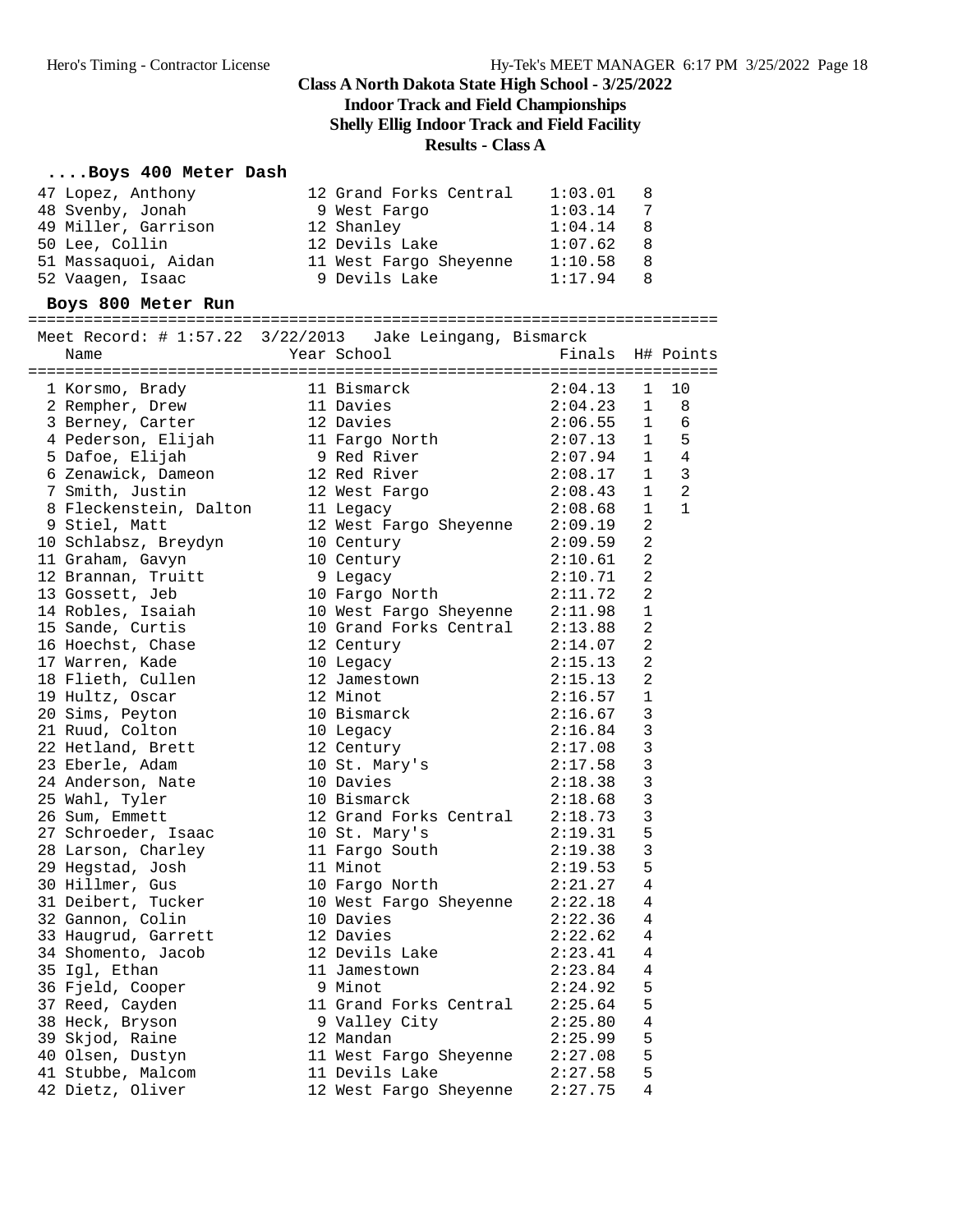**Indoor Track and Field Championships**

**Shelly Ellig Indoor Track and Field Facility**

#### **Results - Class A**

#### **....Boys 800 Meter Run**

| 43 Hovdenes, Alex  | 10 Davies              | 2:29.24 | 4   |
|--------------------|------------------------|---------|-----|
| 44 Pfennig, Connor | 12 Valley City         | 2:29.36 | -4  |
| 45 Selberg, James  | 11 West Fargo          | 2:32.30 | - 5 |
| 46 Kaufman, AJ     | 11 West Fargo Sheyenne | 2:32.78 | - 5 |
| 47 Willows, Caden  | 10 West Fargo          | 2:46.76 | - 5 |

#### **Boys 1600 Meter Run**

| Meet Record: # 4:18.68 2013 Jake Leingang, Bismarck<br>Name | Year School                    | Finals H# Points |                |              |
|-------------------------------------------------------------|--------------------------------|------------------|----------------|--------------|
|                                                             |                                |                  |                |              |
| 1 Sondag, Owen                                              | 10 Fargo North                 | 4:24.47          | 1              | 10           |
| 2 House, Griffin                                            | 12 Century                     | 4:25.88          | $\mathbf 1$    | 8            |
| 3 McHenry, Hunter                                           | 12 Red River                   | 4:28.13          | $\mathbf 1$    | 6            |
| 4 Bosch, Regan                                              | 12 Davies                      | 4:29.20          | $\mathbf 1$    | 5            |
| 5 Korsmo, Brady                                             | 11 Bismarck                    | 4:29.98          | $\mathbf 1$    | 4            |
| 6 Johnson, Caeden<br>7 Pederson, Elijah                     | 12 West Fargo Sheyenne 4:31.33 |                  | $\mathbf 1$    | 3            |
|                                                             | 11 Fargo North                 | 4:32.42          | $\mathbf 1$    | 2            |
| 8 Goss, Brady                                               | 11 Devils Lake                 | 4:36.36          | $\mathbf{1}$   | $\mathbf{1}$ |
| 9 Smith, Justin                                             | 12 West Fargo                  | 4:39.18          | $\mathbf{1}$   |              |
| 10 Goss, Tyler                                              | 11 Devils Lake                 | 4:41.93          | 1              |              |
| 11 Fleckenstein, Dalton<br>12 Dafoe, Elijah                 | 11 Legacy                      | 4:42.16          | $\mathbf 1$    |              |
| 12 Dafoe, Elijah                                            | 9 Red River                    | 4:43.58          | $\overline{2}$ |              |
| 13 Zenawick, Dameon                                         | 12 Red River                   | 4:43.77          | 1              |              |
| 14 Johnson, Aiden                                           | 10 West Fargo Sheyenne 4:50.87 |                  | $\mathbf{1}$   |              |
| 15 Brachman, Adam                                           | 10 Davies                      | 4:50.88          | $\mathbf{2}$   |              |
| 16 Schlabsz, Breydyn<br>17 Hoechst, Chase                   | 10 Century                     | 4:51.86          | 2              |              |
|                                                             | 12 Century                     | 4:52.90          | $\mathbf{2}$   |              |
| 18 Graham, Gavyn                                            | 10 Century                     | 4:53.20          | $\mathbf{2}$   |              |
| 19 Dafoe, Jonah                                             | 11 Red River                   | 4:55.18          | $\mathbf{1}$   |              |
| 20 Sande, Curtis                                            | 10 Grand Forks Central 5:00.68 |                  | $\overline{2}$ |              |
| 21 Hetland, Brett                                           | 12 Century                     | 5:01.18          | $\overline{2}$ |              |
| 22 Clouse, Cooper                                           | 10 West Fargo Sheyenne 5:01.59 |                  | 2              |              |
| 23 Middaugh, Braxton                                        | 11 Fargo North                 | 5:03.24          | $\mathbf{1}$   |              |
| 24 Hillmer, Gus                                             | 10 Fargo North                 | 5:03.59          | 3              |              |
| 25 Heck, Bryson                                             | 9 Valley City                  | 5:03.87          | 3              |              |
| 26 Ternes, Alex                                             | 10 Legacy                      | 5:05.40          | $\overline{c}$ |              |
| 27 Flieth, Cullen                                           | 12 Jamestown                   | 5:05.64          | $\overline{a}$ |              |
| 28 Amundson, Isaac                                          | 9 West Fargo                   | 5:06.35          | 3              |              |
| 29 Skjod, Raine                                             | 12 Mandan                      | 5:07.52          | 3              |              |
| 30 Howey, Nolan                                             | 9 Minot                        | 5:08.75          | $\mathbf{3}$   |              |
| 31 Hovdenes, Alex                                           | 10 Davies                      | 5:08.76          | $\overline{a}$ |              |
| 32 Ouradnik, Michael                                        | 11 Legacy                      | 5:09.08          | $\overline{c}$ |              |
| 33 Anderson, Nate                                           | 10 Davies                      | 5:09.51          | $\overline{2}$ |              |
| 34 Jenkins, Jake                                            | 11 Red River                   | 5:15.21          | 3              |              |
| 35 Fjeld, Cooper                                            | 9 Minot                        | 5:15.46          | 3              |              |
| 36 Deibert, Tucker                                          | 10 West Fargo Sheyenne 5:16.05 |                  | 3              |              |
| 37 Igl, Ethan                                               | 11 Jamestown                   | 5:16.67          | 3              |              |
| 38 Reed, Cayden                                             | 11 Grand Forks Central         | 5:18.11          | 3              |              |
| 39 Pfennig, Connor                                          | 12 Valley City                 | 5:18.53          | $\mathbf{3}$   |              |
| 40 Thiel, Jack                                              | 11 Fargo North                 | 5:27.01          | $\overline{a}$ |              |
| 41 Dietz, Oliver                                            | 12 West Fargo Sheyenne 5:30.29 |                  | 3              |              |
| 42 Kaufman, AJ                                              | 11 West Fargo Sheyenne 5:34.74 |                  | $\mathbf{3}$   |              |
| 43 Stubbe, Malcom                                           | 11 Devils Lake                 | 5:43.25          | 3              |              |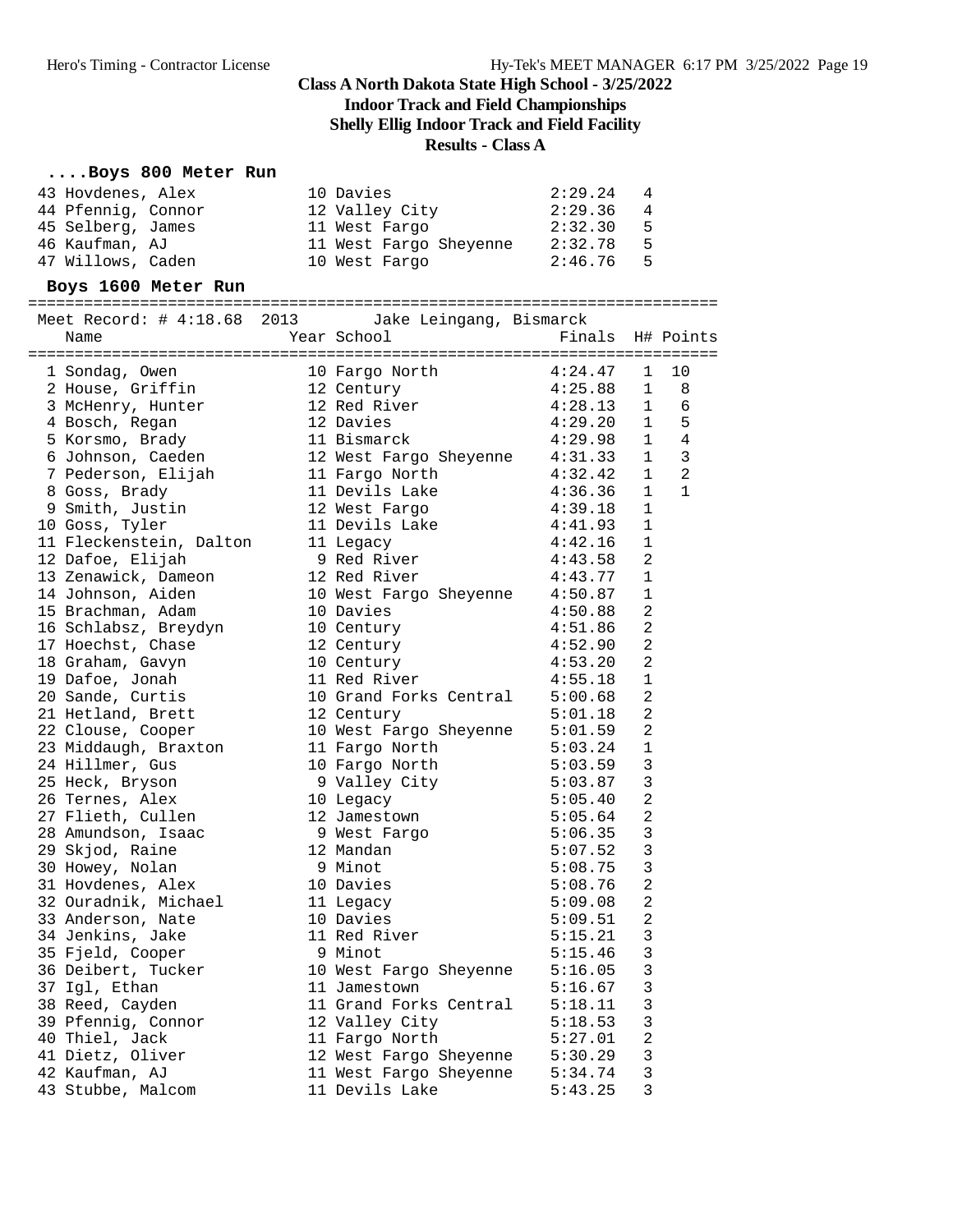**Indoor Track and Field Championships**

**Shelly Ellig Indoor Track and Field Facility**

#### **Results - Class A**

#### **Boys 3200 Meter Run**

| Meet Record: # 8:43.45 1992 Corey Ihmels |                                                       |               |                |
|------------------------------------------|-------------------------------------------------------|---------------|----------------|
| Name                                     | Year School                                           | Finals Points |                |
|                                          |                                                       |               |                |
| 1 Sondag, Owen                           | 10 Fargo North                                        | 9:36.60       | 10             |
| 2 Bosch, Regan                           | 12 Davies                                             | 9:43.21       | 8              |
| 3 McHenry, Hunter                        | 12 Red River                                          | 9:43.38       | 6              |
| 4 House, Griffin                         | 12 Century                                            | 9:45.82       | 5              |
| 5 Coulter, Jake                          | 10 Davies                                             | 10:03.59      | $\overline{4}$ |
| 6 Hintz, Parker                          | 10 Bismarck                                           | 10:04.14      | $\mathbf{3}$   |
| 7 Ferderer, Brody                        | 11 Century                                            | 10:25.72      | $\overline{a}$ |
| 8 Olson, Jaxsyn                          | 12 Bismarck                                           | 10:28.78      | $\mathbf{1}$   |
| 9 Cowley, Noah                           | 12 Bismarck                                           | 10:32.56      |                |
| 10 Martell, Ivar                         | 11 Legacy                                             | 10:36.67      |                |
| 11 Hasby, Eric                           | 11 Legacy                                             | 10:38.59      |                |
| 12 Harris, Benjamin                      | 9 Minot                                               | 10:39.00      |                |
| 13 Marcotte, Kyle                        | 11 St. Mary's                                         | 10:50.29      |                |
| 14 Jenkins, Jake                         | 11 Red River                                          | 11:25.96      |                |
| 15 Steidl, Leighton                      | 11 Davies                                             | 11:29.99      |                |
| 16 Howey, Nolan                          | 9 Minot                                               | 11:36.10      |                |
|                                          | 10 West Fargo Sheyenne 11:43.66                       |               |                |
| 17 Black, Brody                          |                                                       |               |                |
| Boys 60 Meter Hurdles                    |                                                       |               |                |
|                                          |                                                       |               |                |
|                                          | Meet Record: # 8.08 3/22/2013 Loren Bothun, Red River |               |                |
| Name                                     | Year School                                           | Prelims       | H#             |
|                                          |                                                       |               |                |
| Preliminaries                            |                                                       |               |                |
| 1 Brynjolfson, Ryan                      | 11 Century                                            | 8.51q         | 2              |
| 2 Turner, Brooks                         | 11 Century                                            | 8.57q         | 1              |
| 3 Elde, Carter                           | 12 Grand Forks Central                                | 8.58q         | 5              |
| 4 Edwards, Steven                        | 12 West Fargo                                         | 8.84q         | 5              |
| 5 McNichols, Jeran                       | 10 Bismarck                                           | 8.86q         | $\sqrt{2}$     |
| 6 Anderson, Nate                         | 12 Century                                            | 9.02q         | 4              |
| 7 Byron, Carter                          | 11 Red River                                          | 9.07q         | 1              |
| 8 Heydt, Lukas                           | 11 Red River                                          | 9.08q         | 1              |
| 9 Kessel, Reis                           | 10 Fargo South                                        | 9.11          | 4              |
| 10 Piechowski, Denver                    | 12 Davies                                             | 9.16          | $\overline{a}$ |
| 11 Knoke, Trey                           | 9 Fargo North                                         | 9.19          | $\mathsf 3$    |
| 12 Taylor, Cedric                        | 10 West Fargo                                         | 9.35          | $\mathsf 3$    |
| 13 Birnbaum, Isaac                       | 12 West Fargo Sheyenne                                | 9.47          | 3              |
| 14 Pegors, Nicholas                      | ll Legacy                                             | 9.49          | $\overline{4}$ |
| 15 Strand, Ben                           | 10 Red River                                          | 9.55          | 4              |
| 16 Sheldon, Hudsen                       | 9 Mandan                                              | 9.78          | 2              |
| 17 Brown, Anthony                        | 10 Minot                                              | 9.82          | 1              |
| 18 Deebom, Golden                        | 9 Davies                                              | 9.88          | 5              |
| 19 Weninger, James                       | 11 Fargo North                                        | 9.94          | 3              |
| 20 Brown, Zach                           | 11 Minot                                              | 9.95          | $\overline{c}$ |
| 21 Medenwald, Rustin                     | 10 Mandan                                             | 10.09         | 3              |
| 22 Schall, Isaac                         | 12 Red River                                          | 10.26         | 3              |
| 23 Vetter, Lleyton                       |                                                       | 10.35         | $\overline{c}$ |
|                                          | 11 St. Mary's<br>12 Grand Forks Central               | 10.36         | $1\,$          |
| 24 Gentile, Nicholas                     |                                                       |               |                |
| 25 Lopez, Anthony                        | 12 Grand Forks Central                                | 10.61         | 5              |
| 26 Sandness, Dorian                      | 10 Fargo South                                        | 10.85         | 4              |
| 27 Massaquoi, Aidan                      | 11 West Fargo Sheyenne                                | 11.19         | 4              |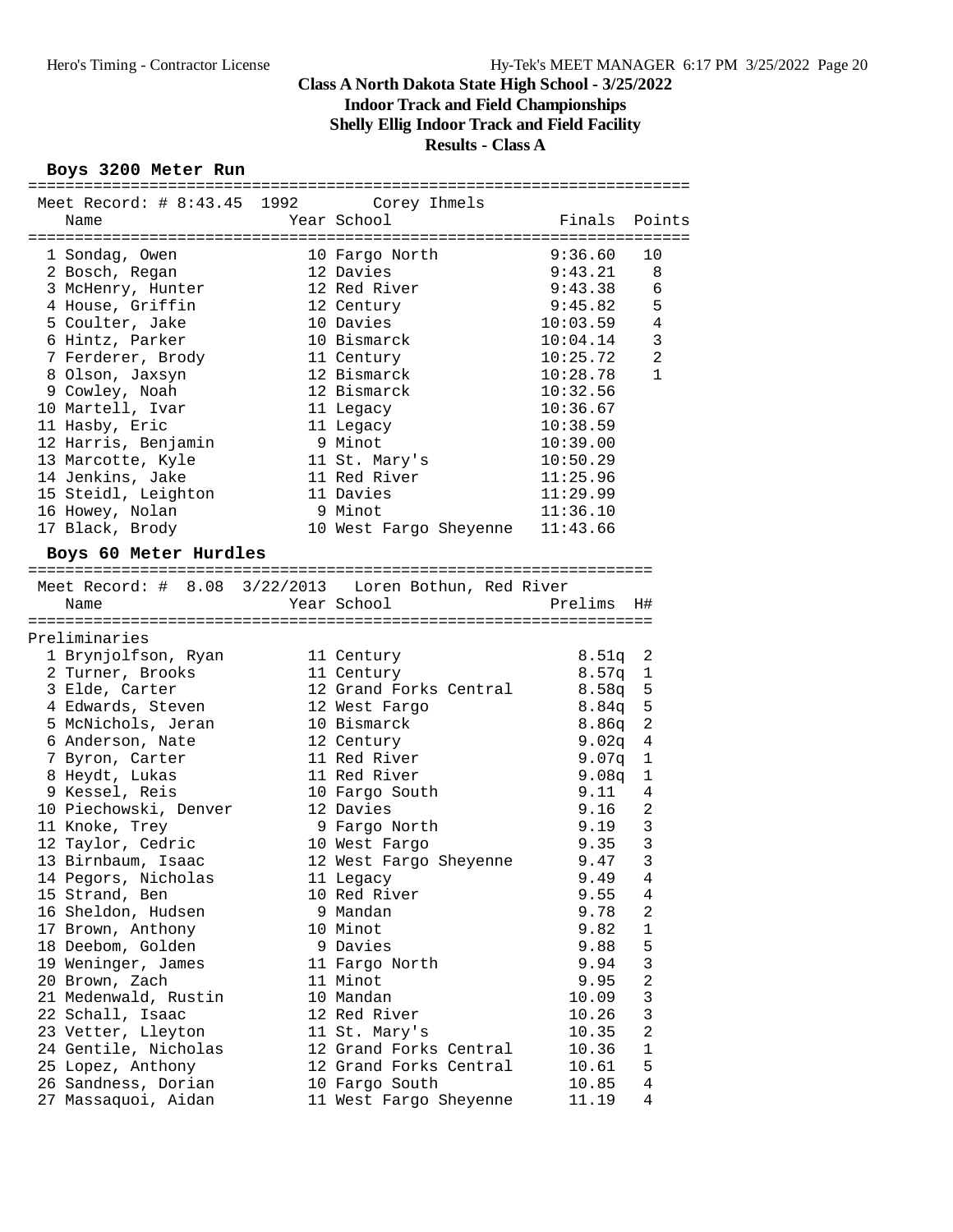## **Indoor Track and Field Championships**

**Shelly Ellig Indoor Track and Field Facility**

#### **Results - Class A**

#### **....Boys 60 Meter Hurdles**

5 West Fargo Sheyenne 'A'

| 28 Nelson, Joel<br>29 Thomasson, Zack<br>30 Hoffer, Evan<br>31 Walter, Colby<br>32 Zent, Noah<br>33 Lee, Collin                                                                                                                                                                                                                             | 9 Devils Lake<br>11 Fargo South<br>11 Legacy<br>10 West Fargo Sheyenne<br>12 West Fargo Sheyenne<br>12 Devils Lake               | 11.23<br>11.45<br>11.62<br>11.67 3<br>11.77<br>12.18                                                                                                                          | 5<br>1<br>2<br>1<br>5                                                                                                                                     |                                                         |
|---------------------------------------------------------------------------------------------------------------------------------------------------------------------------------------------------------------------------------------------------------------------------------------------------------------------------------------------|----------------------------------------------------------------------------------------------------------------------------------|-------------------------------------------------------------------------------------------------------------------------------------------------------------------------------|-----------------------------------------------------------------------------------------------------------------------------------------------------------|---------------------------------------------------------|
| Boys 60 Meter Hurdles                                                                                                                                                                                                                                                                                                                       |                                                                                                                                  |                                                                                                                                                                               |                                                                                                                                                           |                                                         |
| Meet Record: # 8.08 3/22/2013 Loren Bothun, Red River<br>Name                                                                                                                                                                                                                                                                               | Year School                                                                                                                      | Finals Points                                                                                                                                                                 |                                                                                                                                                           |                                                         |
| Finals<br>1 Turner, Brooks<br>2 Brynjolfson, Ryan<br>3 Elde, Carter<br>4 Edwards, Steven<br>5 McNichols, Jeran<br>6 Byron, Carter<br>7 Heydt, Lukas<br>8 Anderson, Nate                                                                                                                                                                     | 11 Century<br>11 Century<br>12 Grand Forks Central<br>12 West Fargo<br>10 Bismarck<br>11 Red River<br>11 Red River<br>12 Century | 8.40<br>8.52<br>8.56<br>8.74<br>8.89<br>8.92<br>9.09<br>9.30                                                                                                                  | 10                                                                                                                                                        | 8<br>6<br>5<br>4<br>3<br>2<br>1                         |
| Boys 4x200 Meter Relay<br>Meet Record: # 1:32.89 3/23/2018 Fargo South, Fargo South                                                                                                                                                                                                                                                         | A Johnson, J Howard, D Breyer, J Farr                                                                                            |                                                                                                                                                                               |                                                                                                                                                           |                                                         |
| School                                                                                                                                                                                                                                                                                                                                      |                                                                                                                                  | Finals                                                                                                                                                                        |                                                                                                                                                           | H# Points                                               |
| 1 Bismarck 'A'<br>2 Century 'A'<br>3 Fargo South 'A'<br>4 Legacy 'A'<br>5 Red River 'A'<br>6 Mandan 'A'<br>7 West Fargo Sheyenne 'A'<br>8 Davies 'A'<br>9 West Fargo<br>'' A '<br>10 Valley City 'A'<br>11 Minot 'A'<br>12 St. Mary's<br>'' A '<br>13 Fargo North 'A'<br>14 Grand Forks Central<br>15 Shanley 'A'<br>Boys 4x400 Meter Relay | $\overline{A}$                                                                                                                   | 1:34.25<br>1:34.87<br>1:35.05<br>$1:36.56$ 1 5<br>$1:36.59$ 2 4<br>1:36.72<br>1:36.97<br>1:37.07<br>1:37.58<br>1:40.01<br>1:40.64<br>1:42.04<br>1:44.91<br>1:45.66<br>1:47.07 | $\mathbf{1}$<br>$\mathbf{1}$<br>$\mathbf{1}$<br>$\overline{\mathbf{3}}$<br>2<br>2<br>$\mathbf{1}$<br>2<br>$\overline{3}$<br>$\overline{3}$<br>2<br>3<br>3 | 10<br>8<br>- 6<br>$\overline{3}$<br>$\overline{2}$<br>1 |
| Meet Record: # 3:31.17 2006<br>School                                                                                                                                                                                                                                                                                                       | , Dickinson                                                                                                                      | Finals                                                                                                                                                                        |                                                                                                                                                           | H# Points                                               |
| 1 Fargo South 'A'<br>2 Grand Forks Central<br>3 Century 'A'                                                                                                                                                                                                                                                                                 | " A '                                                                                                                            | 3:32.05<br>3:34.47<br>3:37.94                                                                                                                                                 | 1<br>1<br>1                                                                                                                                               | 10<br>8<br>6                                            |

3 Century 'A' 3:37.94 1 6

 $3:38.13$  1 5<br> $3:40.13$  1 4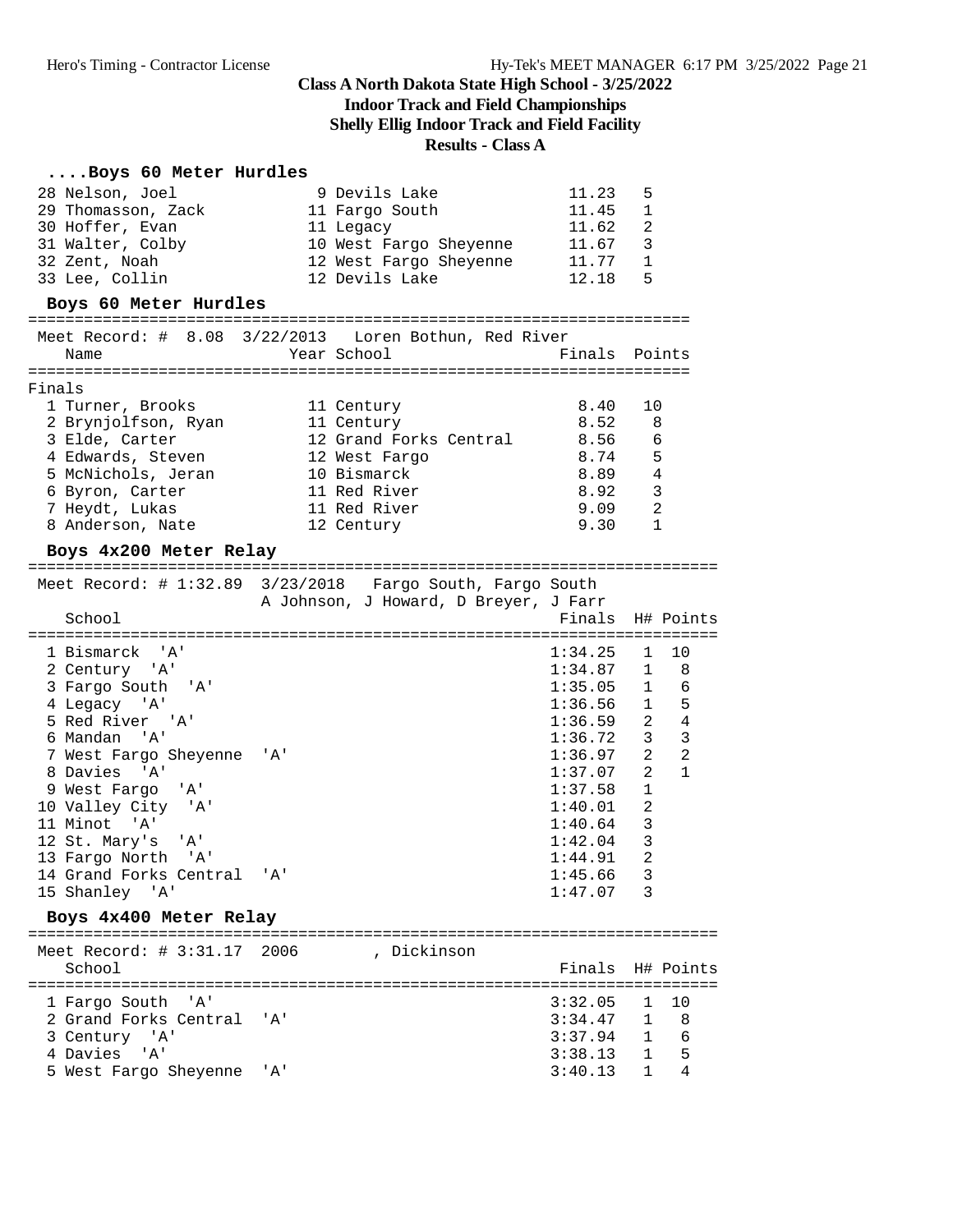## **Indoor Track and Field Championships**

**Shelly Ellig Indoor Track and Field Facility**

**Results - Class A**

#### **....Boys 4x400 Meter Relay**

| 6 Red River 'A'                                         | 3:40.68       | 1              | 3            |
|---------------------------------------------------------|---------------|----------------|--------------|
| 7 Fargo North 'A'                                       | $3:42.18$ 1   |                | 2            |
| 8 Legacy 'A'                                            | 3:43.22 2     |                | $\mathbf{1}$ |
| 9 Bismarck 'A'                                          | 3:43.56       | 2              |              |
| 10 Shanley 'A'                                          | 3:47.10       | $\mathbf{1}$   |              |
| 11 West Fargo 'A'                                       | 3:50.30       | 2              |              |
| 12 Minot 'A'                                            | 3:51.94       | 2              |              |
| 13 Mandan 'A'                                           | 3:52.48       | $\overline{2}$ |              |
| 14 St. Mary's 'A'                                       | 3:56.26       | $\overline{2}$ |              |
| 15 Devils Lake 'A'                                      | 3:57.56       | 2              |              |
| Boys 4x800 Meter Relay                                  |               |                |              |
|                                                         |               |                |              |
| :====================================                   |               |                |              |
| Meet Record: $\#$ 8:24.29 2004 Mandan                   |               |                |              |
| C. Bair, A. Kelsch, T. Schanandore, D. Schulz<br>School | Finals Points |                |              |
|                                                         |               |                |              |
| 1 Minot 'A'                                             | 8:43.52 10    |                |              |
| 2 Legacy 'A'                                            | 8:45.65 8     |                |              |
| 3 Devils Lake 'A'                                       | 8:53.80       | $\epsilon$     |              |
| 4 Davies 'A'                                            | 8:56.50       | 5              |              |
| 5 Shanley 'A'                                           | 8:56.68       | $\overline{4}$ |              |
| 6 Red River 'A'                                         | 8:56.73       | $\overline{3}$ |              |

 8 West Fargo 'A' 9:49.42 1 9 Fargo South 'A' 10:23.69

#### **Boys High Jump**

| Name               |                                                                                | Finals Points                                                                                                                                                                                                           |                                                                                                                                                                                                                                                                                                                                                                                                                                                                       |
|--------------------|--------------------------------------------------------------------------------|-------------------------------------------------------------------------------------------------------------------------------------------------------------------------------------------------------------------------|-----------------------------------------------------------------------------------------------------------------------------------------------------------------------------------------------------------------------------------------------------------------------------------------------------------------------------------------------------------------------------------------------------------------------------------------------------------------------|
|                    |                                                                                |                                                                                                                                                                                                                         |                                                                                                                                                                                                                                                                                                                                                                                                                                                                       |
|                    |                                                                                |                                                                                                                                                                                                                         | 10                                                                                                                                                                                                                                                                                                                                                                                                                                                                    |
|                    |                                                                                |                                                                                                                                                                                                                         | 8                                                                                                                                                                                                                                                                                                                                                                                                                                                                     |
| 3 Lopez, Angel     |                                                                                |                                                                                                                                                                                                                         | $\epsilon$                                                                                                                                                                                                                                                                                                                                                                                                                                                            |
|                    |                                                                                |                                                                                                                                                                                                                         | 5                                                                                                                                                                                                                                                                                                                                                                                                                                                                     |
| 5 Taylor, Cedric   |                                                                                |                                                                                                                                                                                                                         | $\,4$                                                                                                                                                                                                                                                                                                                                                                                                                                                                 |
| 6 Baer, Kasen      |                                                                                |                                                                                                                                                                                                                         | $\overline{3}$                                                                                                                                                                                                                                                                                                                                                                                                                                                        |
| 7 Allen, Ty        |                                                                                |                                                                                                                                                                                                                         | $\overline{2}$                                                                                                                                                                                                                                                                                                                                                                                                                                                        |
|                    |                                                                                |                                                                                                                                                                                                                         | $\mathbf{1}$                                                                                                                                                                                                                                                                                                                                                                                                                                                          |
| 9 Beyl, Dylan      |                                                                                |                                                                                                                                                                                                                         |                                                                                                                                                                                                                                                                                                                                                                                                                                                                       |
| 10 Sheldon, Hudsen |                                                                                | $5 - 10.00$                                                                                                                                                                                                             |                                                                                                                                                                                                                                                                                                                                                                                                                                                                       |
| 11 Beach, Devin    |                                                                                |                                                                                                                                                                                                                         |                                                                                                                                                                                                                                                                                                                                                                                                                                                                       |
| 11 Mickelson, Will |                                                                                | $5 - 08.00$                                                                                                                                                                                                             |                                                                                                                                                                                                                                                                                                                                                                                                                                                                       |
| 13 Lemar, Preston  |                                                                                | $5 - 08.00$                                                                                                                                                                                                             |                                                                                                                                                                                                                                                                                                                                                                                                                                                                       |
| 14 Herz, Aiden     |                                                                                | $5 - 08.00$                                                                                                                                                                                                             |                                                                                                                                                                                                                                                                                                                                                                                                                                                                       |
| 15 Nelson, Quinn   |                                                                                |                                                                                                                                                                                                                         |                                                                                                                                                                                                                                                                                                                                                                                                                                                                       |
| 15 Schommer, Kale  |                                                                                |                                                                                                                                                                                                                         |                                                                                                                                                                                                                                                                                                                                                                                                                                                                       |
| 17 Proctor, Alex   |                                                                                | $5 - 06.00$                                                                                                                                                                                                             |                                                                                                                                                                                                                                                                                                                                                                                                                                                                       |
| 18 Wicks, Charlie  |                                                                                |                                                                                                                                                                                                                         |                                                                                                                                                                                                                                                                                                                                                                                                                                                                       |
| 18 Lacombe, Brett  |                                                                                | $5 - 06.00$                                                                                                                                                                                                             |                                                                                                                                                                                                                                                                                                                                                                                                                                                                       |
| 18 Nygren, Gavyn   |                                                                                | $5 - 06.00$                                                                                                                                                                                                             |                                                                                                                                                                                                                                                                                                                                                                                                                                                                       |
| 21 Berger, Josh    |                                                                                | $5 - 06.00$                                                                                                                                                                                                             |                                                                                                                                                                                                                                                                                                                                                                                                                                                                       |
| 22 Knoke, Trey     |                                                                                | $5 - 06.00$                                                                                                                                                                                                             |                                                                                                                                                                                                                                                                                                                                                                                                                                                                       |
|                    | 1 Brynjolfson, Ryan<br>2 Turner, Brooks<br>4 Irumva, Jean<br>8 Jacobson, Aiden | 11 Century<br>11 Century<br>9 Mandan<br>12 Jamestown<br>10 Mandan<br>10 Bismarck<br>10 Fargo South<br>11 Red River<br>10 Century<br>12 Davies<br>11 Fargo North<br>12 Legacy<br>10 Legacy<br>9 Century<br>9 Fargo North | Meet Record: # 6-10 1978 Brian Hogan, Jamestown<br>Year School and the control of the control of the control of the control of the control of the control of the c<br>$6 - 00.00$<br>$6 - 00.00$<br>10 Grand Forks Central 6-00.00<br>12 West Fargo 6-00.00<br>10 West Fargo 6-00.00<br>11 West Fargo Sheyenne 6-00.00<br>11 Bismarck 5-10.00<br>11 Valley City 5-10.00<br>11 West Fargo Sheyenne 5-10.00<br>$5 - 08.00$<br>$5 - 06.00$<br>$5 - 06.00$<br>$5 - 06.00$ |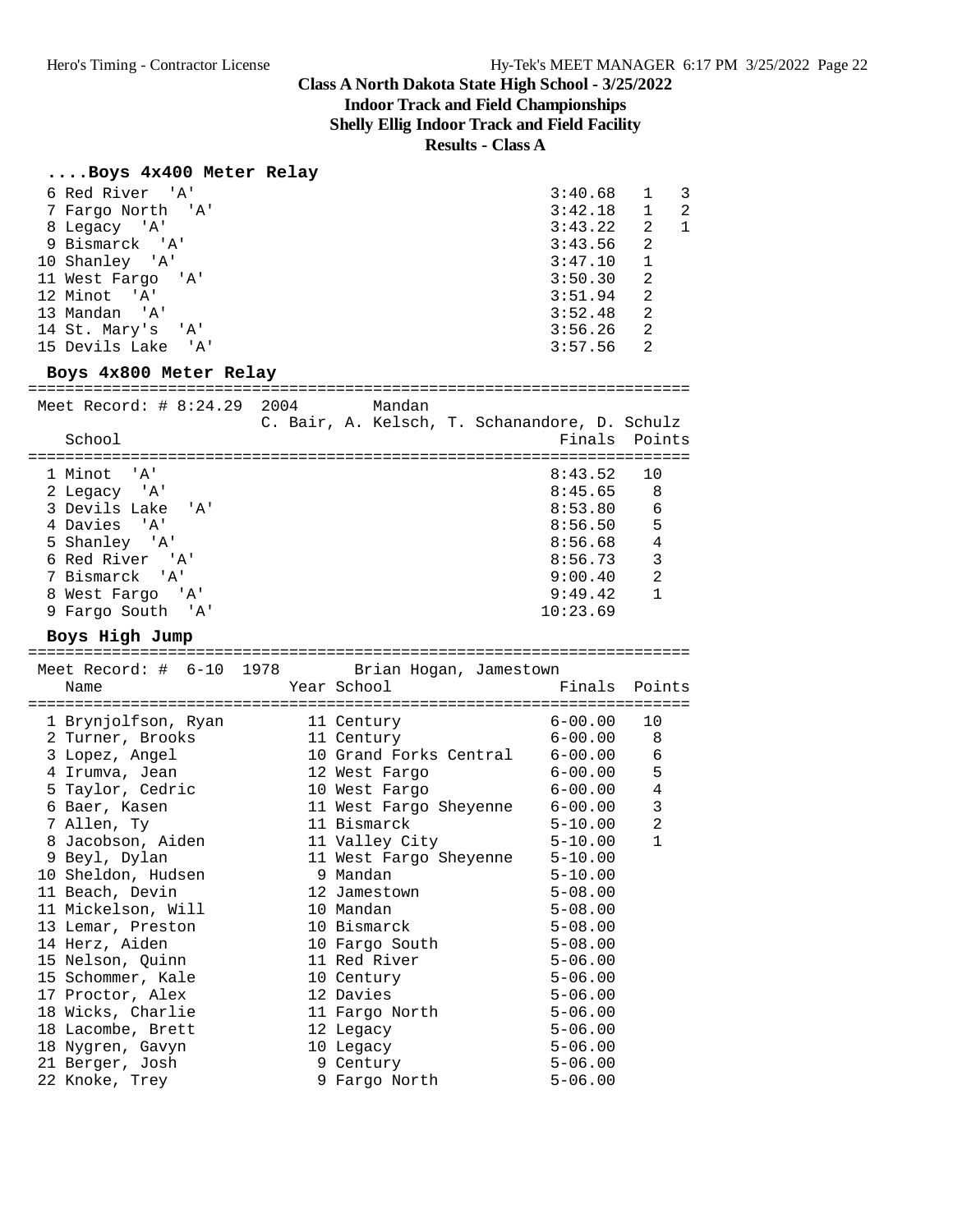#### **Class A North Dakota State High School - 3/25/2022 Indoor Track and Field Championships Shelly Ellig Indoor Track and Field Facility Results - Class A**

#### **....Boys High Jump**

| 23 Nhial, Zach       | 9 West Fargo Sheyenne  | $5 - 06.00$ |
|----------------------|------------------------|-------------|
| 24 Tarlue, Prince    | 9 Davies               | $5 - 04.00$ |
| 24 Tuyikeze, Faustin | 11 Jamestown           | $5 - 04.00$ |
| 26 Sobolik, Adam     | 9 Devils Lake          | $5 - 04.00$ |
| 27 Wirth, Oliver     | 9 Devils Lake          | $5 - 04.00$ |
| 28 Anderson, Charlie | 11 Fargo North         | $5 - 04.00$ |
| 28 Berge, Luke       | 11 Davies              | $5 - 04.00$ |
| 30 Nelson, Joel      | 9 Devils Lake          | $5 - 02.00$ |
| 30 Ajeo, Justin      | 9 Shanley              | $5 - 02.00$ |
| 32 Medenwald, Rustin | 10 Mandan              | $5 - 02.00$ |
| -- Quam, Grant       | 9 Devils Lake          | ΝH          |
| -- Olson, Darby      | 11 West Fargo Sheyenne | NH          |
| -- Enger, Isaiah     | 12 Fargo North         | NH          |
| -- Brahos, Kyren     | 9 Davies               | NH          |
| -- Strand, Ben       | 10 Red River           | ΝH          |
|                      |                        |             |

#### **Boys Pole Vault**

|                                                  |           | Meet Record: # 15-02 3/25/2011 Brock Larson, Fargo South |              |                |
|--------------------------------------------------|-----------|----------------------------------------------------------|--------------|----------------|
| Name                                             |           | Year School States                                       | Finals       | Points         |
|                                                  |           |                                                          |              |                |
| 1 Reinke, Keaton                                 |           | 11 Minot                                                 | 13-00.00     | 10             |
| 2 Nychyporuk, Adam 10 Legacy                     |           |                                                          | 12-06.00     | 8              |
|                                                  |           | 3 Bertsch, Bradley 12 West Fargo Sheyenne 12-00.00       |              | 6              |
| 4 Wardner, Alec                                  |           | 12 Bismarck                                              | 12-00.00     | 5              |
|                                                  |           | 5 Alshami, Ryaan 10 Grand Forks Central 11-00.00         |              | $\overline{4}$ |
| 6 Will, Tristan                                  | 11 Legacy |                                                          | $10 - 06.00$ | $\mathbf{3}$   |
| 7 Pegors, Nicholas 11 Legacy                     |           |                                                          | $10 - 00.00$ | $\overline{2}$ |
| 8 Kramer, Kyle                                   |           | 10 Fargo North                                           | $10 - 00.00$ | 0.33           |
| 8 Schreiner, Thomas 10 Davies                    |           |                                                          | $10 - 00.00$ | 0.33           |
| 8 Thomasson, Zack 11 Fargo South                 |           |                                                          | $10 - 00.00$ | 0.33           |
| 11 Ivesdal, Grant                                |           | 11 Davies                                                | $9 - 06.00$  |                |
| 12 Griffin, Michael                  12 Bismarck |           |                                                          | $9 - 06.00$  |                |
| 12 Reinke, Jaxon                                 | 11 Minot  |                                                          | $9 - 06.00$  |                |
| 14 Schmidt, Derek                                |           | 10 Mandan                                                | $9-00.00$    |                |
| 15 Gossett, Jeb                                  |           | 10 Fargo North                                           | $9 - 00.00$  |                |
|                                                  |           | 15 Angus, Nathaniel 11 West Fargo Sheyenne 9-00.00       |              |                |
| 17 Hansgard, George                              |           | 10 Fargo South 8-00.00                                   |              |                |
| 17 Schatzke, Nick                                |           | 12 West Fargo                                            | $8 - 00.00$  |                |
| 17 Peterson, Josh                                |           | 11 Davies                                                | $8 - 00.00$  |                |
| 20 Schwab, G Zachary                             |           | 11 West Fargo Sheyenne 8-00.00                           |              |                |
| 21 Birnbaum, Ethan                               |           | 11 West Fargo Sheyenne 8-00.00                           |              |                |
| -- Richter, Landis                               |           | 10 West Fargo                                            | ΝH           |                |
| -- Maher, Gavin                                  |           | 12 Bismarck                                              | NH           |                |
| -- Geske, Jon                                    |           | 12 Fargo North                                           | NH           |                |
| -- Morrison, Logan 12 Legacy                     |           |                                                          | NH           |                |
| -- Arrendrez, Anthony 11 Mandan                  |           |                                                          | ΝH           |                |
| -- Meyer, Lucas                                  |           | 11 Century                                               | NH           |                |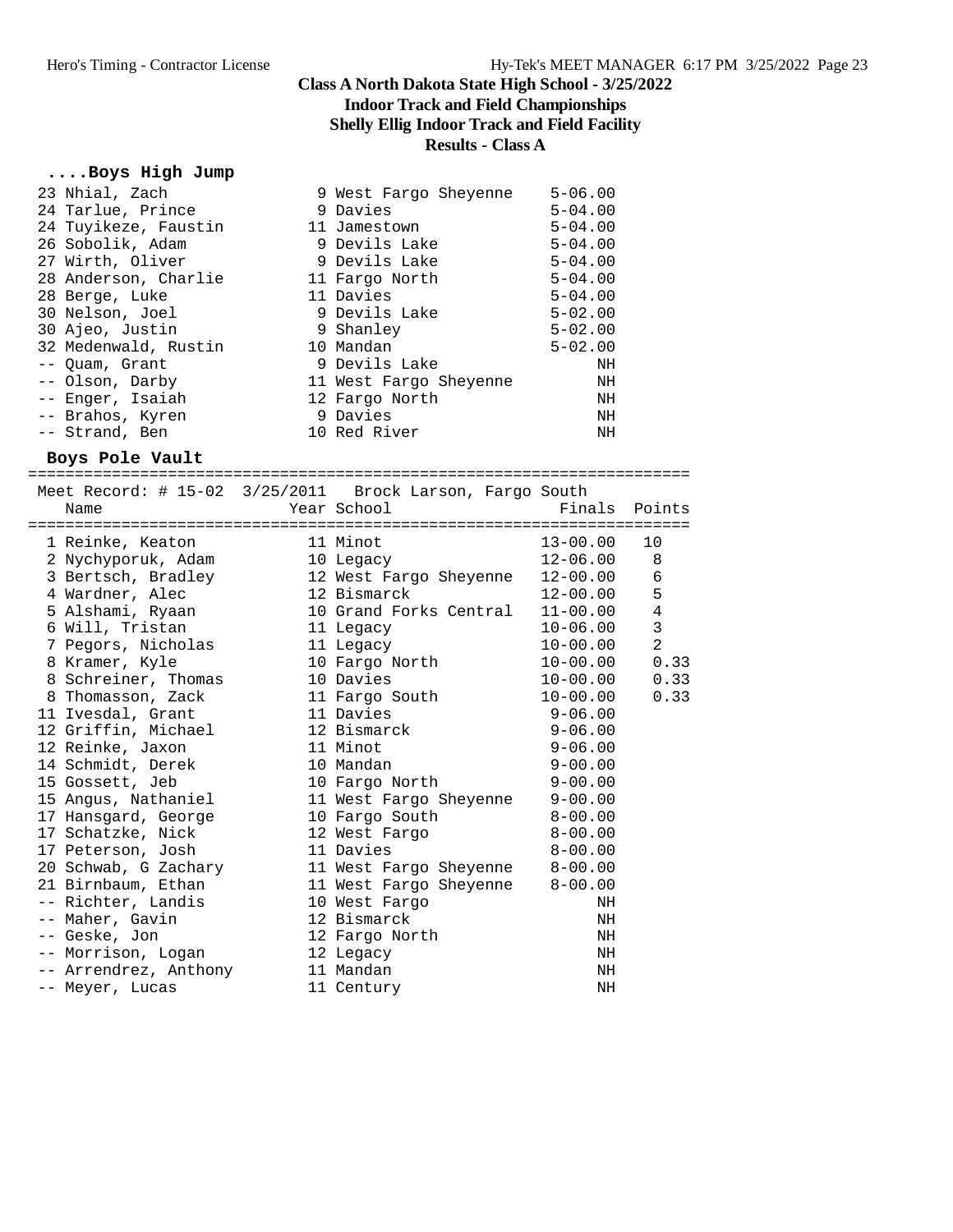## **Indoor Track and Field Championships**

**Shelly Ellig Indoor Track and Field Facility**

#### **Results - Class A**

#### **Boys Long Jump**

| Meet Record: # 23-06.50 1976 Phil Farris, Langston |                                                                                            |                                              |                            |                |
|----------------------------------------------------|--------------------------------------------------------------------------------------------|----------------------------------------------|----------------------------|----------------|
| Name                                               | Year School                                                                                | Finals                                       |                            | H# Points      |
|                                                    |                                                                                            |                                              |                            |                |
| 1 Schroeder, Hudson 11 Bismarck                    |                                                                                            | $21 - 04.50$                                 | 3                          | 10             |
| 2 Turner, Brooks                                   | 11 Century                                                                                 | 21-00.50<br>20-06.00                         | 3                          | 8              |
| 3 Hillstrom, Brode                                 | 12 Jamestown                                                                               |                                              | $\overline{3}$             | 6              |
| 4 Brynjolfson, Ryan                                | 11 Century                                                                                 | 20-03.50                                     | $\mathbf{3}$               | 5              |
| 5 Baer, Kasen                                      | 11 West Fargo Sheyenne                                                                     | $20 - 00.50$                                 | $\mathbf{3}$               | $\overline{4}$ |
| 6 Nelson, Seth                                     | 12 Century                                                                                 | 19-09.50                                     | 3                          | 3              |
| 7 Cermak, Ayden                                    | 12 Century                                                                                 | $19 - 07.00$                                 | $\mathbf{3}$               | 2              |
| 8 Price, Aeyden                                    | 9 St. Mary's                                                                               | $19 - 06.00$                                 | $\mathbf{3}$               | $\mathbf{1}$   |
| 9 Hoffert, Treyton                                 | 10 Fargo South                                                                             | $19 - 04.50$                                 | $\overline{2}$             |                |
| 10 Nygren, Gavyn                                   | 10 Legacy                                                                                  | $19 - 02.50$                                 | $\mathbf{3}$               |                |
| 11 Thompson, Brek                                  | 12 Minot                                                                                   | $19 - 01.00$                                 | 3                          |                |
| 12 Albers, Zander                                  | 12 Legacy                                                                                  | $18 - 11.50$                                 | 3                          |                |
| 13 Moore, A'Johntez                                | 10 Fargo South                                                                             | 18-11.00                                     | $\mathbf{1}$               |                |
| 14 Thielges, Owen                                  | 9 Davies                                                                                   | $18 - 10.50$                                 | $\overline{2}$             |                |
| 15 Brown, Raymond                                  | 11 Davies                                                                                  | $18 - 10.00$                                 | $\mathbf{1}$               |                |
| 15 Enger, Isaiah                                   | 12 Fargo North                                                                             | $18 - 10.00$                                 | $\overline{2}$             |                |
| 15 Lacombe, Brett                                  | 12 Legacy                                                                                  | 18-10.00                                     | 3                          |                |
| 18 Johnson, Jayce                                  | 10 Mandan                                                                                  | $18 - 06.00$                                 | $\overline{2}$             |                |
| 19 Beyl, Dylan                                     |                                                                                            |                                              | $\overline{2}$             |                |
| 20 McGregor, Gannon                                | 11 West Fargo Sheyenne 18-02.50<br>12 Bismarck 18-01.50<br>10 West Fargo Sheyenne 18-00.00 |                                              | $\overline{a}$             |                |
| 21 Wilson, Race                                    |                                                                                            |                                              | $\overline{2}$             |                |
| 22 Belile, Caiden                                  | 10 Mandan                                                                                  | 17-11.00                                     | 2                          |                |
| 23 Lopez, Angel                                    | 10 Grand Forks Central                                                                     | $17 - 08.50$                                 | $\overline{2}$             |                |
| 24 Nelson, Quinn                                   | 11 Red River                                                                               | $17 - 07.00$                                 | 1                          |                |
| 25 Miller, Logan                                   | 11 Legacy                                                                                  | $17 - 06.50$                                 | 3                          |                |
| 26 Spiyee, Emanuel                                 | 11 Fargo South                                                                             | $17 - 05.50$                                 | $\mathbf 1$                |                |
| 26 Diehyee, Ruebben                                | 10 West Fargo Sheyenne 17-05.50                                                            |                                              | $\overline{2}$             |                |
| 28 Urquijo, Noah                                   | 12 Minot                                                                                   | $17 - 04.50$                                 | 2                          |                |
| 29 Galbert, Jonathan                               | 10 Minot                                                                                   | 17-04.00                                     | $\mathbf{1}$               |                |
| 30 Lorenz, Luke                                    | 10 Davies                                                                                  | $17 - 03.50$                                 | $\overline{a}$             |                |
| 31 Tuyikeze, Faustin                               | 11 Jamestown                                                                               | $17 - 03.00$<br>$17 - 03.00$<br>$27 - 03.00$ | $\mathbf{1}$               |                |
| 31 Weninger, James                                 | 11 Fargo North                                                                             |                                              | $\mathbf{1}$               |                |
| 33 Paye, Erick                                     | 10 Grand Forks Central 17-02.50                                                            |                                              | $\mathbf{1}$               |                |
| 34 Deebom, Golden                                  | 9 Davies                                                                                   | $16 - 10.50$                                 | 2                          |                |
| 35 Anderson, Charlie                               | 11 Fargo North                                                                             | $16 - 09.50$                                 | $\mathbf{1}$               |                |
| 36 Williamson, Joe                                 | 12 Grand Forks Central 16-08.50                                                            |                                              | $\overline{2}$             |                |
| 37 Boeshans, Zack                                  | 11 Mandan                                                                                  | $16 - 07.50$                                 | $\mathbf{1}$               |                |
| 38 Geigle, Kaden                                   | 9 Shanley                                                                                  | $16 - 05.00$                                 | $\mathbf 1$                |                |
| 39 Hollcraft, David                                | 9 Shanley                                                                                  | $16 - 03.50$                                 | $\mathbf 1$                |                |
| 40 Pollock, Chad                                   | 9 Shanley                                                                                  | $15 - 09.00$                                 | $\mathbf 1$                |                |
| 41 Suleiman, Ibrahim                               | 11 Red River                                                                               | $15 - 03.50$                                 | $\mathbf 1$                |                |
| 41 Geigle, Grayson                                 | 11 Shanley                                                                                 | $15 - 03.50$                                 | 1<br>2                     |                |
| 43 Jallow, Amadou                                  | 10 Devils Lake                                                                             | $12 - 02.50$                                 |                            |                |
| 44 Vaagen, Isaac                                   | 9 Devils Lake                                                                              | $10 - 08.00$                                 | $\mathbf 1$                |                |
| -- Allen, Ty                                       | 11 Bismarck                                                                                | FOUL                                         | $\mathbf{3}$<br>$\sqrt{2}$ |                |
| -- Jacobson, Aiden                                 | 11 Valley City<br>12 Minot                                                                 | FOUL                                         |                            |                |
| -- Okorn, Divine<br>-- Irumva, Jean                | 12 West Fargo                                                                              | FOUL                                         | 3<br>3                     |                |
| -- Byron, Carter                                   | 11 Red River                                                                               | FOUL<br>FOUL                                 | 3                          |                |
| -- Mickelson, Will                                 | 10 Mandan                                                                                  | FOUL                                         | $\mathbf 1$                |                |
|                                                    |                                                                                            |                                              |                            |                |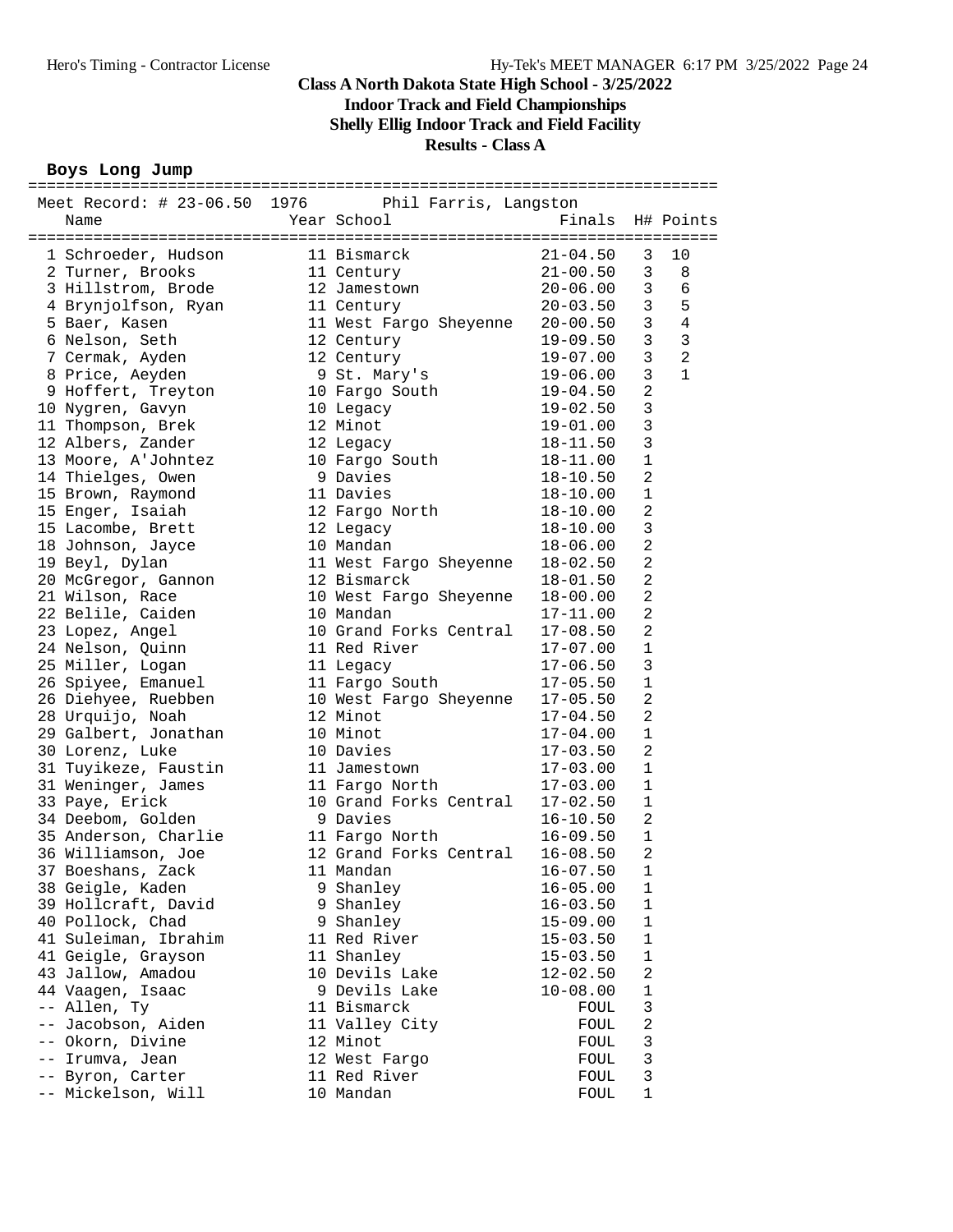#### **Indoor Track and Field Championships**

**Shelly Ellig Indoor Track and Field Facility**

#### **Results - Class A**

#### **Boys Triple Jump**

| Meet Record: # 46-07 1998 | Mike Backes, Red River          |                  |                |                |
|---------------------------|---------------------------------|------------------|----------------|----------------|
| Name                      | Year School                     | Finals H# Points |                |                |
|                           |                                 |                  |                |                |
| 1 Brown, Anthony          | 10 Minot                        | 42-04.50         | 2              | 10             |
| 2 Allen, Ty               | 11 Bismarck                     | 42-04.00         | 3              | 8              |
| 3 Thompson, Brek          | 12 Minot                        | $40 - 10.50$     | 3              | 6              |
| 4 Beyl, Dylan             | 11 West Fargo Sheyenne 40-07.50 |                  | $\overline{a}$ | 5              |
| 5 Beach, Devin            | 12 Jamestown                    | 40-05.00         | $\mathbf{3}$   | $\overline{4}$ |
| 6 Deebom, Golden          | 9 Davies                        | 40-04.50         | 3              | 3              |
| 7 Brown, Zach             | 11 Minot                        | 40-02.00         | 1              | 2              |
| 8 Cermak, Ayden           | 12 Century                      | $40-02$ .00      | 3              | 1              |
| 9 Salagan, Josh           | 11 Mandan                       | 39-09.50         | $\overline{2}$ |                |
| 10 Moore, A'Johntez       | 10 Fargo South                  | $39 - 07.50$     | $\overline{2}$ |                |
| 11 Heydt, Lukas           | 11 Red River                    | 39-07.00         | 3              |                |
| 12 Paye, Erick            | 10 Grand Forks Central 39-02.00 |                  | $\overline{2}$ |                |
| 13 Edwards, Jordan        | 9 Davies                        | $38 - 01.00$     | 1              |                |
| 14 Knoke, Trey            | 9 Fargo North                   | 38-00.50         | 1              |                |
| 15 Hinderer, Trayton      | 12 Century                      | $37 - 10.00$     | 3              |                |
| 16 Miller, Logan          | 11 Legacy                       | 37-10.00         | 3              |                |
| 17 Meyer, Lucas           | 11 Century                      | $37 - 09.00$     | $\mathbf{1}$   |                |
| 18 Johnson, Nolan         | 11 Legacy                       | 37-06.00         | $\overline{2}$ |                |
| 19 Mickelson, Will        | 10 Mandan                       | $37 - 01.50$     | $\overline{2}$ |                |
| 20 Spiyee, Emanuel        | 11 Fargo South                  | $37 - 00.00$     | 3              |                |
| 21 Greenwood, Maxwell     | 11 West Fargo Sheyenne 36-09.00 |                  | 1              |                |
| 22 Olson, Darby           | 11 West Fargo Sheyenne 36-08.00 |                  | $\overline{2}$ |                |
| 23 Lacombe, Brett         | 12 Legacy                       | $36 - 06.00$     | $\overline{2}$ |                |
| 24 Weninger, James        | 11 Fargo North                  | $36 - 05.50$     | $\overline{2}$ |                |
| 25 Thielges, Owen         | 9 Davies                        | $36 - 05.00$     | 1              |                |
| 26 Kessel, Reis           | 10 Fargo South                  | 36-03.00         | $\overline{2}$ |                |
| 27 Shomento, Jacob        | 12 Devils Lake                  | $35 - 00.50$     | 1              |                |
| 28 Anderson, Charlie      | 11 Fargo North                  | 33-07.25         | 1              |                |
| 29 Nelson, Joel           | 9 Devils Lake                   | 33-07.25         | $\mathbf{1}$   |                |
| 30 Just, Braxton          | 10 Bismarck                     | $32 - 07.25$     | 1              |                |
| -- Nhial, Zach            | 9 West Fargo Sheyenne           |                  | 2              |                |
|                           | 9 Devils Lake                   | FOUL             | 1              |                |
| -- Dubois, Marquese       | 9 Devils Lake                   | FOUL             | 1              |                |
| -- Quam, Grant            |                                 | FOUL             |                |                |
| Boys Shot Put             |                                 |                  |                |                |
|                           |                                 |                  |                |                |
| Meet Record: # 67-07 1987 | Howard Hausauer, Bismarck       |                  |                |                |
| Name                      | Year School                     | Finals H# Points |                |                |
|                           |                                 |                  |                |                |
| 1 Burckhard, Jacob        | 11 Century                      | $56 - 00.00$     | 3              | 10             |
| 2 Schweigert, Lucas       | 12 Century                      | $51 - 03.00$     | 3              | 8              |
| 3 Kirkeby, Jacob          | 12 West Fargo Sheyenne          | $48 - 07.00$     | 3              | 6              |
| 4 Edland, Joel            | 11 Century                      | $47 - 07.00$     | 3              | 5              |
| 5 Allmer, Thomas          | 12 Jamestown                    | $46 - 06.00$     | 3              | 4              |
| 6 Jeanotte, Brayden       | 12 West Fargo Sheyenne          | $46 - 01.00$     | 3              | 3              |
| 7 O'Neill, John           | 11 Davies                       | $45 - 07.00$     | 3              | $\overline{a}$ |
| 8 Walz, Jaxson            | 11 Century                      | $45 - 05.00$     | 3              | $\mathbf{1}$   |
| 9 Kemmet, Brackston       | 12 Legacy                       | $44 - 10.00$     | 3              |                |

 10 Wetzstein, Alex 11 Legacy 44-06.00 3 11 Schaffer, Jack 9 Bismarck 44-05.00 3 12 Kerr, Justin 12 Grand Forks Central 43-11.00 2

==========================================================================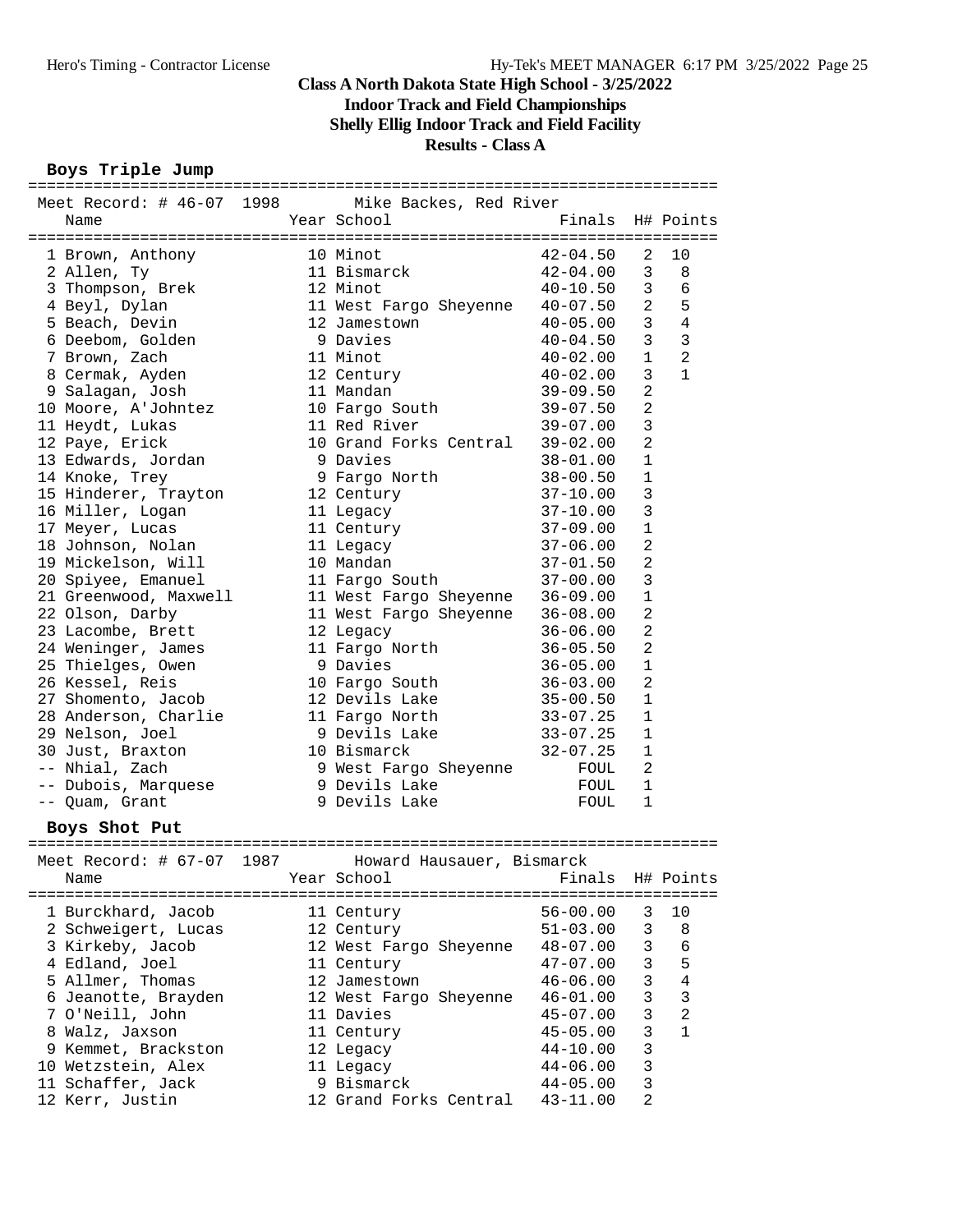# **Indoor Track and Field Championships**

## **Shelly Ellig Indoor Track and Field Facility**

**Results - Class A**

#### **....Boys Shot Put**

| 13 Palmer, Brennan     | 11 Davies                                | $43 - 09.00$            | 3 |       |
|------------------------|------------------------------------------|-------------------------|---|-------|
| 14 Corbin, Hunter      | 10 Mandan                                | $43 - 06.00$            | 3 |       |
| 15 Moran, Brayden      | 12 Bismarck                              | $43 - 03.00$            | 3 |       |
| 16 Leno, Landon        | 11 Legacy                                | $43 - 02.00$            | 3 |       |
| 17 Pettys, Bridger     | 11 Minot                                 | $42 - 03.00$            | 3 |       |
| 17 Muhire, Fabien      | 12 West Fargo                            | $42 - 03.00$            | 3 |       |
| 19 Miller, James       | 10 Fargo North                           | $41 - 05.00$            | 2 |       |
| 20 Arason, Logan       | 11 Red River                             | $41 - 04.00$            | 2 |       |
| 21 Nguyen, Kevin       | 12 West Fargo                            | $41 - 03.00$            | 2 |       |
| 22 Hettinger, Jake     | 11 Bismarck                              | $40 - 08.00$            | 3 |       |
| 23 Skiple, Christian   | 12 Fargo South                           | $40 - 07.00$            | 2 |       |
| 24 Arntz, Aidyn        | 11 Legacy                                | $40 - 00.00$            | 2 |       |
| 25 Hayes, Eli          | 11 Davies                                | $39 - 07.00$            | 2 |       |
|                        |                                          | $39 - 07.00$            | 1 |       |
| 25 Lambertz, Jacob     | 12 West Fargo                            |                         |   |       |
| 27 Kuznia, Zac         | 11 Grand Forks Central                   | $39 - 06.00$            | 2 |       |
| 28 Hospidales, Damon   | 11 Shanley                               | $38 - 10.00$            | 2 |       |
| 29 Kuehl, Nick         | 10 Shanley                               | $38 - 09.00$            | 2 |       |
| 29 Winczewski, Andrew  | 11 Minot                                 | $38 - 09.00$            | 2 |       |
| 31 Herring, Logan      | 12 West Fargo                            | $38 - 05.00$            | 1 |       |
| 32 Christianson, Tyler | 11 Fargo South                           | $38 - 04.00$            | 2 |       |
| 33 Wanner, Anthony     | 12 Shanley                               | $37 - 11.00$            | 2 |       |
| 33 Cadreau, Gunner     | 11 Fargo North                           | $37 - 11.00$            | 2 |       |
| 35 Greywind, Mato      | 10 Fargo South                           | $37 - 05.00$            | 2 |       |
| 36 Rystedt, Jobe       | 10 Minot                                 | $37 - 04.00$            | 2 |       |
| 37 Burr, Sam           | 12 Mandan                                | $37 - 01.00$            | 1 |       |
| 38 Kerzman, Isaac      | 11 Davies                                | $35 - 06.00$            | 2 |       |
| 39 Fitterer, Kaden     | 9 Bismarck                               | $35 - 04.00$            | 1 |       |
| 40 Irmen, Kobe         | 10 Minot                                 | $35 - 03.00$            | 1 |       |
| 41 Mertens, Brett      | 10 Devils Lake                           | $35 - 00.00$            | 1 |       |
| 42 Carlquist, Dylan    | 11 Shanley                               | $34 - 09.00$            | 2 |       |
| 43 Zander, Jordan      | 10 Fargo North                           | $34 - 07.00$            | 1 |       |
| 44 Rach, Patrick       | 10 Fargo South                           | $34 - 06.00$            | 1 |       |
| 45 Rose, Jack          | 12 Fargo North                           | $34 - 04.00$            | 1 |       |
| 46 Hoffman, Chase      | 12 West Fargo Sheyenne                   | $34 - 03.00$            | 1 |       |
|                        | 12 Grand Forks Central                   |                         | 1 |       |
| 47 Koplin, Jacob       |                                          | $33 - 02.00$            |   |       |
| 48 Wirth, Oliver       | 9 Devils Lake                            | $33 - 01.00$            | 1 |       |
| 49 Rohde, Leah         | 11 St. Mary's                            | $31 - 01.00$            | 1 |       |
| 50 Johnson, Carter     | 11 Mandan                                | $31 - 00.00$            | 1 |       |
| 51 Freidt, Tevyn       | 10 St. Mary's                            | $30 - 02.00$            | 1 |       |
| 52 Kroh, Rudy          | 10 Mandan                                | $29 - 05.00$            | 1 |       |
| 53 Plante, Jonathan    | 11 St. Mary's                            | 29-04.00                | 1 |       |
| 54 Dubois, Marquese    | 9 Devils Lake                            | $27 - 10.00$            | 1 |       |
| 55 Fahnbulleh, Arthur  | 12 West Fargo Sheyenne                   | $27 - 04.00$            | 3 |       |
| 56 Farber, Bryan       | 9 Devils Lake                            | $20 - 00.00$            | 1 |       |
| -- Walters, James      | 9 Red River                              | FOUL                    | 2 |       |
|                        |                                          |                         |   |       |
|                        | Women - Team Rankings - 15 Events Scored |                         |   |       |
| 1) Davies              | 125<br>2) Century                        |                         |   | 95    |
| 3) Bismarck            | 60<br>4) West Fargo                      |                         |   | 46    |
| 5) Fargo North         | 36<br>6) Red River                       |                         |   | 32.50 |
| 7) Shanley             | 29<br>8) Legacy                          |                         |   | 28    |
| 9) Mandan              | 26<br>9) Jamestown                       |                         |   | 26    |
| 11) Minot              | 22                                       | 12) West Fargo Sheyenne |   | 21    |
|                        |                                          |                         |   |       |